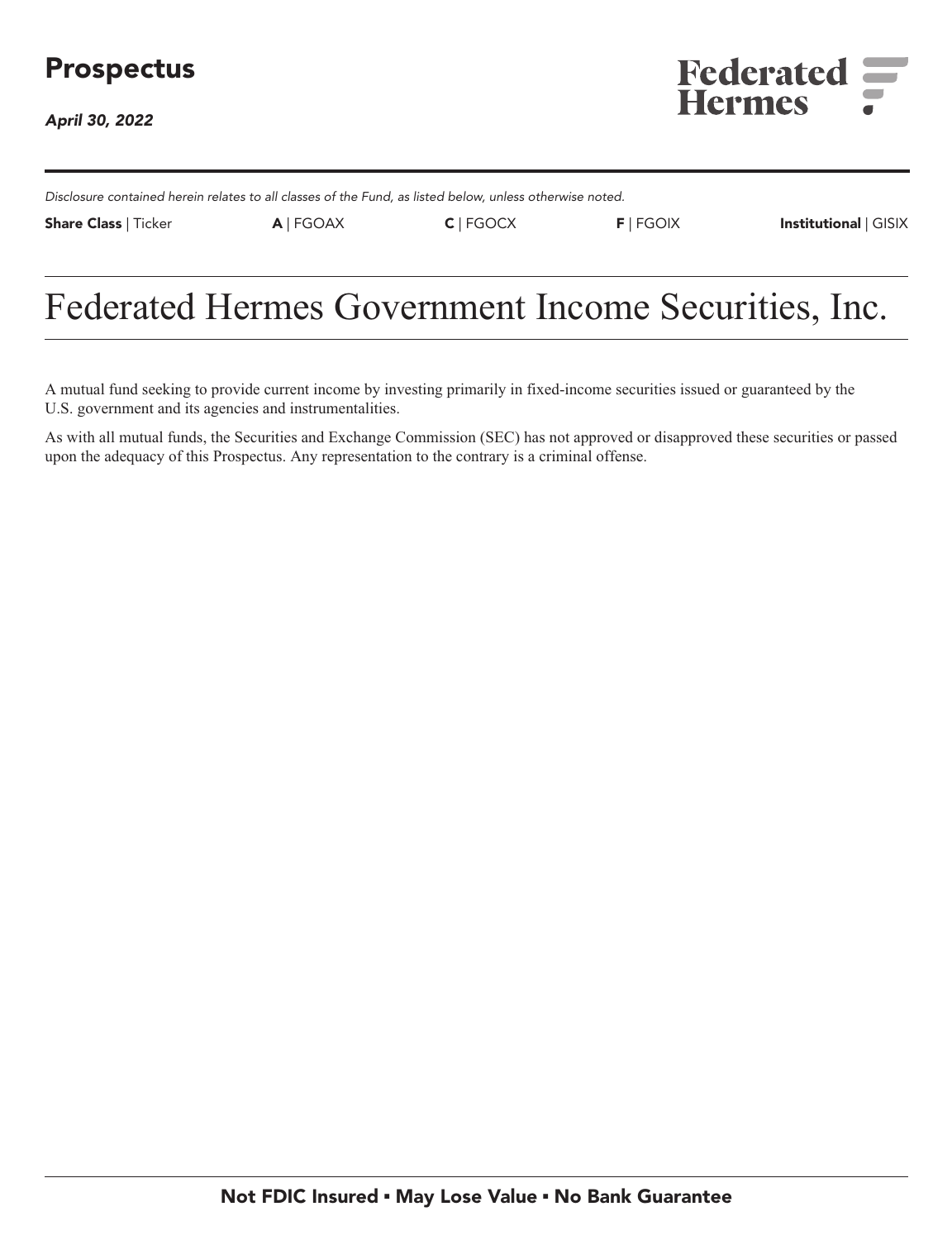## **CLASS A SHARES (TICKER FGOAX) CLASS C SHARES (TICKER FGOCX) CLASS F SHARES (TICKER FGOIX) INSTITUTIONAL SHARES (TICKER GISIX)**

## **SUPPLEMENT TO PROSPECTUS DATED APRIL 30, 2022**

**The Board of Directors of Federated Hermes Government Income Securities, Inc. (the "Fund") has approved a reduction in the Fund's management fee from 0.60% to 0.55% of the Fund's average daily net assets effective July 1, 2022. Accordingly, the following changes are made:**

**Under the section entitled "Risk/Return Summary: "Fees and Expenses," please delete and replace the "Fee Table" and "Example" in their entirety with the following:**

#### **RISK/RETURN SUMMARY: FEES AND EXPENSES**

**This table describes the fees and expenses that you may pay if you buy, hold and sell Class A Shares (A), Class C Shares (C), Class F Shares (F) or Institutional Shares (IS) of the Fund. You may pay other fees, such as brokerage commissions and other fees to financial intermediaries, which are not reflected in the tables and examples below. You may qualify for sales charge discounts if you and your family invest, or agree to invest in the future, at least \$100,000, or \$1,000,000, in certain classes (e.g., A and F classes, respectively) of Federated Hermes funds. More information about these and other discounts is available from your financial professional, in the "What Do Shares Cost?" section of the Prospectus on page 13 and in "Appendix B" to this Prospectus.**

#### **Shareholder Fees (fees paid directly from your investment)**

|                                                                                                                                                 |  | A C F IS            |  |
|-------------------------------------------------------------------------------------------------------------------------------------------------|--|---------------------|--|
|                                                                                                                                                 |  |                     |  |
|                                                                                                                                                 |  |                     |  |
| Maximum Deferred Sales Charge (Load) (as a percentage of original purchase price or redemption proceeds, as applicable)  0.00% 1.00% 1.00% None |  |                     |  |
| Maximum Sales Charge (Load) Imposed on Reinvested Dividends (and other Distributions) (as a percentage of offering price)  None None None None  |  |                     |  |
|                                                                                                                                                 |  |                     |  |
|                                                                                                                                                 |  | None None None None |  |

## **Annual Fund Operating Expenses (expenses that you pay each year as a percentage of the value of your investment)**

|  | A C F IS |  |
|--|----------|--|
|  |          |  |
|  |          |  |
|  |          |  |
|  |          |  |
|  |          |  |
|  |          |  |

**1 The Management Fee, Total Annual Fund Operating Expenses and Fee Waivers and/or Expense Reimbursements have been restated to reflect current fees due to a reduction in the stated gross Management Fee for the Fund effective July 1, 2022.**

**2 The Fund has adopted a Distribution (12b-1) Plan for its A class pursuant to which the A class of the Fund may incur and pay a Distribution (12b-1) fee of up to a maximum amount of 0.05%. No such fee is currently incurred and paid by the A class of the Fund. The A class of the Fund will not incur and pay such a Distribution (12b-1) fee until such time as approved by the Fund's Board of Directors (the "Directors").**

**3 The Adviser and certain of its affiliates, on their own initiative, have agreed to waive certain amounts of their respective fees and/or reimburse expenses. Total annual fund operating expenses (excluding acquired fund fees and expenses, interest expense, extraordinary expenses and proxy-related expenses paid by the Fund, if any) paid by the Fund's A, C, F and IS classes (after voluntary waivers and/or reimbursements) will not exceed 1.00%, 1.75%, 1.00% and 0.75% (the "Fee Limit"), respectively, up to but not including the later of (the "Termination Date"): (a) July 1, 2023; or (b) the date of the Fund's next effective Prospectus. While the Adviser and its affiliates currently do not anticipate terminating or increasing these arrangements prior to Termination Date, these arrangements may only be terminated or the Fee Limit increased prior to the Termination Date with the agreement of the Directors.**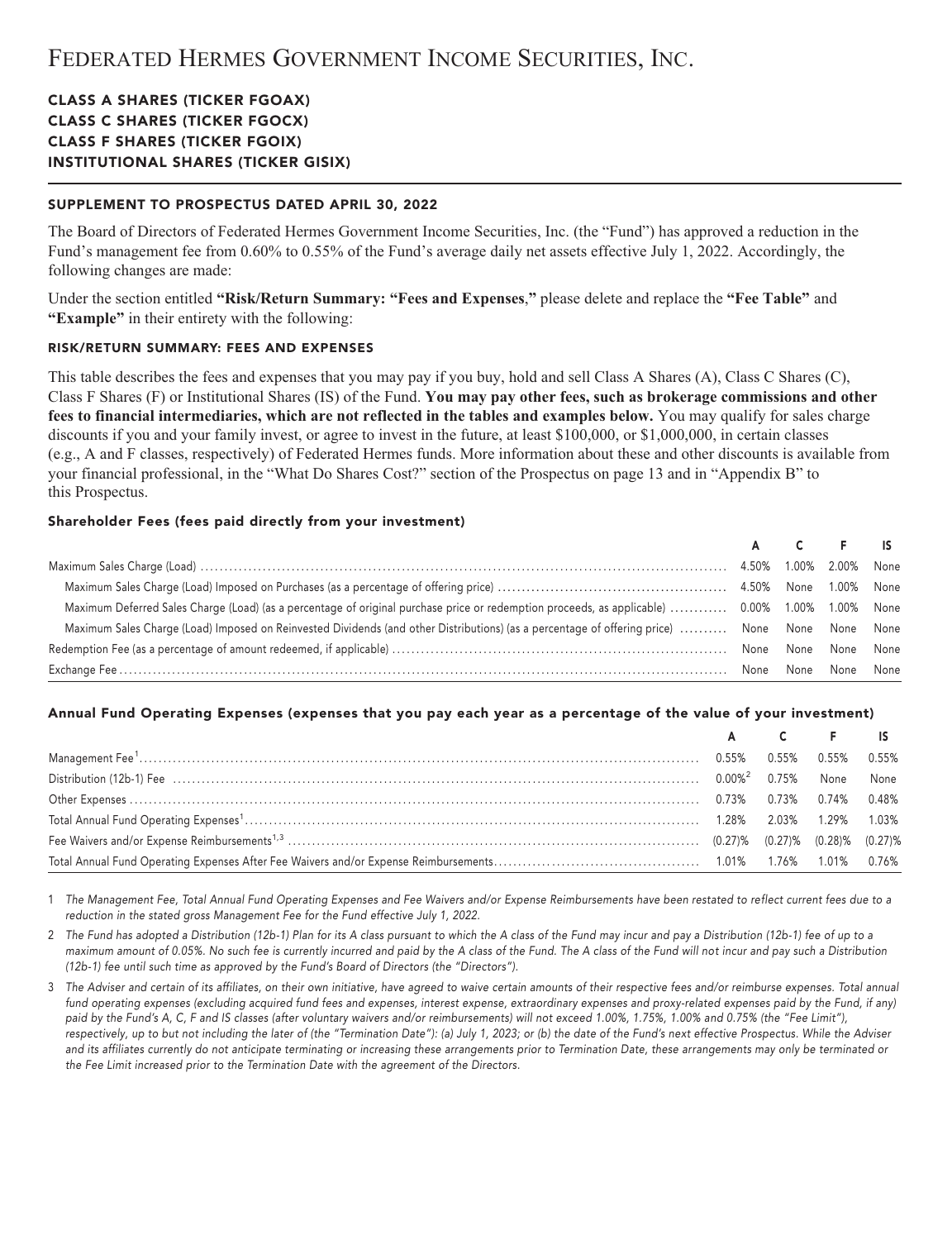## **Example**

**This Example is intended to help you compare the cost of investing in the Fund with the cost of investing in other mutual funds.**

**The Example assumes that you invest \$10,000 for the time periods indicated and then redeem all of your Shares at the end of those periods. Expenses assuming no redemption are also shown. The Example also assumes that your investment has a 5% return each year and that operating expenses (excluding any sales loads on reinvested dividends, fee waivers and/or expense reimbursements) are as shown in the table above and remain the same. The expenses used to calculate the Fund's examples do not include fee waivers or expense reimbursements. Although your actual costs and returns may be higher or lower, based on these assumptions your costs would be:**

| <b>Share Class</b>              | 1 Year | 3 Years 5 Years |         | 10 Years |
|---------------------------------|--------|-----------------|---------|----------|
| A:                              |        |                 |         |          |
| Expenses assuming redemption    | \$575  | \$838           | \$1,121 | \$1,926  |
| Expenses assuming no redemption | \$575  | \$838           | \$1,121 | \$1,926  |
| C:                              |        |                 |         |          |
| Expenses assuming redemption    | \$306  | \$637           | \$1,093 | \$2,166  |
| Expenses assuming no redemption | \$206  | \$637           | \$1,093 | \$2,166  |
| F:                              |        |                 |         |          |
| Expenses assuming redemption    | \$330  | \$605           | \$800   | \$1,641  |
| Expenses assuming no redemption | \$230  | \$505           | \$800   | \$1,641  |
| IS:                             |        |                 |         |          |
| Expenses assuming redemption    | \$105  | \$328           | \$569   | \$1,259  |
| Expenses assuming no redemption | \$105  | \$328           | \$569   | \$1,259  |

**2. Under the section entitled "Who Manages the Fund?," please delete and replace the first sentence of the sub-section "Advisory Fees" in its entirety with the following:**

**"The Fund's investment advisory contract provides for payment to the Adviser of an annual investment advisory fee of 0.55% of the Fund's average daily net assets."**

**3. Under the section entitled "Appendix A: Hypothetical Investment and Expense Information," please delete and replace the tables in their entirety with the following:**

## **FEDERATED HERMES GOVERNMENT INCOME SECURITIES, INC. – A CLASS ANNUAL EXPENSE RATIO: 1.28% MAXIMUM FRONT-END SALES CHARGE: 4.50%**

| Year       | Hypothetical<br><b>Beginning</b><br>Investment | Hypothetical<br>Performance<br><b>Earnings</b> | Investment<br>After<br>Returns | Hypothetical<br><b>Expenses</b> | Hypothetical<br><b>Ending</b><br>Investment |
|------------|------------------------------------------------|------------------------------------------------|--------------------------------|---------------------------------|---------------------------------------------|
|            | \$10,000.00                                    | \$477.50                                       | \$10,027.50                    | \$574.51                        | \$9,905.26                                  |
| 2          | \$9,905.26                                     | \$495.26                                       | \$10,400.52                    | \$129.15                        | \$10,273.74                                 |
| 3          | \$10,273.74                                    | \$513.69                                       | \$10,787.43                    | \$133.95                        | \$10,655.92                                 |
| 4          | \$10,655.92                                    | \$532.80                                       | \$11,188.72                    | \$138.93                        | \$11,052.32                                 |
| 5          | \$11,052.32                                    | \$552.62                                       | \$11,604.94                    | \$144.10                        | \$11,463.47                                 |
| 6          | \$11,463.47                                    | \$573.17                                       | \$12,036.64                    | \$149.46                        | \$11,889.91                                 |
|            | \$11,889.91                                    | \$594.50                                       | \$12,484.41                    | \$155.02                        | \$12,332.21                                 |
| 8          | \$12,332.21                                    | \$616.61                                       | \$12,948.82                    | \$160.79                        | \$12,790.97                                 |
| 9          | \$12,790.97                                    | \$639.55                                       | \$13,430.52                    | \$166.77                        | \$13,266.79                                 |
| 10         | \$13,266.79                                    | \$663.34                                       | \$13,930.13                    | \$172.97                        | \$13,760.31                                 |
| Cumulative |                                                | \$5,659.04                                     |                                | \$1,925.65                      |                                             |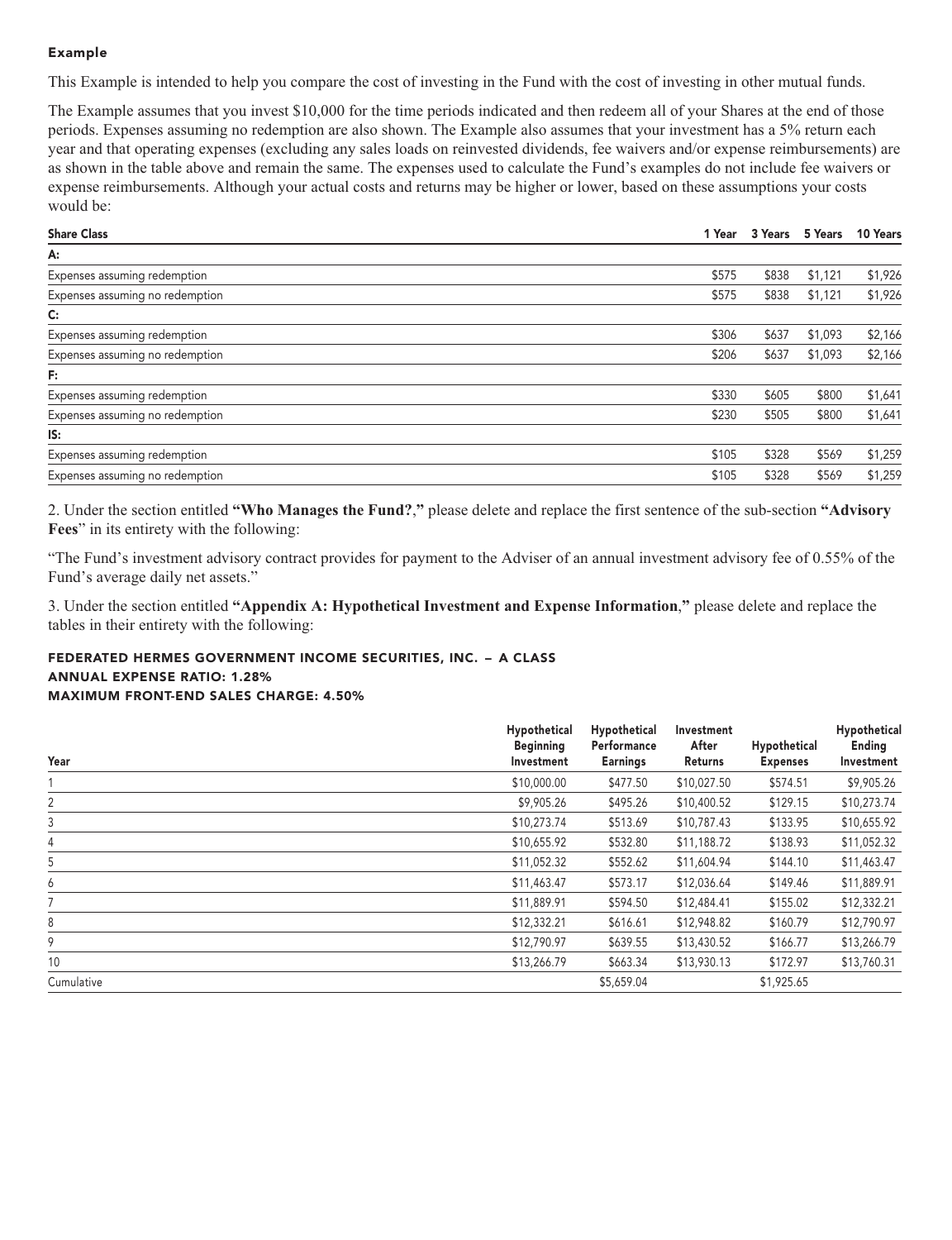## **FEDERATED HERMES GOVERNMENT INCOME SECURITIES, INC. - C CLASS ANNUAL EXPENSE RATIO: 2.03% MAXIMUM FRONT-END SALES CHARGE: NONE**

|                                         | Hypothetical<br><b>Beginning</b> | Hypothetical<br>Performance | Investment<br>After | Hypothetical    | Hypothetical<br>Ending |
|-----------------------------------------|----------------------------------|-----------------------------|---------------------|-----------------|------------------------|
| Year                                    | Investment                       | <b>Earnings</b>             | Returns             | <b>Expenses</b> | Investment             |
|                                         | \$10,000.00                      | \$500.00                    | \$10,500.00         | \$206.01        | \$10,297.00            |
| 2                                       | \$10,297.00                      | \$514.85                    | \$10,811.85         | \$212.13        | \$10,602.82            |
| 3                                       | \$10,602.82                      | \$530.14                    | \$11,132.96         | \$218.43        | \$10,917.72            |
| 4                                       | \$10,917.72                      | \$545.89                    | \$11,463.61         | \$224.92        | \$11,241.98            |
| 5                                       | \$11,241.98                      | \$562.10                    | \$11,804.08         | \$231.60        | \$11,575.87            |
| 6                                       | \$11,575.87                      | \$578.79                    | \$12,154.66         | \$238.48        | \$11,919.67            |
|                                         | \$11,919.67                      | \$595.98                    | \$12,515.65         | \$245.56        | \$12,273.68            |
| 8                                       | \$12,273.68                      | \$613.68                    | \$12,887.36         | \$252.86        | \$12,638.21            |
| <b>Converts from Class C to Class A</b> |                                  |                             |                     |                 | Annual Ratio: 1.28%    |
| 9                                       | \$12,638.21                      | \$631.91                    | \$13,270.12         | \$164.78        | \$13,108.35            |
| 10                                      | \$13,108.35                      | \$655.42                    | \$13,763.77         | \$170.91        | \$13,595.98            |
| <b>Cumulative</b>                       |                                  | \$5,728.76                  |                     | \$2,165.68      |                        |

**FEDERATED HERMES GOVERNMENT INCOME SECURITIES, INC. - F CLASS ANNUAL EXPENSE RATIO: 1.29% MAXIMUM FRONT-END SALES CHARGE: 1.00%**

|            | Hypothetical<br><b>Beginning</b> | Hypothetical<br>Performance | Investment<br>After | Hypothetical    | Hypothetical<br>Ending |
|------------|----------------------------------|-----------------------------|---------------------|-----------------|------------------------|
| Year       | Investment                       | <b>Earnings</b>             | <b>Returns</b>      | <b>Expenses</b> | Investment             |
|            | \$10,000.00                      | \$495.00                    | \$10,395.00         | \$230.08        | \$10,267.29            |
| 2          | \$10,267.29                      | \$513.36                    | \$10,780.65         | \$134.90        | \$10,648.21            |
| 3          | \$10,648.21                      | \$532.41                    | \$11,180.62         | \$139.91        | \$11,043.26            |
| 4          | \$11,043.26                      | \$552.16                    | \$11,595.42         | \$145.10        | \$11,452.96            |
| 5          | \$11,452.96                      | \$572.65                    | \$12,025.61         | \$150.48        | \$11,877.86            |
| 6          | \$11,877.86                      | \$593.89                    | \$12,471.75         | \$156.07        | \$12,318.53            |
|            | \$12,318.53                      | \$615.93                    | \$12,934.46         | \$161.86        | \$12,775.55            |
| 8          | \$12,775.55                      | \$638.78                    | \$13,414.33         | \$167.86        | \$13,249.52            |
| 9          | \$13,249.52                      | \$662.48                    | \$13,912.00         | \$174.09        | \$13,741.08            |
| 10         | \$13,741.08                      | \$687.05                    | \$14,428.13         | \$180.55        | \$14,250.87            |
| Cumulative |                                  | \$5,863.71                  |                     | \$1,640.90      |                        |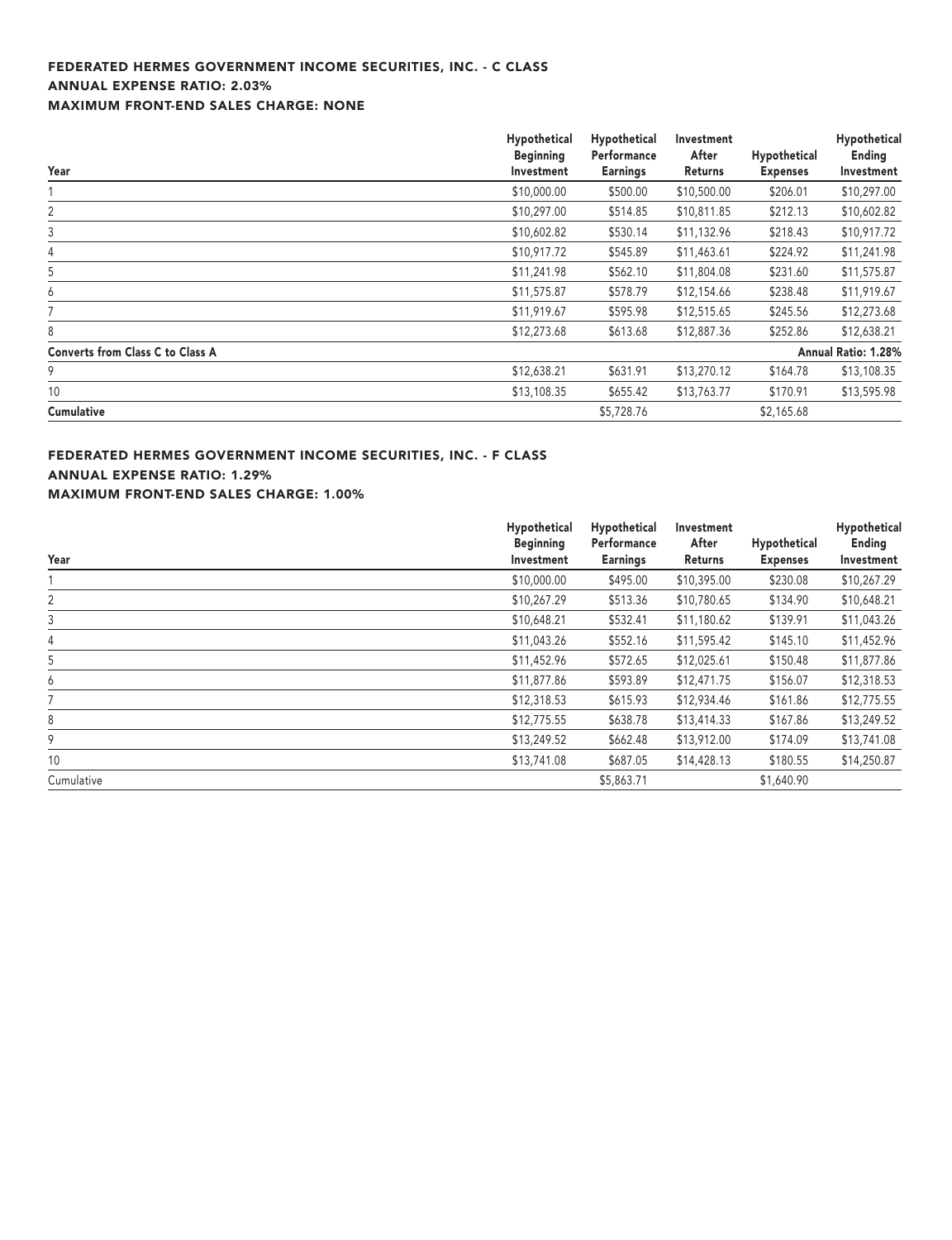## **FEDERATED HERMES GOVERNMENT INCOME SECURITIES, INC. - IS CLASS ANNUAL EXPENSE RATIO: 1.03% MAXIMUM FRONT-END SALES CHARGE: NONE**

| Year       | Hypothetical<br><b>Beginning</b><br>Investment | Hypothetical<br>Performance<br><b>Earnings</b> | Investment<br>After<br>Returns | Hypothetical<br><b>Expenses</b> | Hypothetical<br>Ending<br>Investment |
|------------|------------------------------------------------|------------------------------------------------|--------------------------------|---------------------------------|--------------------------------------|
|            | \$10,000.00                                    | \$500.00                                       | \$10,500.00                    | \$105.04                        | \$10,397.00                          |
| 2          | \$10,397.00                                    | \$519.85                                       | \$10,916.85                    | \$109.21                        | \$10,809.76                          |
| 3          | \$10,809.76                                    | \$540.49                                       | \$11,350.25                    | \$113.55                        | \$11,238.91                          |
| 4          | \$11,238.91                                    | \$561.95                                       | \$11,800.86                    | \$118.06                        | \$11,685.09                          |
| 5          | \$11,685.09                                    | \$584.25                                       | \$12,269.34                    | \$122.75                        | \$12,148.99                          |
| 6          | \$12,148.99                                    | \$607.45                                       | \$12,756.44                    | \$127.62                        | \$12,631.30                          |
|            | \$12,631.30                                    | \$631.57                                       | \$13,262.87                    | \$132.68                        | \$13,132.76                          |
| 8          | \$13,132.76                                    | \$656.64                                       | \$13,789.40                    | \$137.95                        | \$13,654.13                          |
| 9          | \$13,654.13                                    | \$682.71                                       | \$14,336.84                    | \$143.43                        | \$14,196.20                          |
| 10         | \$14,196.20                                    | \$709.81                                       | \$14,906.01                    | \$149.12                        | \$14,759.79                          |
| Cumulative |                                                | \$5,994.72                                     |                                | \$1,259.41                      |                                      |

**June 22, 2022**



**Federated Hermes Government Income Securities, Inc. Federated Hermes Funds 4000 Ericsson Drive Warrendale, PA 15086-7561**

**Contact us at [FederatedInvestors.com](https://www.federatedinvestors.com/home.do) or call 1-800-341-7400.**

**Federated Securities Corp., Distributor Q455736 (6/22)**

**© 2022 Federated Hermes, Inc.**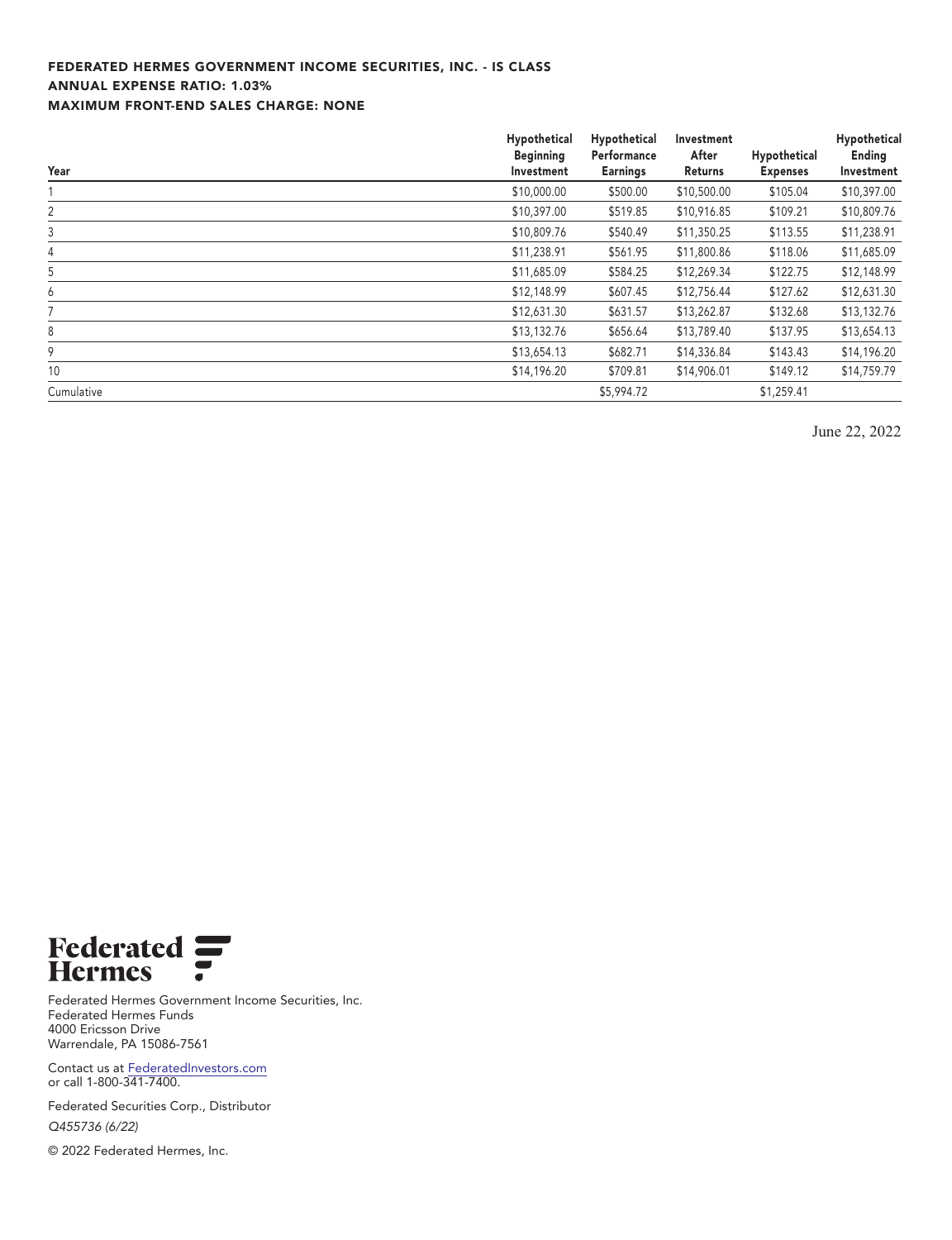## **CONTENTS**

|                                                                                                    | -10 |
|----------------------------------------------------------------------------------------------------|-----|
|                                                                                                    | -13 |
|                                                                                                    | -18 |
|                                                                                                    | -20 |
|                                                                                                    | -22 |
|                                                                                                    | -24 |
|                                                                                                    | 27  |
|                                                                                                    | -28 |
|                                                                                                    | -29 |
|                                                                                                    | -30 |
|                                                                                                    |     |
| Appendix B: Sales Charge Waivers and Exchange Features for Shareholders Purchasing Through Certain |     |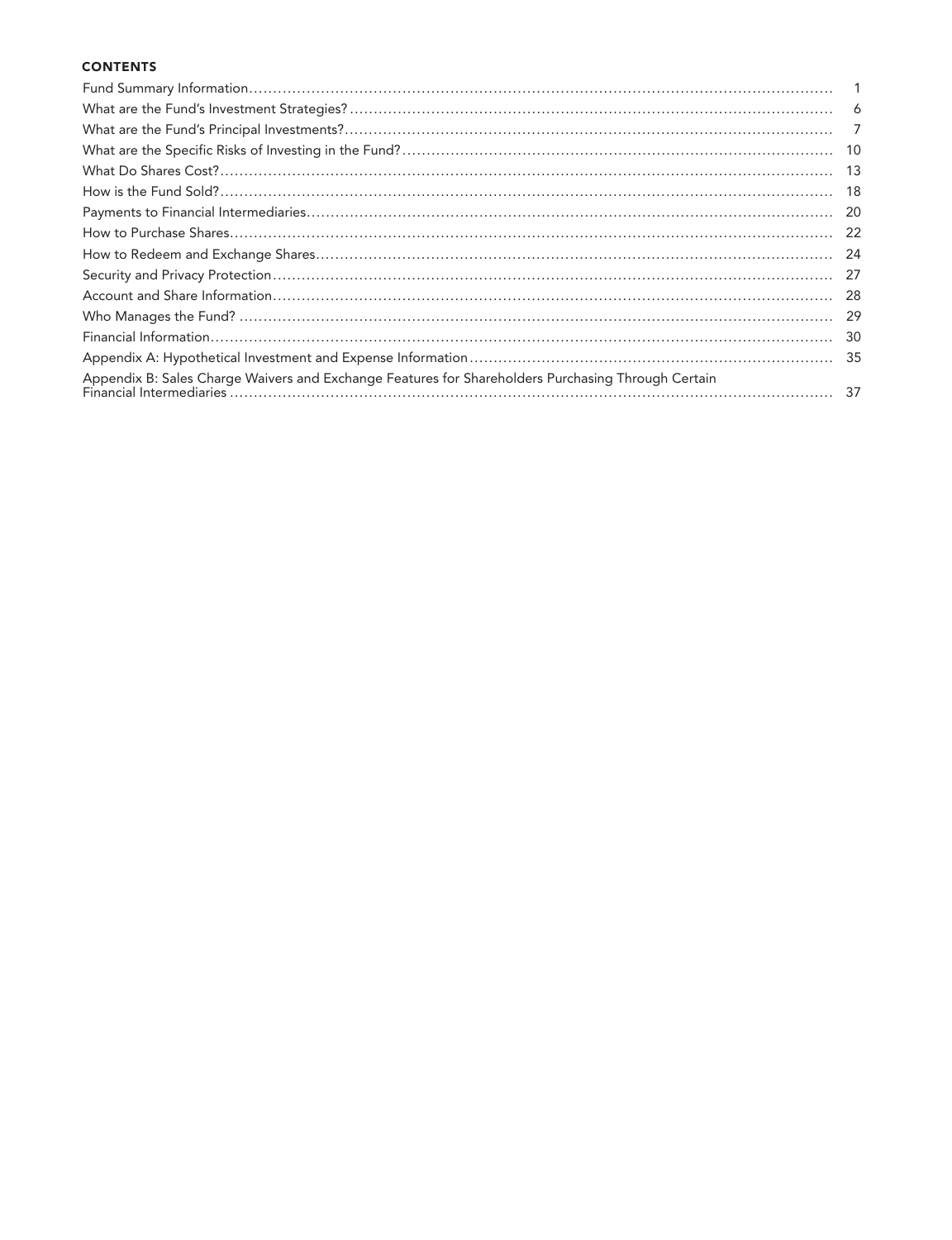## **Fund Summary Information**

## **Federated Hermes Government Income Securities, Inc. (the "Fund")**

#### **RISK/RETURN SUMMARY: INVESTMENT OBJECTIVE**

**The Fund's investment objective is to provide current income.**

#### **RISK/RETURN SUMMARY: FEES AND EXPENSES**

**This table describes the fees and expenses that you may pay if you buy, hold and sell Class A Shares (A), Class C Shares (C), Class F Shares (F) or Institutional Shares (IS) of the Fund. You may pay other fees, such as brokerage commissions and other fees to financial intermediaries, which are not reflected in the tables and examples below. You may qualify for sales charge discounts if you and your family invest, or agree to invest in the future, at least \$100,000, or \$1,000,000, in certain classes (e.g., A and F classes, respectively) of Federated Hermes funds. More information about these and other discounts is available from your financial professional, in the "What Do Shares Cost?" section of the Prospectus on page 13 and in "Appendix B" to this Prospectus.**

## **Shareholder Fees (fees paid directly from your investment)**

|                                                                                                           |      |       | $C \t F$   |      |
|-----------------------------------------------------------------------------------------------------------|------|-------|------------|------|
|                                                                                                           |      | 1.00% | 2.00%      | None |
|                                                                                                           |      |       |            |      |
| Maximum Deferred Sales Charge (Load) (as a percentage of original purchase price or redemption proceeds,  |      | 1.00% | 1.00% None |      |
| Maximum Sales Charge (Load) Imposed on Reinvested Dividends (and other Distributions) (as a percentage of | None | None  | None       | None |
|                                                                                                           |      | None  | None       | None |
|                                                                                                           |      | None  | None       | None |

## **Annual Fund Operating Expenses (expenses that you pay each year as a percentage of the value of your investment)**

|  | A C F IS |                            |  |
|--|----------|----------------------------|--|
|  |          | $0.60\%$ $0.60\%$ $0.60\%$ |  |
|  |          |                            |  |
|  |          |                            |  |
|  |          |                            |  |
|  |          |                            |  |
|  |          |                            |  |

**1 The Fund has adopted a Distribution (12b-1) Plan for its A class pursuant to which the A class of the Fund may incur and pay a Distribution (12b-1) fee of up to a maximum amount of 0.05%. No such fee is currently incurred and paid by the A class of the Fund. The A class of the Fund will not incur and pay such a Distribution (12b-1) fee until such time as approved by the Fund's Board of Directors (the "Directors").**

**2 The Adviser and certain of its affiliates, on their own initiative, have agreed to waive certain amounts of their respective fees and/or reimburse expenses. Effective May 1, 2022 total annual fund operating expenses (excluding acquired fund fees and expenses, interest expense, extraordinary expenses and proxyrelated expenses paid by the Fund, if any) paid by the Fund's A, C, F and IS classes (after voluntary waivers and/or reimbursements) will not exceed 1.00%, 1.75%, 1.00% and 0.75%, respectively, (the "Fee Limit") up to but not including the later of (the "Termination Date"): (a) May 1, 2023; or (b) the date of the Fund's next effective Prospectus. While the Adviser and its affiliates currently do not anticipate terminating or increasing these arrangements prior to Termination Date, these arrangements may only be terminated or the Fee Limit increased prior to the Termination Date with the agreement of the Directors.**

## **Example**

**The following Example is intended to help you compare the cost of investing in the Fund with the cost of investing in other mutual funds.**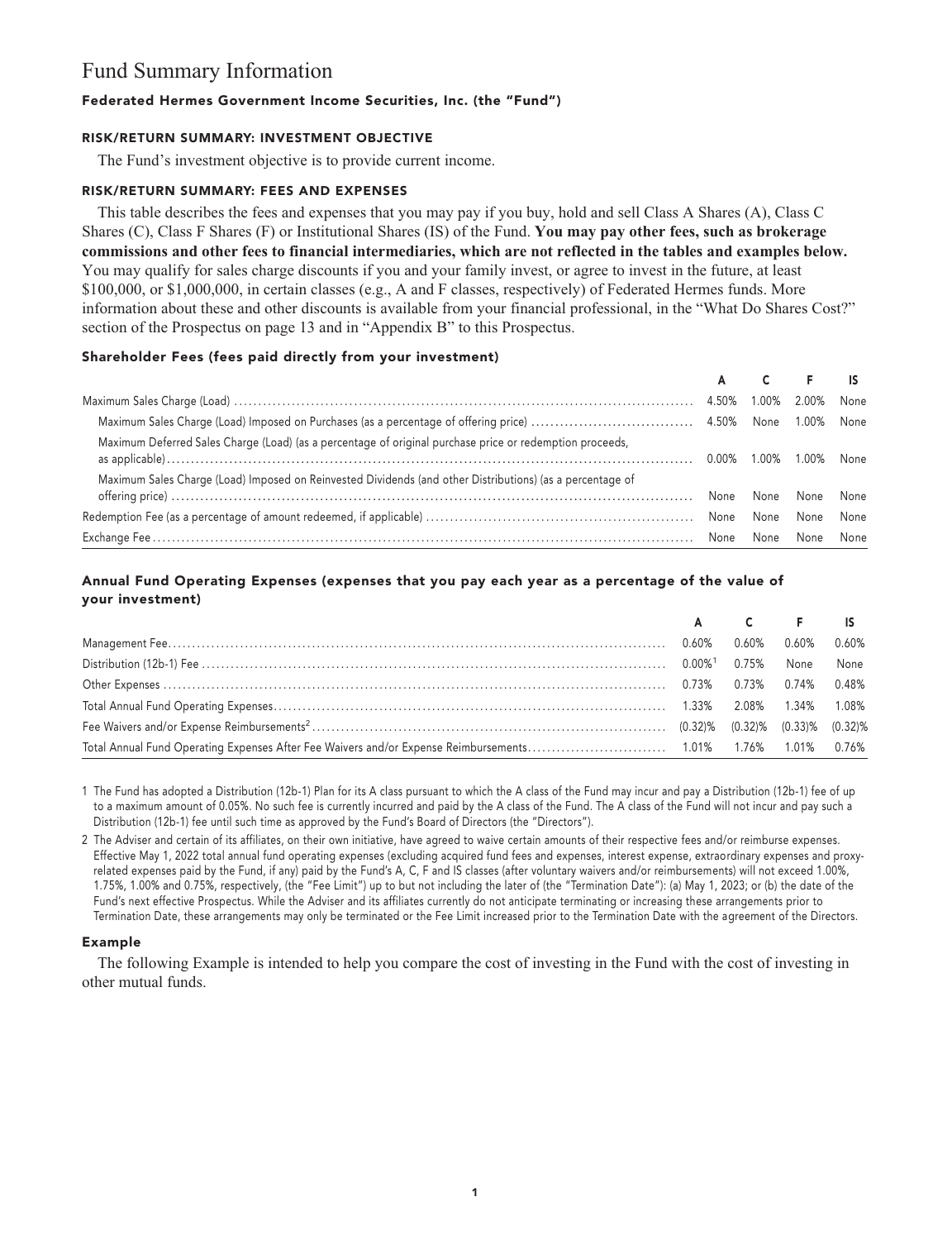**The Example assumes that you invest \$10,000 for the time periods indicated and then redeem all of your Shares at the end of those periods. Expenses assuming no redemption are also shown. The Example also assumes that your investment has a 5% return each year and that operating expenses (excluding any sales loads on reinvested dividends, fee waivers and/or expense reimbursements) are as shown in the table above and remain the same. The expenses used to calculate the Fund's examples do not include fee waivers or expense reimbursements. Although your actual costs and returns may be higher or lower, based on these assumptions your costs would be:**

| 1 Year | 3 Years | 5 Years | 10 Years |
|--------|---------|---------|----------|
|        |         |         |          |
| \$579  | \$852   | \$1,146 | \$1,979  |
| \$579  | \$852   | \$1,146 | \$1,979  |
|        |         |         |          |
| \$311  | \$652   | \$1,119 | \$2,219  |
| \$211  | \$652   | \$1,119 | \$2,219  |
|        |         |         |          |
| \$335  | \$620   | \$827   | \$1,697  |
| \$235  | \$520   | \$827   | \$1,697  |
|        |         |         |          |
| \$110  | \$343   | \$595   | \$1,317  |
| \$110  | \$343   | \$595   | \$1,317  |
|        |         |         |          |

#### **Portfolio Turnover**

**The Fund pays transaction costs, such as commissions, when it buys and sells securities (or "turns over" its portfolio). A higher portfolio turnover rate may indicate higher transaction costs and may result in higher taxes when Fund Shares are held in a taxable account. These costs, which are not reflected in Annual Fund Operating Expenses or in the Example, affect the Fund's performance. During the most recent fiscal year, the Fund's portfolio turnover rate was 241% of the average value of its portfolio.**

#### **RISK/RETURN SUMMARY: INVESTMENTS, RISKS AND PERFORMANCE**

#### **What are the Fund's Main Investment Strategies?**

**The Fund seeks to provide current income by investing primarily in fixed-income securities issued or guaranteed by the U.S. government and its agencies and instrumentalities. Under normal market conditions, the Fund invests primarily in mortgage-backed securities (MBS) of investment-grade quality, including collateralized mortgage obligations (CMOs) and commercial mortgage backed securities (CMBS), and seeks to provide returns consistent with investments in the market for U.S. home mortgages. The Fund will invest in MBS that are issued or guaranteed by U.S. government agencies or U.S. government-sponsored enterprises (GSEs). The Fund may invest in non-agency MBS, which are those not issued or guaranteed by GSEs. The Fund also may invest in U.S. government securities and certain derivative instruments and engage in short sales of U.S. Treasury securities and futures contracts.**

**The Fund typically seeks to maintain an overall average dollar-weighted portfolio duration that is within one year above or below the duration of the blended index comprised of the Bloomberg US Government Bond Index, an index composed of U.S. government and government agency securities with maturities of one year or more, and the Bloomberg US Mortgage Backed Securities Index, an index composed of MBS issued or guaranteed by U.S. government agencies or instrumentalities (the "Blended Index"). At times, the Fund's investment adviser's (the "Adviser") calculation of portfolio duration may result in variances outside this range. Duration is a measure of the price volatility of a fixed-income security as a result of changes in market rates of interest, based on the weighted average timing of the instrument's expected fixed interest and principal payments. The Adviser seeks to create a portfolio, consisting of MBS, derivative instruments and other securities, that outperforms the Blended Index.**

**Based on fundamental analysis, the Adviser will consider a variety of factors when making decisions to purchase or sell particular securities or derivative contracts. The Fund may, but is not required to, use derivative instruments, which are instruments that have a value based on another instrument, exchange rate or index, and may be used as substitutes for securities in which the Fund can invest, or to hedge against a potential loss in the underlying asset. There can be no assurance that the Fund's use of derivative instruments will work as intended. Derivative investments made by the Fund are included within the Fund's 80% policy (as described below) and are calculated at market value.**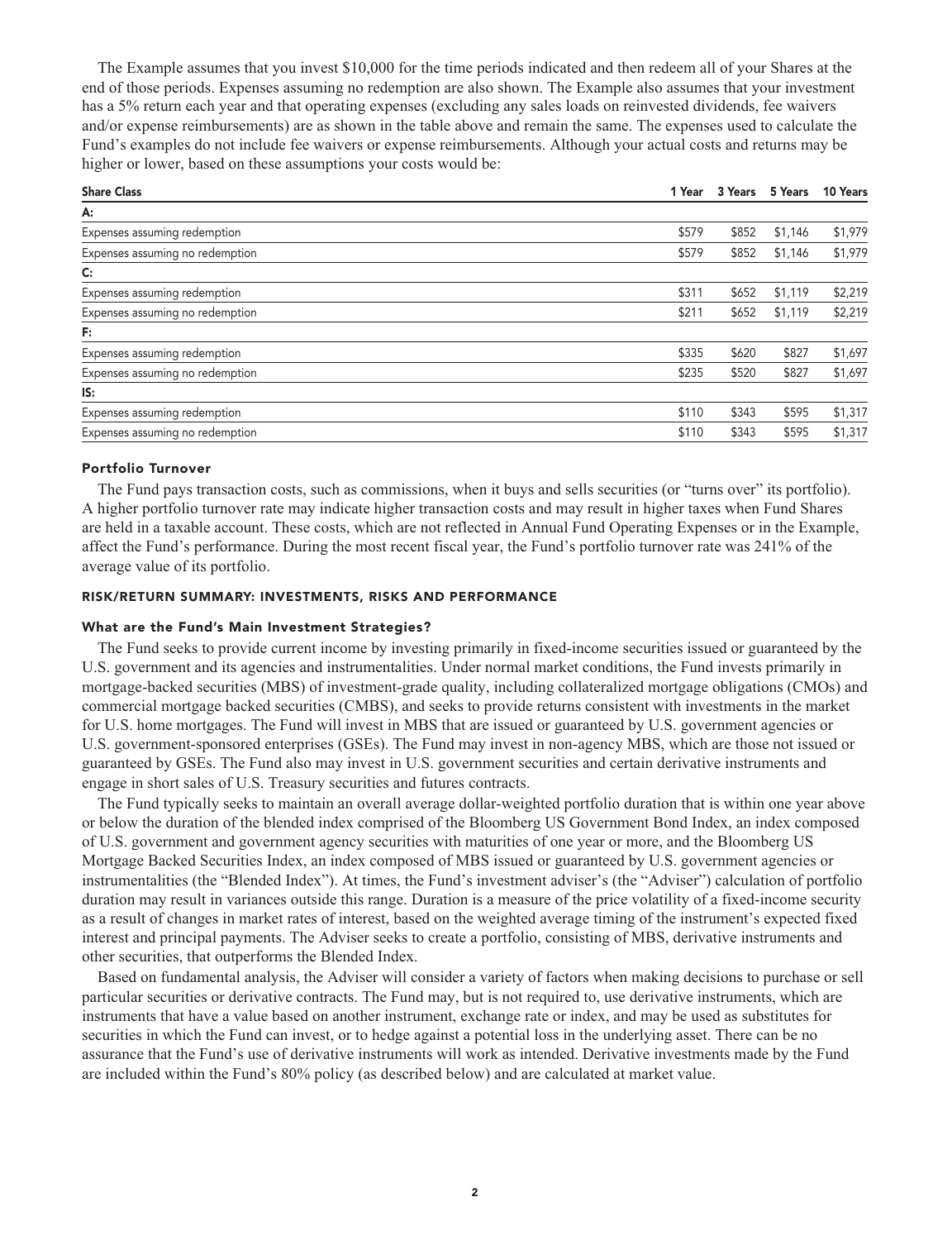**The Fund will invest its assets so that at least 80% of its net assets (plus any borrowings for investment purposes) are invested in U.S. government investments. The Fund will notify shareholders at least 60 days in advance of any change in its investment policy that would enable the Fund to invest, under normal circumstances, less than 80% of its net assets (plus any borrowings for investment purposes) in U.S. government investments.**

## **What are the Main Risks of Investing in the Fund?**

**All mutual funds take investment risks. Therefore, it is possible to lose money by investing in the Fund. The primary factors that may reduce the Fund's returns include:**

- **MBS Risk.** A rise in interest rates may cause the value of MBS held by the Fund to decline. Certain MBS issued by **GSEs are not backed by the full faith and credit of the U.S. government. A non-agency MBS is subject to the risk that the value of such security will decline, because the security is not issued or guaranteed as to principal or interest by the U.S. government or a GSE. The Fund's investments in collateralized mortgage obligations (CMOs) may entail greater market, prepayment and liquidity risks than other MBS.**
- **■ Interest Rate Risk. Prices of fixed-income securities generally fall when interest rates rise. The longer the duration of a fixed-income security, the more susceptible it is to interest rate risk. Recent and potential future changes in monetary policy made by central banks and/or their governments are likely to affect the level of interest rates.**
- **■ Credit Risk. It is possible that borrowers of non-agency MBS in which the Fund invests will fail to pay interest or principal on these securities when due, which would result in the Fund losing money.**
- **Counterparty Risk.** Counterparty risk includes the possibility that a party to a transaction involving the Fund will fail **to meet its obligations. This could cause the Fund to lose money or to lose the benefit of the transaction or prevent the Fund from selling or buying other securities to implement its investment strategy.**
- **■ Prepayment and Extension Risk. When homeowners prepay their mortgages in response to lower interest rates, the Fund will be required to reinvest the proceeds at the lower interest rates available. Also, when interest rates fall, the price of mortgage-backed securities may not rise to as great an extent as those of other fixed-income securities. When interest rates rise, homeowners are less likely to prepay their mortgages. A decreased rate of prepayments lengthens the expected maturity of a mortgage-backed security, and the price of mortgage-backed securities may decrease more than the price of other fixed income securities when interest rates rise.**
- **■ Risk of Security Downgrades. The downgrade of the credit of a security held by the Fund may decrease its value. Fixed-income securities with lower ratings tend to have a higher probability that a borrower will default or fail to meet its payment obligations.**
- **■ Liquidity Risk. The non-agency MBS and CMOs in which the Fund invests may be less readily marketable and may be subject to greater fluctuation in price than other securities.**
- **Leverage Risk.** Leverage risk is created when an investment exposes the Fund to a level of risk that exceeds the **amount invested. Changes in the value of such an investment magnify the Fund's risk of loss and potential for gain.**
- **■ Risk of Investing in Derivative Instruments. The Fund's exposure to derivative contracts (either directly or through its investment in another investment company) involves risks different from, or possibly greater than, the risks associated with investing directly in securities and other traditional investments. The use of derivatives can lead to losses because of adverse movements in the price or value of the asset, index, rate or instrument underlying a derivative, due to failure of a counterparty, or the failure of the counterparty to meet its obligations under the contract, or due to tax or regulatory constraints. Derivatives may create investment leverage in the Fund, which magnifies the Fund's exposure to the underlying investment. Derivative instruments may be difficult to value, may be illiquid and may be subject to wide swings in valuation caused by changes in the value of the underlying instrument. Over-thecounter derivative contracts generally carry greater liquidity risk than exchange-traded contracts. The loss on derivative transactions may substantially exceed the initial investment.**
- **■ Asset Segregation Risk. The requirement to secure its obligations in connection with certain transactions, including derivatives or other transactions that expose it to an obligation of another party, by owning underlying assets, entering into offsetting transactions or setting aside cash or liquid assets, may cause the Fund to miss favorable trading opportunities, or to realize losses on such offsetting transactions.**
- **■ Short Sale Risk.** The Fund may incur a loss as a result of a short sale if the price of the security increases between the **date of the sale and the date on which the Fund repurchases the security. The risk is that the securities price moves in the opposite direction than expected causing the Fund to lose money.**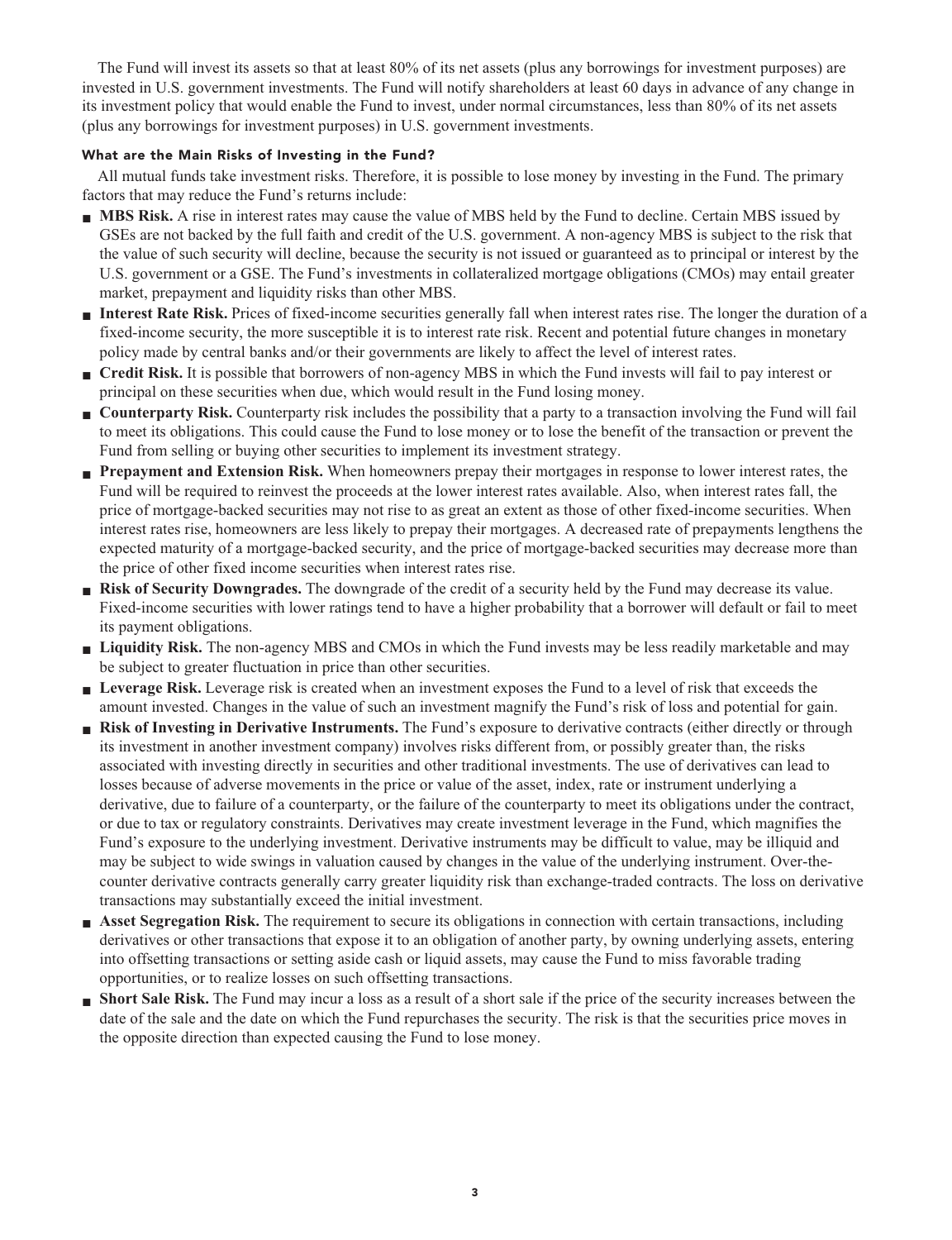- **Risk Related to the Economy.** The value of the Fund's portfolio may decline in tandem with a drop in the overall **value of the markets in which the Fund invests and/or other markets. Economic, political and financial conditions, industry or economic trends and developments or public health risks, such as epidemics or pandemics, may, from time to time, and for varying periods of time, cause the Fund to experience volatility, illiquidity, shareholder redemptions, or other potentially adverse effects. Among other investments, lower-grade bonds may be particularly sensitive to changes in the economy.**
- **■ Technology Risk. The Adviser uses various technologies in managing the Fund, consistent with its investment objective and strategy described in this Prospectus. For example, proprietary and third-party data and systems are utilized to support decision making for the Fund. Data imprecision, software or other technology malfunctions, programming inaccuracies and similar circumstances may impair the performance of these systems, which may negatively affect Fund performance.**

**The Shares offered by this Prospectus are not deposits or obligations of any bank, are not endorsed or guaranteed by any bank and are not insured or guaranteed by the U.S. government, the Federal Deposit Insurance Corporation, the Federal Reserve Board or any other government agency.**

#### **PERFORMANCE: BAR CHART AND TABLE**

#### **Risk/Return Bar Chart**

**The bar chart and performance table below reflect historical performance data for the Fund and are intended to help you analyze the Fund's investment risks in light of its historical returns. The bar chart shows the variability of the Fund's F class total returns on a calendar year-by-year basis. The Average Annual Total Return Table shows returns** *averaged* **over the stated periods, and includes comparative performance information.** *The Fund's performance will fluctuate, and past performance (before and after taxes) is not necessarily an indication of future results.* **Updated performance information for the Fund is available under the "Products" section at [FederatedInvestors.com](https://www.federatedinvestors.com/home.do) or by calling 1-800-341-7400.**



**The total returns shown in the bar chart do not reflect the payment of any sales charges or recurring shareholder account fees. If these charges or fees had been included, the returns shown would have been lower.**

**The Fund's F class total return for the three-month period from January 1, 2022 to March 31, 2022, was (5.31)%.**

**Within the periods shown in the bar chart, the Fund's F class highest quarterly return was 4.21% (quarter ended March 31, 2020). Its lowest quarterly return was (2.66)% (quarter ended December 31, 2016).**

#### **Average Annual Total Return Table**

**The Fund's IS class commenced operations on April 28, 2020. For the periods prior to commencement of operations of the Fund's IS class, the performance information shown below is for the Fund's F class. The performance of the F class has not been adjusted to reflect the expenses of the IS class since the IS class has a lower expense ratio than the F class. The performance shown in the table has been adjusted to reflect differences between the sales loads and charges imposed on the purchase and redemption of the Fund's F class and IS class. In addition to Return Before Taxes, Returns After Taxes is shown for the Fund's F class to illustrate the effect of federal taxes on Fund returns. After-tax returns are shown only for the F class, and after-tax returns for A, C and IS classes will differ from those shown for the F class.** *Actual aftertax returns depend on each investor's personal tax situation, and are likely to differ from those shown.* **After-tax returns are calculated using a standard set of assumptions. The stated returns assume the highest historical federal income and capital gains tax rates. These after-tax returns do not reflect the effect of any applicable state and local taxes. After-tax returns are not relevant to investors holding shares through a 401(k) plan, an Individual Retirement Account or other taxadvantaged investment plans.**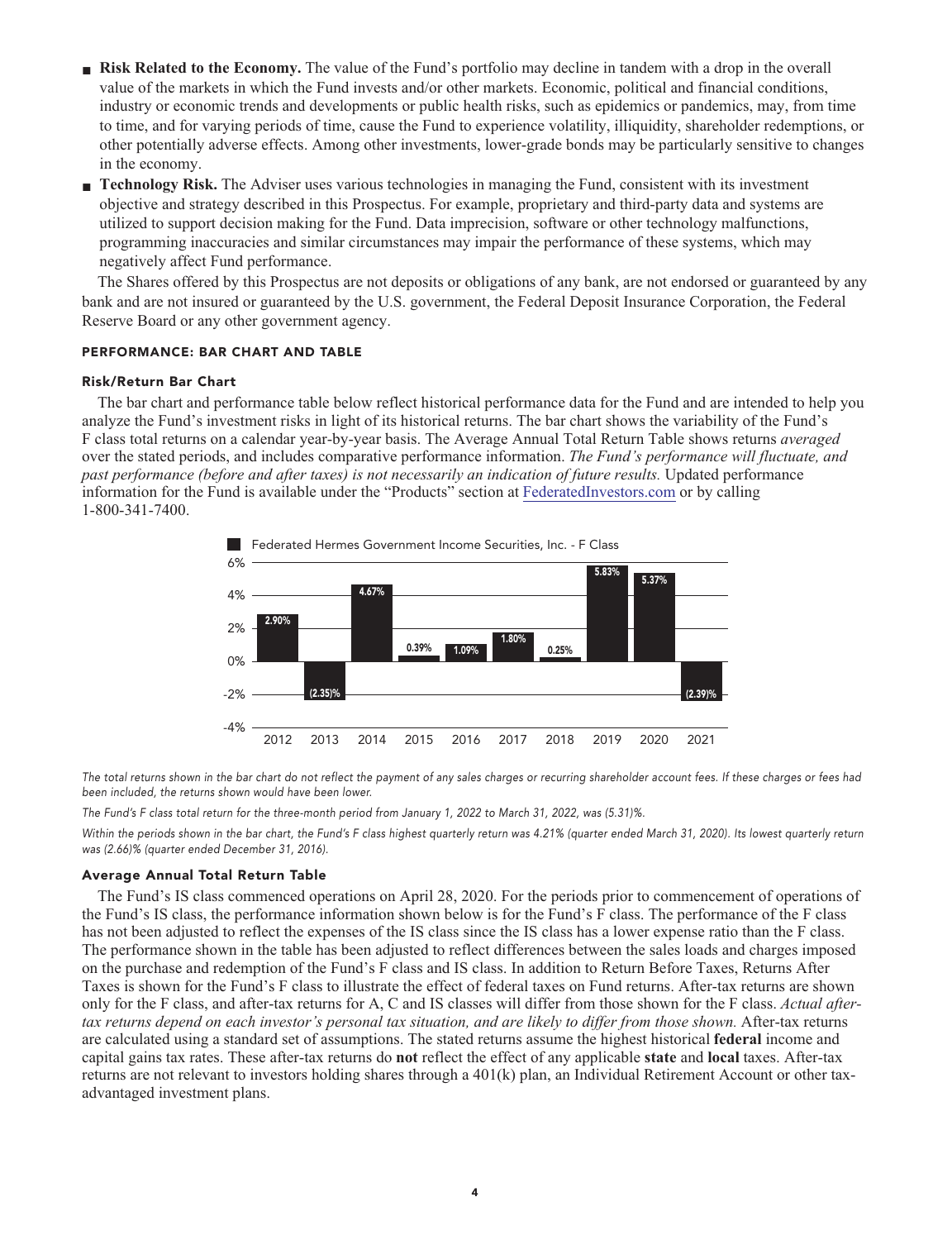| <b>Share Class</b>                                                                                            | 1 Year     | 5 Years | 10 Years |
|---------------------------------------------------------------------------------------------------------------|------------|---------|----------|
| А:                                                                                                            |            |         |          |
| Return Before Taxes                                                                                           | $(6.75)\%$ | 1.19%   | 1.24%    |
| C:                                                                                                            |            |         |          |
| Return Before Taxes                                                                                           | $(4.13)\%$ | 1.33%   | 1.10%    |
| F:                                                                                                            |            |         |          |
| Return Before Taxes                                                                                           | (4.29)%    | 1.92%   | 1.62%    |
| Return After Taxes on Distributions                                                                           | $(4.86)\%$ | 1.11%   | 0.72%    |
| Return After Taxes on Distributions and Sale of Fund Shares                                                   | $(2.53)$ % | 1.12%   | 0.84%    |
| IS:                                                                                                           |            |         |          |
| Return Before Taxes                                                                                           | $(2.17)\%$ | 2.20%   | 1.75%    |
| ICE BofA Current 5-Year US Treasury Index <sup>1</sup><br>(reflects no deduction for fees, expenses or taxes) | $(2.82)\%$ | 2.43%   | 1.68%    |
| Blended Index <sup>2</sup><br>(reflects no deduction for fees, expenses or taxes)                             | $(1.53)\%$ | 2.73%   | 2.23%    |
| Lipper General U.S. Government Funds Average <sup>3</sup>                                                     | $(2.15)\%$ | 2.68%   | 1.91%    |

**1 ICE BofA 5-Year US Treasury Index is a one-security index comprised of the most recently issued 5-year U.S. Treasury note. The index is rebalanced monthly. In order to qualify for inclusion, a 5-year note must be auctioned on or before the third business day before the last business day of the month.**

**2 Blended Index is a blended index comprised of 60% Bloomberg US Mortgage Backed Securities Index and 40% Bloomberg US Government Bond Index. The Bloomberg US Mortgage Backed Securities Index tracks agency mortgage-backed pass-through securities (both fixed-rate and hybrid ARM) guaranteed by Ginnie Mae (GNMA), Fannie Mae (FNMA) and Freddie Mac (FHLMC). The Bloomberg US Government Bond Index is a market value weighted index of U.S. government and government agency securities (other than mortgage securities) with maturities of one year or more. Effective August 24, 2021, the name of the indexes changed from "Bloomberg Barclays US Mortgage Backed Securities Index" and "Bloomberg Barclays US Government Bond Index" to "Bloomberg US Mortgage Backed Securities Index" and "Bloomberg US Government Bond Index," respectively.**

**3 Lipper figures represent the average of the total returns reported by all the mutual funds designated by Lipper, Inc. as falling into their respective categories indicated. They do not reflect sales charges.**

#### **FUND MANAGEMENT**

**The Fund's Investment Adviser is Federated Investment Management Company.**

**Todd A. Abraham, CFA, Senior Portfolio Manager, has been the Fund's portfolio manager since February of 2003. Liam O'Connell, CFA, has been the Fund's portfolio manager since April of 2017.**

#### **PURCHASE AND SALE OF FUND SHARES**

**You may purchase, redeem or exchange Shares of the Fund on any day the New York Stock Exchange is open. Shares may be purchased through a financial intermediary firm that has entered into a Fund selling and/or servicing agreement with the Distributor or an affiliate ("Financial Intermediary") or directly from the Fund, by wire or by check. Please note that certain purchase restrictions may apply. Redeem or exchange Shares through a financial intermediary or directly from the Fund by telephone at 1-800-341-7400 or by mail.**

#### **A, C & F Classes**

**The minimum investment amount for the Fund's A, C and F classes is generally \$1,500 for initial investments and \$100 for subsequent investments. The minimum initial and subsequent investment amounts for Individual Retirement Accounts are generally \$250 and \$100, respectively. There is no minimum initial or subsequent investment amount required for employer-sponsored retirement plans. Certain types of accounts are eligible for lower minimum investments. The minimum investment for Systematic Investment Programs is \$50.**

#### **IS Class**

**The minimum initial investment amount for the Fund's IS class is generally \$1,000,000 and there is no minimum subsequent investment amount. Certain types of accounts are eligible for lower minimum investments. The minimum investment amount for Systematic Investment Programs is \$50.**

#### **TAX INFORMATION**

**The Fund's distributions are taxable as ordinary income or capital gains except when your investment is through a 401(k) plan, an Individual Retirement Account or other tax-advantaged investment plan.**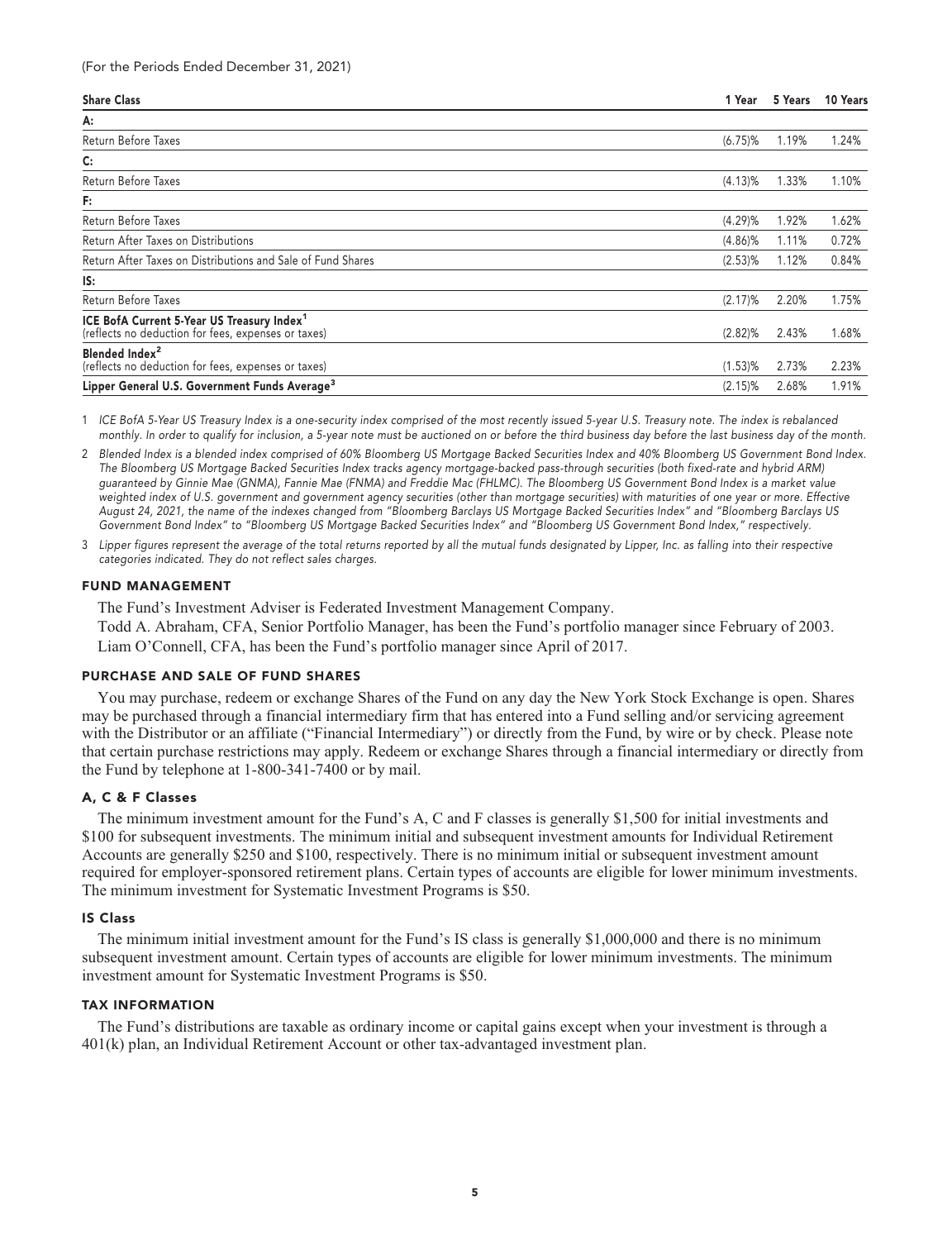#### **PAYMENTS TO BROKER-DEALERS AND OTHER FINANCIAL INTERMEDIARIES**

**If you purchase the Fund through a broker-dealer or other financial intermediary (such as a bank), the Fund and/or its related companies may pay the intermediary for the sale of Fund Shares and related services. These payments may create a conflict of interest by influencing the broker-dealer or other intermediary and your salesperson to recommend the Fund over another investment. Ask your salesperson or visit your financial intermediary's website for more information.**

## **What are the Fund's Investment Strategies?**

**The Fund's investment objective is to provide current income. While there is no assurance that the Fund will achieve its investment objective, it endeavors to do so by following the principal strategies and policies described in this Prospectus. The Fund's Statement of Additional Information (SAI) provides information about the Fund's non-principal strategies.**

**The Fund seeks to provide current income by investing primarily in fixed-income securities issued or guaranteed by the U.S. government and its agencies or instrumentalities. Under normal market conditions, the Fund invests primarily in mortgage-backed securities (MBS) of investment-grade quality, including collateralized mortgage obligations (CMOs) and commercial mortgage backed securities (CMBS), and seeks to provide returns consistent with investments in the market for U.S. home mortgages. A security is considered investment-grade quality if it is either: (i) rated within the four highest ratings categories by at least one nationally recognized statistical rating organization (an NRSRO); or (ii) if unrated, considered by the Fund's investment adviser (the "Adviser") to be of investment-grade quality. The Fund will invest in MBS that are issued or guaranteed by U.S. government agencies or U.S. government-sponsored enterprises (GSEs). The Fund may invest in non-agency MBS, which are those not issued or guaranteed by GSEs. The Fund also may invest in U.S. government securities and certain derivative instruments and engage in short sales of U.S. Treasury securities and futures contracts.**

**The Fund typically seeks to maintain an overall average dollar-weighted portfolio duration that is within one year above or below the duration of a blended index comprised of the Bloomberg US Government Bond Index, an index composed of U.S. government and government agency securities with maturities of one year or more, and the Bloomberg US Mortgage Backed Securities Index, an index composed of MBS issued or guaranteed by U.S. government agencies or instrumentalities (the "Blended Index"). At times, the Adviser's calculation of portfolio duration may result in variances outside this range. Duration is a measure of the price volatility of a fixed-income security as a result of changes in market rates of interest, based on the weighted average timing of the instrument's expected fixed interest and principal payments. For example, if interest rates rise by 1% (in a parallel shift) the NAV of a fund with an average duration of five years theoretically would decline about 5.0%. Securities with longer durations tend to be more sensitive to interest rate changes than securities with shorter durations.**

**The Adviser seeks to create a portfolio, consisting of MBS, derivative instruments and other securities that outperforms the Blended Index. In implementing the Fund's investment strategy, the Adviser typically will take into consideration: (i) overall levels of interest rates; (ii) volatility of interest rates; (iii) relative interest rates of securities with longer and shorter durations (known as a "yield curve"); and (iv) relative interest rates of different types of securities (such as U.S. government securities and MBS).**

**Based on fundamental analysis, the Adviser will consider a variety of factors when making decisions to purchase or sell particular securities or derivative contracts, including: the securities' specific interest rate and prepayment risks, and price sensitivity to changes in market spread levels and in the level of interest rate volatility. In analyzing MBS, the Adviser also may consider the average interest rates of the underlying loans, the prior and expected prepayments, any ratings issued by NRSROs, and any guarantee of the security or underlying loans by a GSE or non-agency issuer. Other than in accordance with the Fund's 80% policy (as described below), the Fund does not limit the amount of its portfolio that may be invested in non-agency MBS.**

**The Fund may, but is not required to, use derivative instruments, which are instruments that have a value based on another instrument, exchange rate or index, and may be used as substitutes for securities in which the Fund can invest, or to hedge against a potential loss in the underlying asset. The Fund may use futures contracts, options, options on futures (including those relating to interest rates) and swaps as tools in the management of portfolio assets, or other elements of its investment strategy. There can be no assurance that the Fund's use of derivative instruments will work as intended. Derivative investments made by the Fund are included within the Fund's 80% policy (as described below) and are calculated at market value.**

**The Fund will invest its assets so that at least 80% of its net assets (plus any borrowings for investment purposes) are invested in U.S. government investments. The Fund will notify shareholders at least 60 days in advance of any change in its investment policy that would enable the Fund to invest, under normal circumstances, less than 80% of its net assets (plus any borrowings for investment purposes) in U.S. government investments.**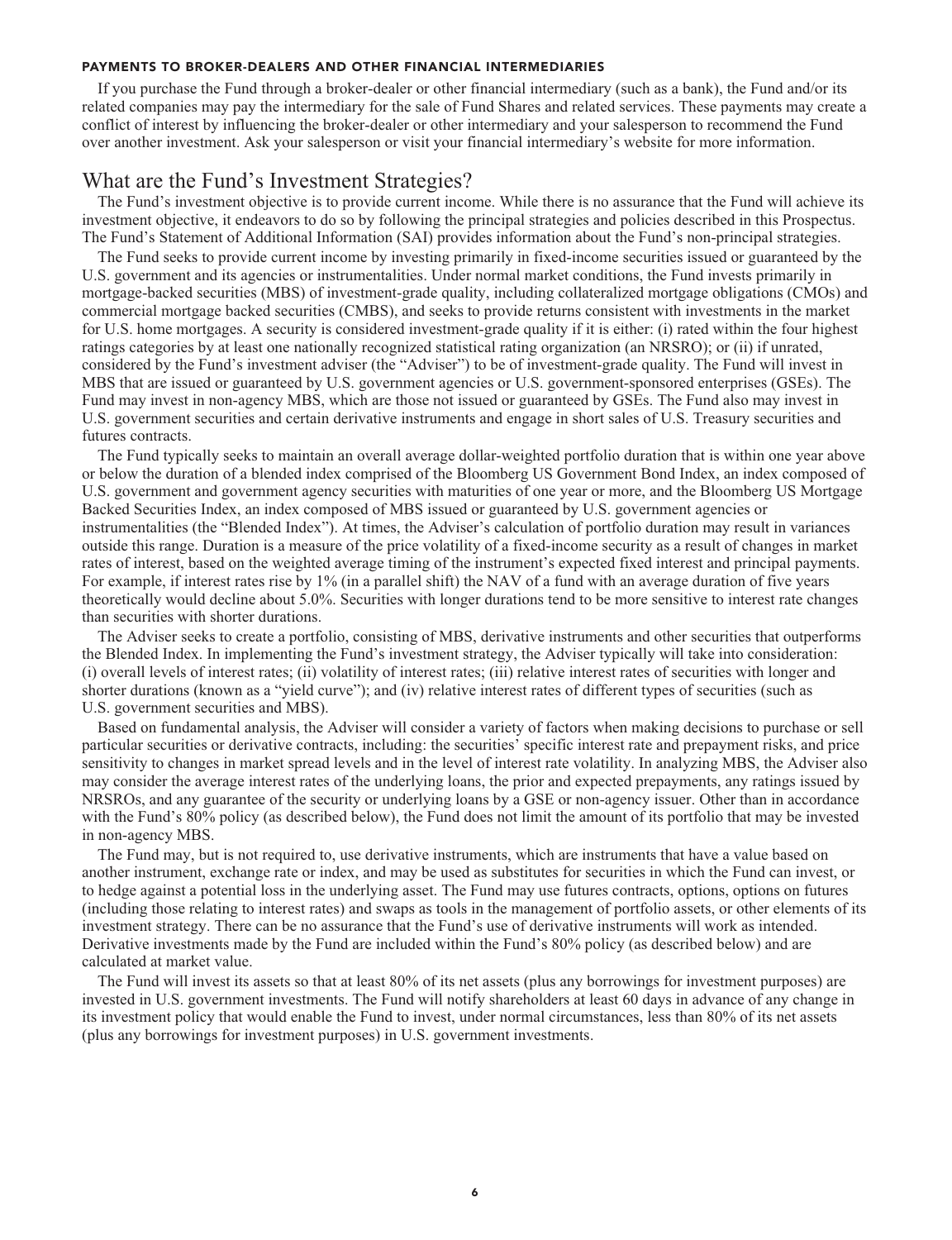#### **PORTFOLIO TURNOVER**

**The Fund actively trades its portfolio securities in an attempt to achieve its investment objective. Active trading will cause the Fund to have an increased portfolio turnover rate and increase the Fund's trading costs, which may have an adverse impact on the Fund's performance. An active trading strategy will likely result in the Fund generating more shortterm capital gains or losses. Short-term gains are generally taxed at a higher rate than long-term gains. Any short-term losses are used first to offset short-term gains.**

#### **TEMPORARY INVESTMENTS**

**The Fund may temporarily depart from its principal investment strategies by investing its assets in shorter-term debt securities and similar obligations, or by holding cash. It may do this in response to unusual circumstances, such as: adverse market, economic or other conditions (for example, to help avoid potential losses, or during periods when there is a shortage of appropriate securities); to maintain liquidity to meet shareholder redemptions; or to accommodate cash inflows. It is possible that such investments could affect the Fund's investment returns and/or the ability to achieve the Fund's investment objective.**

## **What are the Fund's Principal Investments?**

**The following provides general information on the Fund's principal investments. The Fund's Statement of Additional Information (SAI) provides information about the Fund's non-principal investments and may provide additional information about the Fund's principal investments.**

#### **FIXED-INCOME SECURITIES**

**The Fund may invest in the fixed-income securities described below. The Fund's fixed-income investments may include bonds, notes (including structured notes), mortgage-related securities, asset-backed securities and money market instruments. Fixed-income securities may be issued by: U.S. corporations or entities; U.S. banks; and the U.S. government, its agencies, authorities, instrumentalities or GSEs. These securities may have all types of interest rate payment and reset terms, including fixed rate, adjustable rate and zero coupon.**

#### **Mortgage-Backed Securities (MBS) (A Type of Fixed-Income Security)**

**An MBS is a type of pass-through security, which is a pooled debt obligation repackaged as interests that pass principal and interest through an intermediary to investors. In the case of MBS, the ownership interest is issued by a trust and represents participation interests in pools of adjustable and fixed-rate mortgage loans. MBS are most commonly issued or guaranteed by the U.S. government or one of its agencies or instrumentalities ("agency MBS"), but also may be issued or guaranteed by other private issuers ("non-agency MBS"). Unlike conventional debt obligations, MBS provide monthly payments derived from the monthly interest and principal payments (including any prepayments) made by the individual borrowers on the pooled mortgage loans. Most MBS make these payments monthly; however, certain MBS are backed by mortgage loans which do not generate monthly payments but rather generate payments less frequently.**

**The mortgage loan collateral for non-agency MBS consists of residential mortgage loans that do not conform to GSEs underwriting guidelines. Non-agency MBS generally offer a higher yield than agency MBS because there are no direct or indirect government guarantees of payment.**

**The non-agency and agency MBS acquired by the Fund could be secured by fixed-rate mortgages, adjustable rate mortgages or hybrid adjustable rate mortgages. Adjustable rate mortgages are mortgages whose interest rates are periodically reset when market rates change. A hybrid adjustable rate mortgage ("hybrid ARM") is a type of mortgage in which the interest rate is fixed for a specified period and then resets periodically, or floats, for the remaining mortgage term. Hybrid ARMs are usually referred to by their fixed and floating periods. For example, a "5/1 ARM" refers to a mortgage with a five-year fixed interest rate period, followed by 25 annual interest rate adjustment periods.**

**The Fund also may invest in collateralized mortgage obligations (CMOs). The two types of CMOs are: (1) MBS that are collateralized by mortgage loans or mortgage pass-through securities; and (2) multi-class, pass-through securities, which are interests in a trust composed of mortgage loans or other MBS. CMOs may be issued by U.S. governmental or government-related enterprises, or by private entities. CMOs are issued in multiple classes, often referred to as "tranches," with each tranche having a specific fixed or floating coupon rate, and stated maturity or final distribution date. CMOs are subject to the uncertainty of the timing of cash flows that results from the rate of prepayments on the underlying mortgages serving as collateral and from the structure of the particular CMO transaction (that is, the priority of the individual tranches). An increase or decrease in prepayment rates (resulting from a decrease or increase in mortgage interest rates) may cause the CMOs to be retired substantially earlier or later than their stated maturities or final distribution dates, and will affect the yields and prices of CMOs.**

**Mortgage dollar rolls are transactions in which the Fund sells MBS for delivery in the current month with a simultaneous contract entered to repurchase substantially similar (same type, coupon and maturity) securities on a specified future date and price (a "mortgage roll"). During the roll period, the Fund foregoes principal and interest paid on the MBS. Mortgage dollar-roll transactions may be used to seek to increase the Fund's income. The Fund uses repurchase agreements and short-term, fixed-income securities to secure its obligations in these transactions.**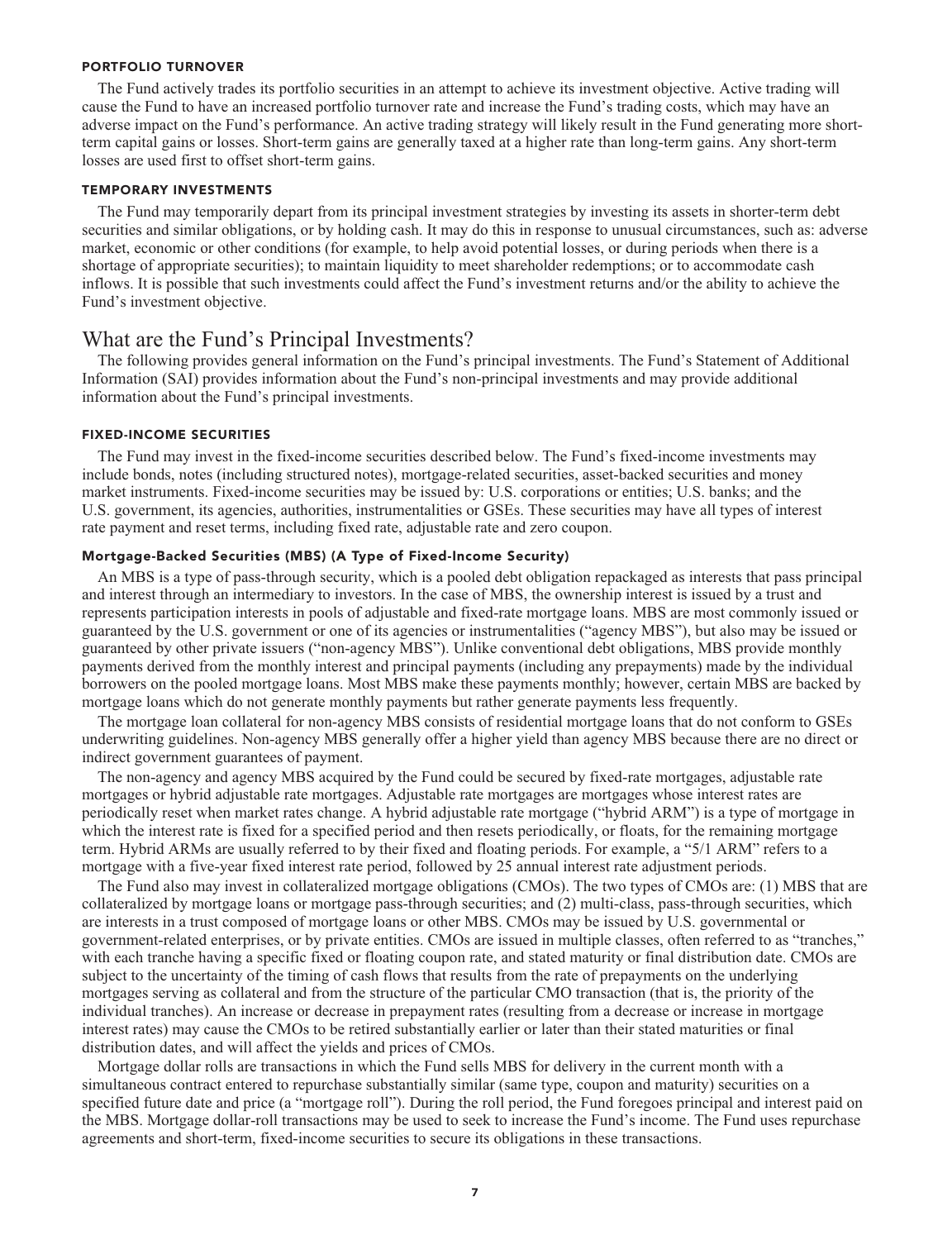**Investments in MBS expose the Fund to MBS, interest rate, prepayment and credit risks.**

## **Asset-Backed Securities (A Type of Fixed-Income Security)**

**Asset-backed securities are securities issued by trusts and special purpose entities that are backed by pools of assets, such as automobile loans and credit-card receivables, and which pass through the payments on the underlying obligations to the security holders (less servicing fees paid to the servicer or fees for any credit enhancement). Typically, the originator of the loan or accounts receivable transfers it to a specially created trust, which repackages it as an issuance of securities with a minimum denomination and a specific term. The securities then are privately placed or publicly offered. Issuers of asset-backed securities may have limited ability to enforce the security interest in the underlying assets, and credit enhancements (if any) may be inadequate in the event of default. Asset-backed securities may take the form of commercial paper, notes or pass-through certificates. Asset-backed securities have prepayment risks, interest rate risks, credit risks, and in certain instances, liquidity risks.**

#### **U.S. Government Securities (A Type of Fixed-Income Security)**

**U.S. government securities include U.S. Treasury obligations, which differ in their yields, maturities and times of issuance, and obligations issued or guaranteed by U.S. government agencies or instrumentalities ("agency obligations"). Agency obligations may be guaranteed by the U.S. government or they may be backed by the right of the issuer to borrow from the U.S. Treasury, the discretionary authority of the U.S. government to purchase the obligations, or the credit of the agency or instrumentality. As a result of their high credit quality and market liquidity, U.S. government securities generally provide lower current yields than obligations of other issuers. While certain U.S. government-sponsored enterprises (such as the Federal Home Loan Mortgage Corporation and the Federal National Mortgage Association) may be chartered or sponsored by acts of Congress, their securities are neither issued nor guaranteed by the U.S. Treasury or any other segment of the U.S. government.**

#### **Commercial Mortgage-Backed Securities (A Type of Mortgage-Backed Security)**

**Commercial mortgage-backed securities (CMBS) represent interests in mortgage loans on commercial real estate, such as loans for hotels, shopping centers, office buildings and apartment buildings. Generally, the interest and principal payments on these loans are passed on to investors in CMBS according to a schedule of payments. The Fund may invest in individual CMBS issues or, alternately, may gain exposure to the overall CMBS market by investing in a derivative contract, the performance of which is related to changes in the value of a domestic CMBS index. The risks associated with CMBS reflect the risks of investing in the commercial real estate securing the underlying mortgage loans and are therefore different from the risks of other types of MBS. Additionally, CMBS expose the Fund to interest rate, liquidity and credit risks.**

#### **Repurchase Agreements**

**Repurchase agreements are transactions in which the Fund buys a security from a dealer or bank and agrees to sell the security back at a mutually agreed-upon time and price. The repurchase price exceeds the sale price, reflecting the Fund's return on the transaction. This return is unrelated to the interest rate on the underlying security. The Fund will enter into repurchase agreements only with banks and other recognized financial institutions, such as securities dealers, deemed creditworthy by the Adviser.**

**The Fund's custodian or subcustodian will take possession of the securities subject to repurchase agreements. The Adviser or subcustodian will monitor the value of the underlying security each day to ensure that the value of the security always equals or exceeds the repurchase price.**

**Repurchase agreements are subject to credit risks. The Fund invests in overnight repurchase agreements in order to maintain sufficient cash to pay for daily net redemptions and portfolio transactions. The Fund uses repurchase agreements to secure its obligations in connection with dollar roll transactions.**

#### **DERIVATIVE INSTRUMENTS**

**The Fund may enter into derivatives transactions with respect to any security or other instrument in which it is permitted to invest, or any related security, instrument, index or economic indicator ("reference instruments"). Derivatives are financial instruments the value of which is derived from the underlying reference instrument. Derivatives may allow the Fund to increase or decrease the level of risk to which the Fund is exposed more quickly and efficiently than transactions in other types of instruments. The Fund incurs costs in connection with opening and closing derivatives positions.**

**The Fund may engage in transactions in futures contracts and options on futures contracts. Futures are standardized, exchange-traded contracts that obligate a purchaser to take delivery, and a seller to make delivery, of a specific amount of an asset at a specified future date at a specified price. Futures contracts involve substantial leverage risk. The Fund also is authorized to purchase or sell call and put options on futures contracts. The Fund can buy or sell financial futures (such as interest rate futures, index futures and security futures). The primary risks associated with the use of futures contracts and options are imperfect correlation, liquidity, unanticipated market movement and counterparty risk although counterparty**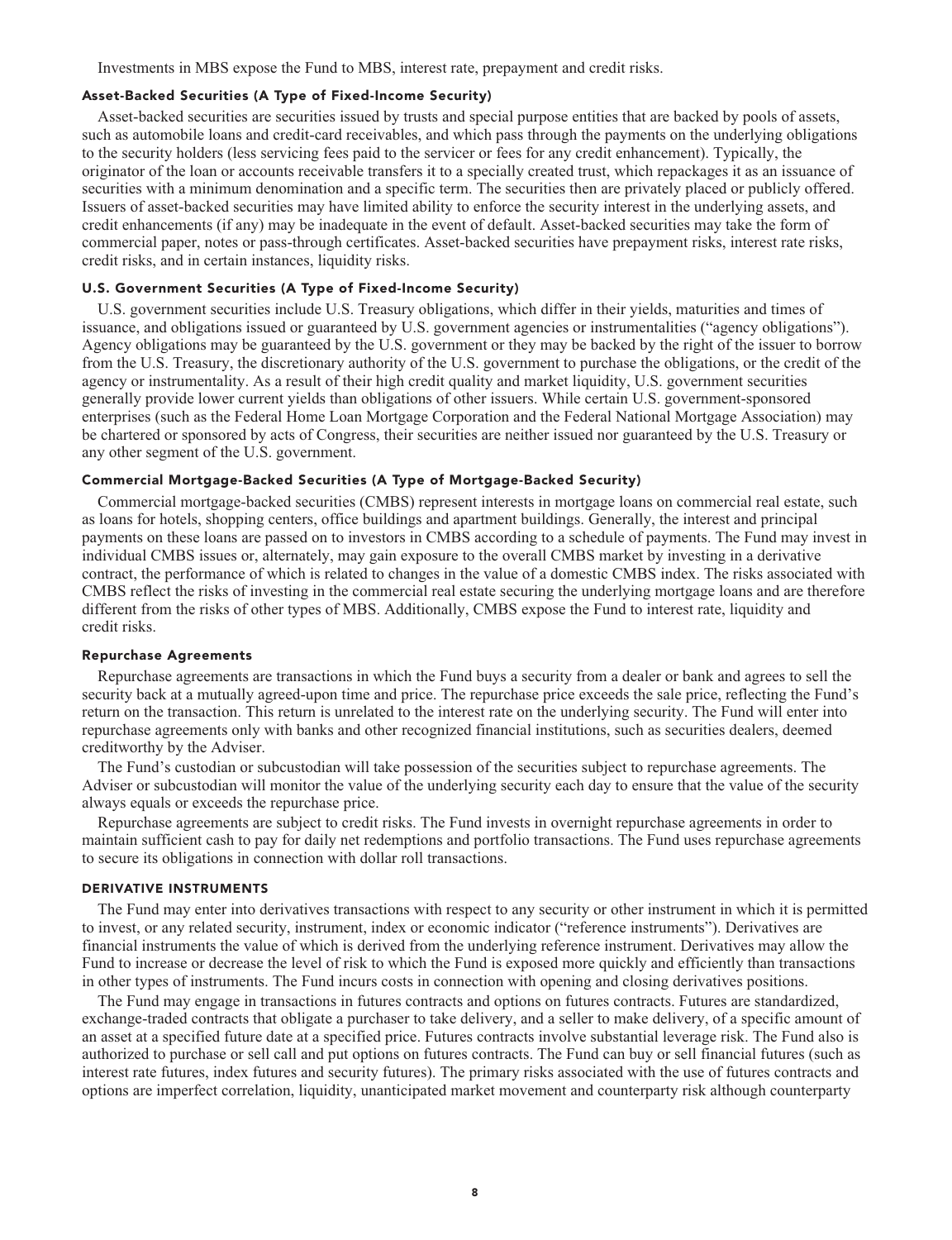**risk may be mitigated by submitting the contract for clearing through a clearing house or central counterparty. The Fund also may enter into other derivative transactions with substantially similar characteristics and risks or over-the-counter derivatives such as interest rate swaps, caps and floors and options or other instruments. Payment obligations arising in connection with derivative contracts are frequently required to be secured with margin (which is commonly called "collateral").**

**The market for swaps and other OTC derivatives was largely unregulated prior to the enactment of federal legislation known as the Dodd-Frank Wall Street Reform and Consumer Protection Act (the "Dodd-Frank Act"). Regulations enacted by the Commodity Futures Trading Commission (the "CFTC") under the Dodd-Frank Act require the Fund to clear certain swap contracts through a clearing house or central counterparty (a "CCP").**

**To clear a swap through the CCP, the Fund will submit the contract to, and post margin with, a futures commission merchant (FCM) that is a clearing house member. The Fund may enter into the swap with a financial institution other than the FCM and arrange for the contract to be transferred to the FCM for clearing or enter into the contract with the FCM itself. If the Fund must centrally clear a transaction, the CFTC's regulations also generally require that the swap be executed on registered exchange or through a market facility that is known as a "swap execution facility" or SEF. Central clearing is presently required only for certain swaps, the CFTC is expected to impose a mandatory central clearing requirement for additional derivative instruments over time.**

**The CCP, SEF and FCM are all subject to regulatory oversight by the CFTC. In addition, most derivative market participants are now regulated as swap dealers or major swap participants and are subject to certain minimum capital and margin requirements and business conduct standards. Similar regulatory requirements are expected to apply to derivative contracts that are subject to the jurisdiction of the SEC, although the SEC has not yet finalized its regulations. In addition, uncleared OTC swaps will be subject to regulatory collateral requirements that could adversely affect the Fund's ability to enter into swaps in the OTC market. These developments could cause the Fund to terminate new or existing swap agreements or to realize amounts to be received under such instruments at an inopportune time.**

**Until the mandated rulemaking and regulations are implemented completely, it will not be possible to determine the complete impact of the Dodd-Frank Act and related regulations on the Fund.**

#### **OTHER INVESTMENTS, TRANSACTIONS, TECHNIQUES**

#### **Additional Information Regarding the Security Selection Process**

**As part of analysis in its security selection process, among other factors, the Adviser also evaluates whether environmental, social and governance factors could have a positive or negative impact on the risk profiles of many issuers or guarantors in the universe of securities in which the Fund may invest. The Adviser may also consider information derived from active engagements conducted by its in-house stewardship team with certain issuers or guarantors on environmental, social and governance topics. This qualitative analysis does not automatically result in including or excluding specific securities but may be used by Federated Hermes as an additional input in its primary analysis.**

#### **Investing in Securities of Other Investment Companies**

**The Fund may invest its assets in securities of other investment companies, including the securities of affiliated money market funds, as an efficient means of implementing its investment strategies, managing its uninvested cash and/or other investment reasons consistent with the Fund's investment objective and investment strategies. The Fund may also invest in mortgage-backed securities primarily by investing in another investment company (which is not available for general investment by the public) that owns those securities and that is advised by an affiliate of the Adviser. The Fund may also invest in such securities directly. These other investment companies are managed independently of the Fund and incur additional fees and/or expenses which would, therefore, be borne indirectly by the Fund in connection with any such investment. These investments also can create conflicts of interests for the Adviser to the Fund and the investment adviser to the acquired fund. For example, a conflict of interest can arise due to the possibility that the Adviser to the Fund could make a decision to redeem the Fund's investment in the acquired fund. In the case of an investment in an affiliated fund, a conflict of interest can arise if, because of the Fund's investment in the acquired fund, the acquired fund is able to garner more assets, thereby growing the acquired fund and increasing the management fees received by the investment adviser to the acquired fund, which would either be the Adviser or an affiliate of the Adviser. However, the Adviser believes that the benefits and efficiencies of making investments in other investment companies should outweigh the potential additional fees and/or expenses and resulting conflicts of interest.**

#### **INVESTMENT RATINGS FOR INVESTMENT-GRADE SECURITIES**

**The Adviser will determine whether a security is investment grade based upon the credit ratings given by one or more NRSROs. For example, Standard & Poor's, an NRSRO, assigns ratings to investment-grade securities (AAA, AA, A and BBB including modifiers, sub-categories and gradations) based on their assessment of the likelihood of the issuer's inability to pay interest or principal (default) when due on each security. Lower credit ratings correspond to higher credit risk. If a security has not received a rating, the Fund must rely entirely upon the Adviser's credit assessment that the**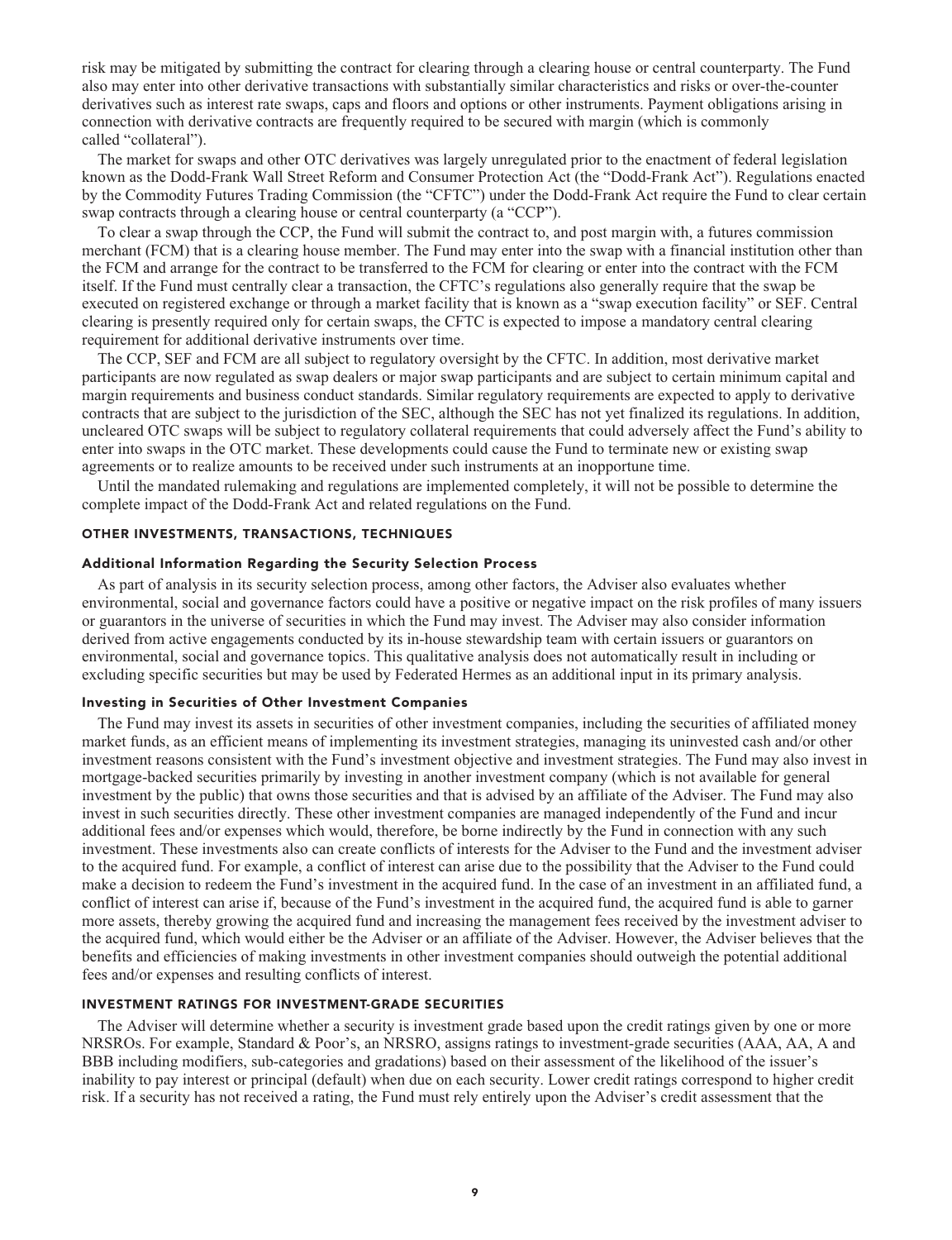**security is comparable to investment grade. The presence of a ratings modifier, sub-category, or gradation (for example, a (+) or (-)) is intended to show relative standing within the major rating categories and does not affect the security credit rating for purposes of the Fund's investment parameters. If a security is downgraded below the minimum quality grade discussed above, the Adviser will reevaluate the security, but will not be required to sell it.**

## **What are the Specific Risks of Investing in the Fund?**

**The following provides general information on the risks associated with the Fund's principal investments. Any additional risks associated with the Fund's non-principal investments are described in the Fund's SAI. The Fund's SAI also may provide additional information about the risks associated with the Fund's principal investments.**

#### **MBS RISK**

**MBS have unique risks. A rise in interest rates may cause the value of MBS held by the Fund to decline. The mortgage loans underlying MBS generally are subject to a greater rate of principal prepayments in a declining interest rate environment and to a lesser rate of principal prepayments in an increasing interest rate environment. If the underlying mortgages are paid off sooner than expected, the Fund may have to reinvest this money in mortgage-backed or other securities that have lower yields. Hybrid ARMs also involve special risks. Like ARMs, hybrid ARMs have periodic and lifetime limitations on the increases that can be made to the interest rates that mortgagors pay. Therefore, if during a floating rate period, interest rates rise above the interest rate limits of the hybrid ARM, the Fund will not benefit from further increases in interest rates. See "Prepayment and Extension Risk" and "Interest Rate Risk." CMOs with complex or highly variable prepayment terms generally entail greater market, prepayment and liquidity risks than other MBS. For example, their prices are more volatile and their trading market may be more limited.**

**MBS are subject to the risk that payments will not be made when due. Payments on MBS are primarily derived from the interest and principal payments of the underlying mortgages. Some MBS also have guarantees or other structural features that provide additional support for interest and principal payments on the MBS if payments on the underlying mortgages are not made. MBS are subject to the risks that the underlying mortgage borrowers fail to make timely payments of interest and principal and that any guarantee or other structural feature, if present, is insufficient to enable the timely payment of interest and principal on the MBS. The structure of certain CMO interests held by the Fund may cause the Fund to be paid interest and/or principal on its investment only after holders of other interests in that particular CMO have received the full repayment of principal or interest on their investments. See Credit Risks. MBS are most commonly issued or guaranteed by GSEs, but also may be issued or guaranteed by private entities, which generally entail greater risk. Certain MBS issued by GSEs are not backed by or entitled to the full faith and credit of the U.S. government, but are, however, supported through federal subsidies, loans or other benefits. The Fund also may invest in certain MBS issued by GSEs that have no explicit financial support, and are supported only by the credit of the applicable GSEs (in addition to the underlying mortgages and related debt service payments). The U.S. government has provided financial support to Freddie Mac and Fannie Mae, but there is no assurance that it will support these or other GSEs in the future. Although certain MBS are guaranteed as to timely payment of interest and principal by a GSE, the market price for such securities is not guaranteed and will fluctuate. See "Credit Risk."**

#### **INTEREST RATE RISK**

**Prices of fixed-income securities rise and fall in response to changes in interest rates. Generally, when interest rates rise, prices of fixed-income securities fall. However, market factors, such as the demand for particular fixed-income securities, may cause the price of certain fixed-income securities to fall while the prices of other securities rise or remain unchanged.**

**The longer the duration of a fixed-income security, the more susceptible it is to interest rate risk. The duration of a fixed-income security may be equal to or shorter than the stated maturity of a fixed-income security. Recent and potential future changes in monetary policy made by central banks and/or their governments are likely to affect the level of interest rates. Duration measures the price sensitivity of a fixed-income security given a change in interest rates. For example, if a fixed-income security has an effective duration of three years, a 1% increase in general interest rates would be expected to cause the security's value to decline about 3% while a 1% decrease in general interest rates would be expected to cause the security's value to increase about 3%.**

#### **CREDIT RISK**

**Fixed-income securities in which the Fund invests are subject to the risk of non-payment of scheduled principal and interest. Changes in economic conditions or other circumstances may reduce the capacity of the party obligated to make principal and interest payments on such instruments when due, which may lead to defaults on such payments. Such nonpayments and defaults may reduce the value of Fund shares and income distributions. Many fixed-income securities receive credit ratings from NRSROs that assign ratings to securities by assessing the likelihood of an issuer and/or guarantor default. Noninvestment-grade securities generally have a higher default risk than investment-grade securities. Higher credit ratings correspond to lower perceived credit risk and lower credit ratings correspond to higher perceived credit risk. Credit ratings may be upgraded or downgraded from time to time as an NRSRO's assessment of the financial condition of a party obligated to make payments with respect to such securities and credit risk changes. The impact of any**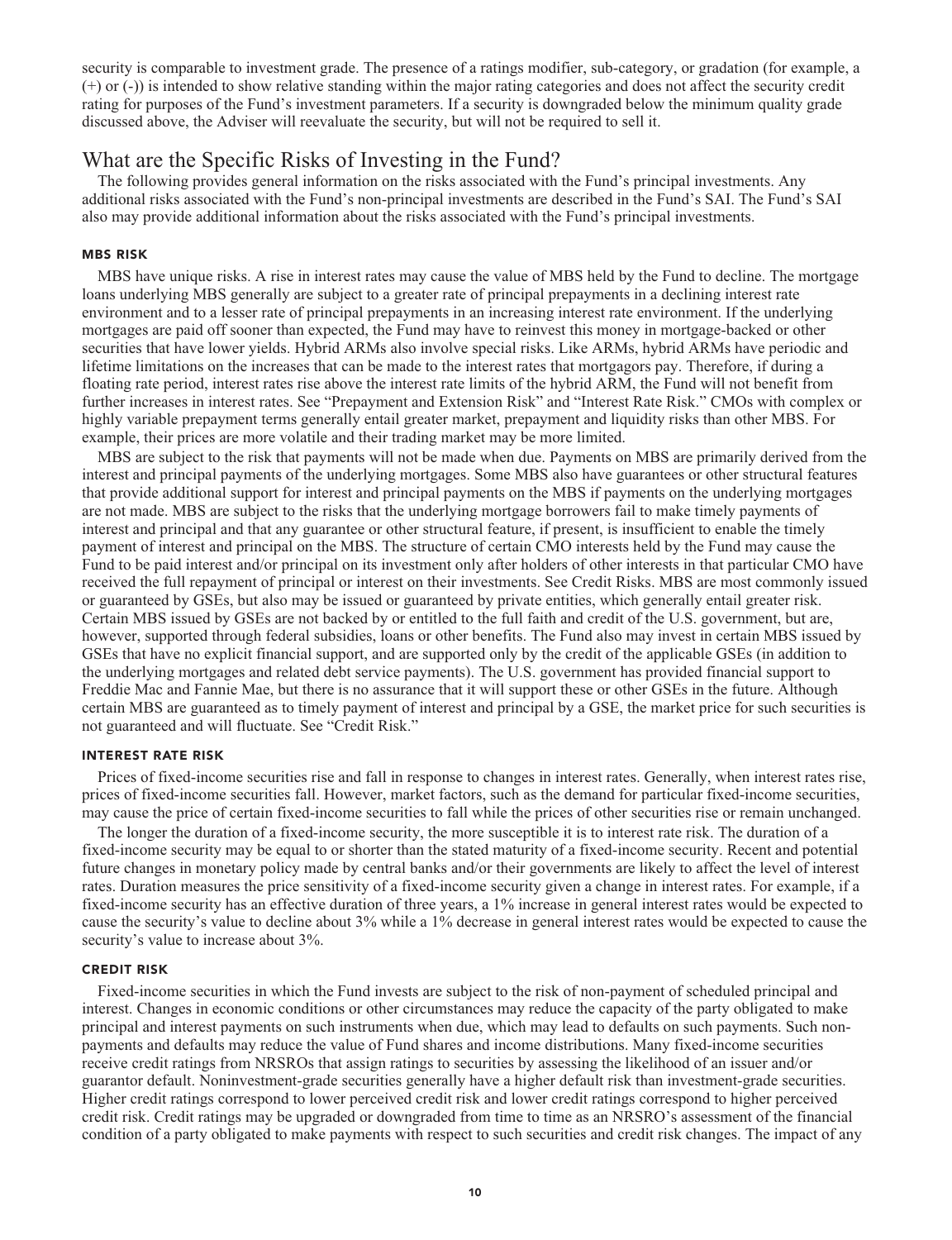**credit rating downgrade can be uncertain. Credit rating downgrades may lead to increased interest rates and volatility in financial markets, which in turn could negatively affect the value of the Fund's portfolio holdings, its share price and its investment performance. Credit ratings are not a guarantee of quality. Credit ratings may lag behind the current financial conditions of the issuer and/or guarantor and do not provide assurance against default or other loss of money. Credit ratings do not protect against a decline in the value of a security.**

### **COUNTERPARTY RISK**

**Counterparty risk includes the possibility that a party to a transaction involving the Fund will fail to meet its obligations. This could cause the Fund to lose money or to lose the benefit of the transaction or prevent the Fund from selling or buying other securities to implement its investment strategy.**

#### **PREPAYMENT AND EXTENSION RISK**

**Unlike traditional fixed-income securities, which pay a fixed rate of interest until maturity (when the entire principal amount is due), payments on MBS include both interest and a partial payment of principal. Partial payment of principal may be comprised of scheduled principal payments, as well as unscheduled payments from the voluntary prepayment, refinancing or foreclosure of the underlying loans. These unscheduled prepayments of principal create risks that can adversely affect the Fund's MBS holdings.**

**The mortgage loans underlying MBS are generally subject to a greater rate of principal prepayments in a declining interest rate environment and to a lesser rate of principal prepayments in a rising interest rate environment. Under certain interest and prepayment rate scenarios, the Fund may fail to recover the full amount of its investment in MBS, notwithstanding any direct or indirect governmental or agency guarantee. Because faster-than-expected prepayments typically are invested in lower yielding securities, MBS are less effective than conventional bonds in "locking in" a specified yield rate. For premium bonds, prepayment risk may be elevated. In a rising interest rate environment, a declining prepayment rate will extend the average life of many MBS. This possibility is often referred to as extension risk. Extending the average life of an MBS increases the risk of depreciation due to future increases in market interest rates.**

#### **RISK OF SECURITY DOWNGRADES**

**An investment-grade security held by the Fund may be downgraded to below investment grade after the Fund has acquired the security. In the event that the credit rating of a security held by the Fund is downgraded, the credit quality deteriorates after purchase or the security defaults, the Fund will not be obligated to dispose of that security and may continue to hold the security if, in the opinion of the Adviser, such investment is appropriate in the circumstances, although it may choose to do so in the sole discretion of the Adviser. The downgrade of the credit of a security held by the Fund may decrease its value. Fixed-income securities with lower ratings tend to have a higher probability that a borrower will default or fail to meet its payment obligations.**

#### **LIQUIDITY RISK**

**The secondary market for some securities held by the Fund is less liquid than for more widely traded, fixed-income securities. In certain situations, the Fund could find it more difficult to sell such securities at desirable times and/or prices. Liquidity risk also refers to the possibility that the Fund may not be able to sell a security or close out a derivative contract when it wants to. If this happens, the Fund will be required to continue to hold the security or keep the position open, and the Fund could incur losses.**

#### **LEVERAGE RISK**

**Leverage risk is created when an investment, which includes, for example, an investment in a derivative contract, exposes the Fund to a level of risk that exceeds the amount invested. Changes in the value of such an investment magnify the Fund's risk of loss and potential for gain. Investments can have these same results if their returns are based on a multiple of a specified index, security or other benchmark.**

#### **RISK OF INVESTING IN DERIVATIVE INSTRUMENTS**

**The Fund's exposure to derivative contracts (either directly or through its investment in another investment company) involves risks different from, or possibly greater than, the risks associated with investing directly in securities and other traditional investments. First, changes in the value of the derivative contracts in which the Fund invests may not be correlated with changes in the value of the underlying Reference Instruments or, if they are correlated, may move in the opposite direction than originally anticipated. Second, while some strategies involving derivatives may reduce the risk of loss, they may also reduce potential gains or, in some cases, result in losses by offsetting favorable price movements in portfolio holdings. Third, there is a risk that derivative contracts may be erroneously priced or improperly valued and, as a result, the Fund may need to make increased cash payments to the counterparty. Fourth, exposure to derivative contracts may have tax consequences to the Fund and its shareholders. For example, derivative contracts may cause the Fund to realize increased ordinary income or short-term capital gains (which are treated as ordinary income for Federal income tax purposes) and, as a result, may increase taxable distributions to shareholders. In addition, under certain circumstances certain derivative contracts may cause the Fund to: (a) incur an excise tax on a portion of the income related to those**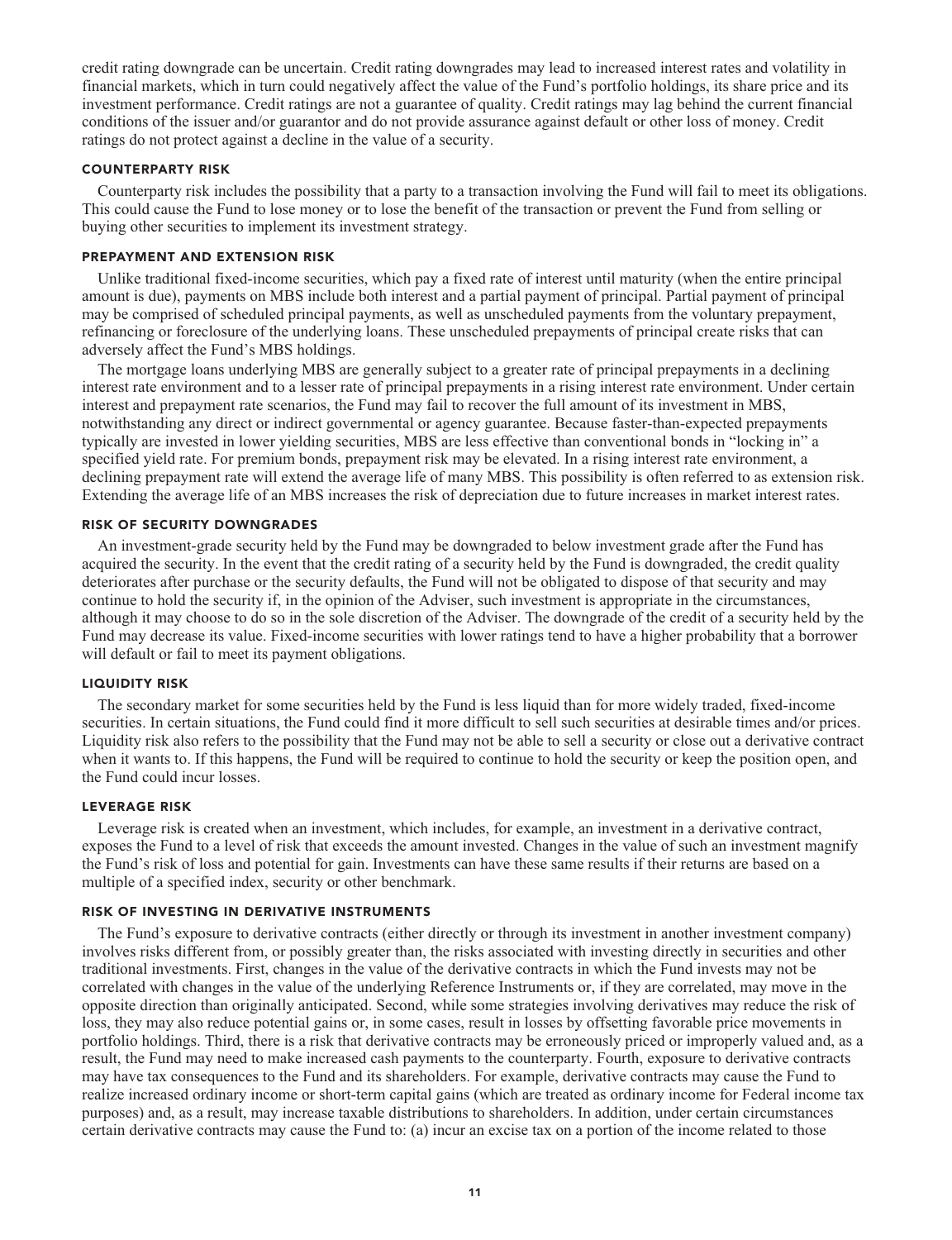**contracts and instruments; and/or (b) reclassify, as a return of capital, some or all of the distributions previously made to shareholders during the fiscal year as dividend income. Fifth, a common provision in OTC derivative contracts permits the counterparty to terminate any such contract between it and the Fund, if the value of the Fund's total net assets declines below a specified level over a given time period. Factors that may contribute to such a decline (which usually must be substantial) include significant shareholder redemptions and/or a marked decrease in the market value of the Fund's investments. Any such termination of the Fund's OTC derivative contracts may adversely affect the Fund (for example, by increasing losses and/or costs, and/or preventing the Fund from fully implementing its investment strategies). Sixth, the Fund may use a derivative contract to benefit from a decline in the value of a Reference Instrument. If the value of the Reference Instrument declines during the term of the contract, the Fund makes a profit on the difference (less any payments the Fund is required to pay under the terms of the contract). Any such strategy involves risk. There is no assurance that the Reference Instrument will decline in value during the term of the contract and make a profit for the Fund. The Reference Instrument may instead appreciate in value creating a loss for the Fund. Seventh, a default or failure by a CCP or an FCM (also sometimes called a "futures broker"), or the failure of a contract to be transferred from an Executing Dealer to the FCM for clearing, may expose the Fund to losses, increase its costs, or prevent the Fund from entering or exiting derivative positions, accessing margin, or fully implementing its investment strategies. The central clearing of a derivative and trading of a contract over a SEF could reduce the liquidity in, or increase costs of entering into or holding, any contracts. Finally, derivative contracts may also involve other risks described herein or in the Fund's prospectus, such as interest rate, credit, liquidity and leverage risks.**

#### **ASSET SEGREGATION RISK**

**In order to secure its obligations in connection with derivative contracts or other transactions that expose it to an obligation of another party, the Fund will either own the underlying assets, enter into offsetting transactions or set aside cash or readily marketable securities in each case, as provided by the SEC or SEC staff guidance. This requirement may cause the Fund to miss favorable trading opportunities, due to a lack of sufficient cash or readily marketable securities. This requirement also may cause the Fund to realize losses on offsetting or terminated derivative contracts.**

#### **SHORT SALE RISK**

**The Fund may incur a loss as a result of a short sale if the price of the security increases between the date of the sale and the date on which the Fund repurchases the security. The risk is that the securities price moves in the opposite direction than expected causing the Fund to lose money.**

#### **RISK RELATED TO THE ECONOMY**

**The value of the Fund's portfolio may decline in tandem with a drop in the overall value of the markets in which the Fund invests and/or other markets based on negative developments in the U.S. and global economies. Economic, political, and financial conditions may, from time to time, cause volatility, illiquidity or other potentially adverse effects in the financial markets, including the fixed income market. The commencement, continuation or ending of government policies and economic stimulus programs, changes in monetary policy, increases or decreases in interest rates, or other factors or events that affect the financial markets, including the fixed income markets, may contribute to the development of or increase in volatility, illiquidity, shareholder redemptions and other factors, which could negatively impact the Fund's performance. For example, the value of certain portfolio securities may rise or fall in response to changes in interest rates, which could result from a change in government policies, and has the potential to cause investors to move out of certain portfolio securities, including fixed-income securities, on a large scale. This may increase redemptions from funds that hold large amounts of certain securities and may result in decreased liquidity and increased volatility in the financial markets. Market factors, such as the demand for particular portfolio securities, may cause the price of certain portfolio securities to fall while the prices of other securities rise or remain unchanged. Among other investments, lower-grade bonds may be particularly sensitive to changes in the economy.**

#### **Epidemic and Pandemic Risk**

**An outbreak of respiratory disease caused by a novel coronavirus was first detected in China in late 2019 and subsequently spread globally ("COVID-19"). This coronavirus has resulted in closing borders, enhanced health screenings, disruptions to healthcare service preparation and delivery, quarantines, cancellations, and disruptions to supply chains, workflow operations and consumer activity, as well as general concern and uncertainty. The impact of this coronavirus may continue for an extended period of time and has resulted in substantial economic volatility. Health crises caused by outbreaks, such as the coronavirus outbreak, may exacerbate other pre-existing political, social and economic risks. The impact of this outbreak, and other epidemics and pandemics that may arise in the future, could continue to negatively affect the worldwide economy, as well as the economies of individual countries, individual companies, including certain Fund service providers and issuers of the Fund's investments, and the markets in general in significant and unforeseen ways. Any such impact could adversely affect the Fund's performance.**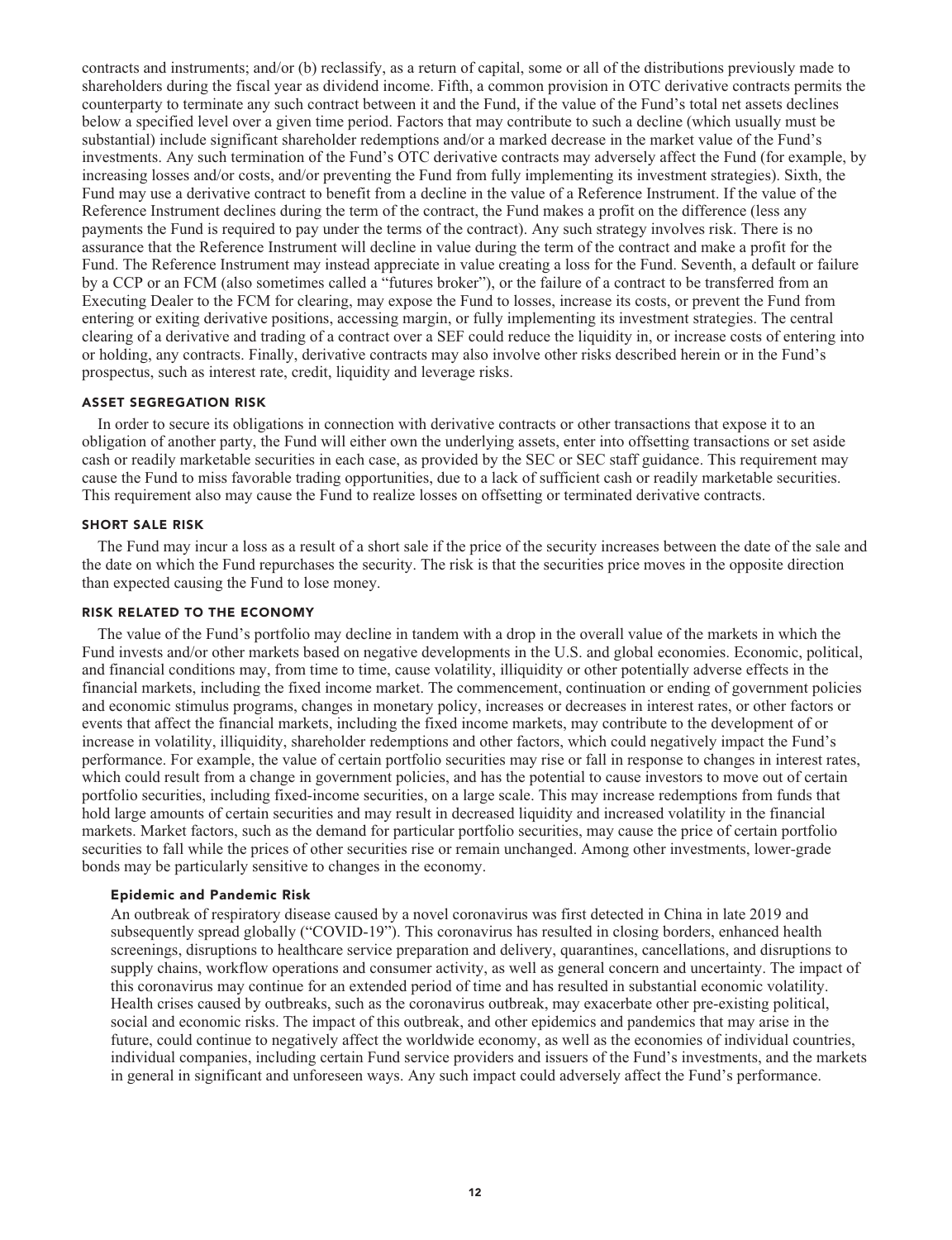**The United States has responded to the COVID-19 pandemic and resulting economic distress with fiscal and monetary stimulus packages. In late March 2020, the government passed the Coronavirus Aid, Relief, and Economic Security Act (the "CARES Act"), a stimulus package providing for over \$2.2 trillion in resources to small businesses, state and local governments, and individuals that have been adversely impacted by the COVID-19 pandemic. In addition, in mid-March 2020 the U.S. Federal Reserve ("Fed") cut interest rates to historically low levels and announced a new round of quantitative easing, including purchases of corporate and municipal government bonds. The Fed also enacted various programs to support liquidity operations and funding in the financial markets, including expanding its reverse repurchase agreement operations, adding \$1.5 trillion of liquidity to the banking system; establishing swap lines with other major central banks to provide dollar funding; establishing a program to support money market funds; easing various bank capital buffers; providing funding backstops for businesses to provide bridging loans for up to four years; and providing funding to help credit flow in asset-backed securities markets. The Fed also plans to extend credit to small- and medium-sized businesses.**

#### **TECHNOLOGY RISK**

**The Adviser uses various technologies in managing the Fund, consistent with its investment objective and strategy described in this Prospectus. For example, proprietary and third-party data and systems are utilized to support decision making for the Fund. Data imprecision, software or other technology malfunctions, programming inaccuracies and similar circumstances may impair the performance of these systems, which may negatively affect Fund performance.**

## **What Do Shares Cost?**

#### **CALCULATION OF NET ASSET VALUE**

**When the Fund receives your transaction request in proper form (as described in this Prospectus under the sections entitled "How to Purchase Shares" and "How to Redeem and Exchange Shares"), it is processed at the next calculated net asset value of a Share (NAV) plus any applicable front-end sales charge ("public offering price"). A Share's NAV is determined as of the end of regular trading on the New York Stock Exchange (NYSE) (normally 4:00 p.m. Eastern time), each day the NYSE is open. The Fund calculates the NAV of each class by valuing the assets allocated to the Share's class, subtracting the liabilities allocated to each class and dividing the balance by the number of Shares of the class outstanding. The NAV for each class of Shares may differ due to the level of expenses allocated to each class as well as a result of the variance between the amount of accrued investment income and capital gains or losses allocated to each class and the amount actually distributed to shareholders of each class. The Fund's current NAV and/or public offering price may be found at [FederatedInvestors.com,](https://www.federatedinvestors.com/home.do) via online news sources and in certain newspapers.**

**You can purchase, redeem or exchange Shares any day the NYSE is open.**

**When the Fund holds fixed-income securities that trade on days the NYSE is closed, the value of the Fund's assets may change on days you cannot purchase or redeem Shares.**

**In calculating its NAV, the Fund generally values investments as follows:**

- **Fixed-income securities are fair valued using price evaluations provided by a pricing service approved by the Board of Directors ("Board").**
- **■ Derivative contracts listed on exchanges are valued at their reported settlement or closing price, except that options are valued at the mean of closing bid and asked quotations.**
- **■ Over-the-counter (OTC) derivative contracts are fair valued using price evaluations provided by a pricing service approved by the Board.**

**If any price, quotation, price evaluation or other pricing source is not readily available when the NAV is calculated, if the Fund cannot obtain price evaluations from a pricing service or from more than one dealer for an investment within a reasonable period of time as set forth in the Fund's valuation policies and procedures, or if information furnished by a pricing service, in the opinion of the Valuation Committee, is deemed not representative of the fair value of such security, the Fund uses the fair value of the investment determined in accordance with the procedures generally described below. There can be no assurance that the Fund could obtain the fair value assigned to an investment if it sold the investment at approximately the time at which the Fund determines its NAV per share.**

**Shares of other mutual funds are valued based upon their reported NAVs. The prospectuses for these mutual funds explain the circumstances under which they will use fair value pricing and the effects of using fair value pricing.**

#### **FAIR VALUATION**

**The Board has ultimate responsibility for determining the fair value of investments for which market quotations are not readily available. The Board has appointed a Valuation Committee comprised of officers of the Fund, the Adviser and certain of the Adviser's affiliated companies to assist in determining fair value and in overseeing the calculation of the NAV. The Board has also authorized the use of pricing services recommended by the Valuation Committee to provide fair value evaluations of the current value of certain investments for purposes of calculating the NAV. In the event that market**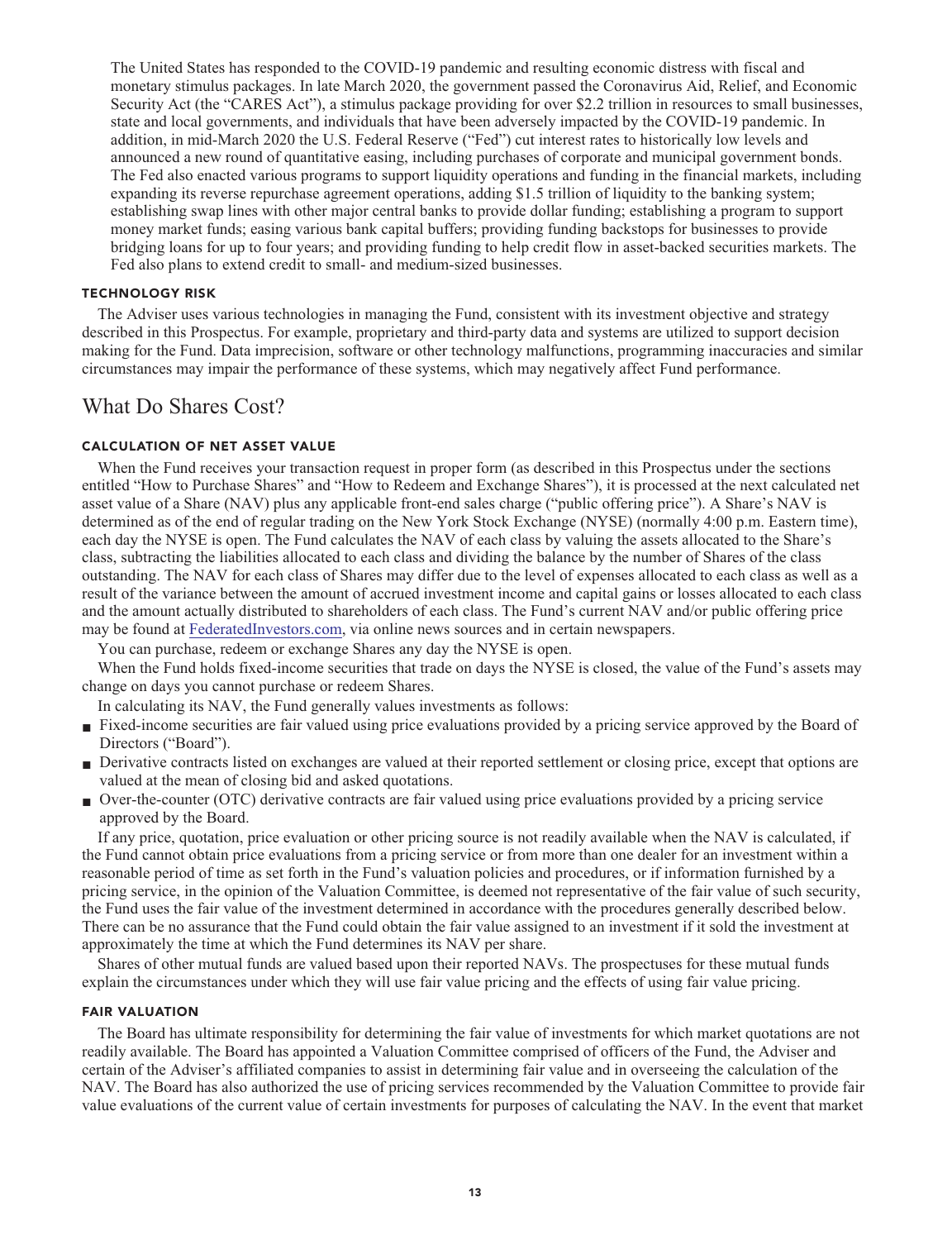**quotations and price evaluations are not available for an investment, the Valuation Committee determines the fair value of the investment in accordance with procedures adopted by the Board. The Board periodically reviews and approves the fair valuations made by the Valuation Committee and any changes made to the procedures. The Fund's SAI discusses the methods used by pricing services and the Valuation Committee to assist the Board in valuing investments.**

**Using fair value to price investments may result in a value that is different from an investment's most recent closing price and from the prices used by other mutual funds to calculate their NAVs. The application of the fair value procedures to an investment represent a good faith determination of such investment's fair value. There can be no assurance that the Fund could obtain the fair value assigned to an investment if it sold the investment at approximately the time at which the Fund determines its NAV per share, and the actual value could be materially different.**

#### **SALES CHARGE INFORMATION**

**The following table summarizes the minimum investment amount and the maximum sales charge, if any, that you will pay on an investment in the Fund. Keep in mind that financial intermediaries may charge you fees for their services in connection with your Share transactions.**

|                       | <b>Minimum</b>                                           |                                        | <b>Maximum Sales Charges</b>                               |  |
|-----------------------|----------------------------------------------------------|----------------------------------------|------------------------------------------------------------|--|
| <b>Shares Offered</b> | Initial/Subsequent<br>Investment<br>Amounts <sup>1</sup> | Front-End<br>Sales Charge <sup>2</sup> | Contingent<br><b>Deferred</b><br>Sales Charge <sup>3</sup> |  |
| А                     | \$1,500/\$100                                            | 4.50%                                  | $0.00\%$                                                   |  |
| ⌒<br>◡                | \$1,500/\$100                                            | None                                   | 1.00%                                                      |  |
| E                     | \$1,500/\$100                                            | 1.00%                                  | 1.00%                                                      |  |

**1 The minimum initial and subsequent investment amounts for Individual Retirement Accounts (IRAs) are generally \$250 and \$100, respectively. There is no minimum initial or subsequent investment amount required for employer-sponsored retirement plans; however, such accounts remain subject to the Fund's policy on "Accounts with Low Balances" as discussed later in this Prospectus. Please see "By Systematic Investment Program" for applicable minimum investment. Financial intermediaries may impose higher or lower minimum investment requirements on their customers than those imposed by the Fund.**

 **To maximize your return and minimize the sales charges and marketing fees, purchases of C class are generally limited to \$1,000,000. Purchases equal to or in excess of this limit may be made in A class. If your Shares are held on the books of the Fund in the name of a financial intermediary, you may be subject to rules of your financial intermediary that differ from those of the Fund. See "Purchase Restrictions on C Class" below.**

 **After C Shares have been held for eight years from the date of purchase, they will automatically convert to A Shares on the next monthly conversion processing date, provided that certain conditions are satisfied. See "How is the Fund Sold?" This conversion is a non-taxable event.**

- **2 Front-End Sales Charge is expressed as a percentage of public offering price. See "Sales Charge When You Purchase."**
- **3 See "Sales Charge When You Redeem."**

**As shown in the table above, each class of Shares has a different sales charge structure. In addition, the ongoing annual operating expenses ("expense ratios"), as well as the compensation payable to financial intermediaries, also vary among the classes. Before you decide which class to purchase, you should review the different charges and expenses of each class carefully, in light of your personal circumstances, and consult with your financial intermediary.**

**Among the important factors to consider are the amount you plan to invest and the length of time you expect to hold your investment (for example, whether the investment is in connection with a long-term retirement program). You should also consider, for example, that it may be possible to reduce, or eliminate, the front-end sales charges imposed on purchases of the A class and the F class. Among other ways, the A class and the F class have a series of "breakpoints," which means that the front-end sales charges decrease (and can be eliminated entirely) as the amount invested increases. (The breakpoint schedule is set out below, along with detailed information on ways to reduce, or eliminate, front-end sales charges.) On the other hand, C class does not have front-end sales charges, but does impose a contingent deferred sales charge only if redeemed within one year after purchase; however, the asset-based 12b-1 fees charged to C class are greater than those charged to A class.**

**You should also consider that the expense ratio for A class will be lower than that for C class. Thus, the fact that no front-end charge is imposed on purchases of C class does not always make them preferable to A class.**

#### **SALES CHARGE WHEN YOU PURCHASE**

**The following tables list the sales charges which will be applied to your Share purchase, subject to the breakpoint discounts indicated in the tables and described below.**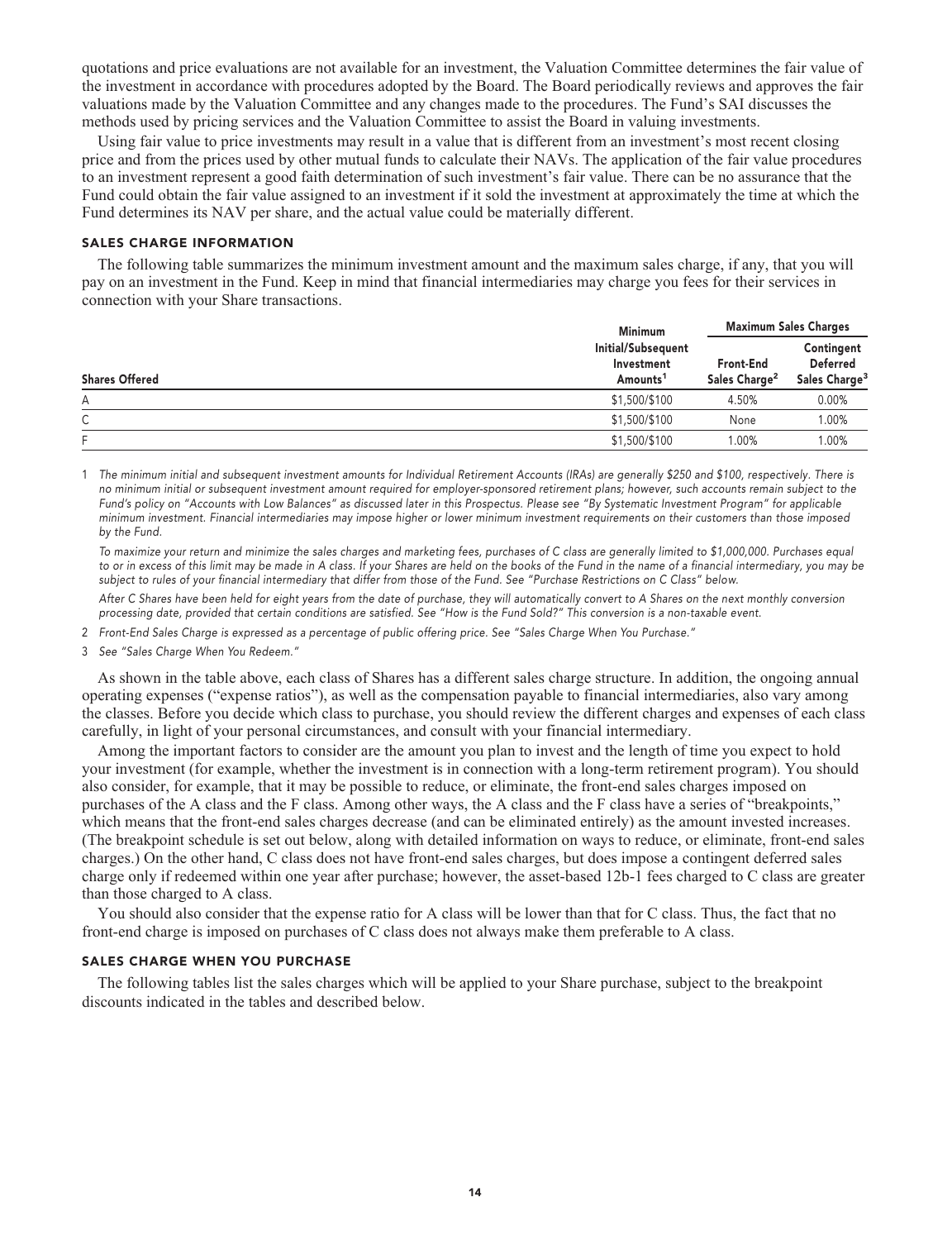| Purchase Amount                     | Sales Charge<br>as a Percentage<br>of Public<br><b>Offering Price</b> | Sales Charge<br>as a Percentage<br>of NAV |
|-------------------------------------|-----------------------------------------------------------------------|-------------------------------------------|
| Less than \$100,000                 | 4.50%                                                                 | 4.71%                                     |
| \$100,000 but less than \$250,000   | 3.75%                                                                 | 3.90%                                     |
| \$250,000 but less than \$500,000   | 2.50%                                                                 | 2.56%                                     |
| \$500,000 but less than \$1 million | 2.00%                                                                 | 2.04%                                     |
| \$1 million or greater <sup>1</sup> | 0.00%                                                                 | 0.00%                                     |

**1 A contingent deferred sales charge (CDSC) of 0.75% of the redemption amount applies to Shares originally purchased in an amount of \$1 million or more and redeemed up to 24 months after purchase under certain investment programs where a financial intermediary received an advance payment on the transaction. CDSC exceptions may apply. See "Sales Charge When You Redeem."**

| Purchase Amount        | Sales Charge<br>as a Percentage<br>of Public<br><b>Offering Price</b> | Sales Charge<br>as a Percentage<br>of NAV |
|------------------------|-----------------------------------------------------------------------|-------------------------------------------|
| Less than \$1 million  | 1.00%                                                                 | 1.01%                                     |
| \$1 million or greater | 0.00%                                                                 | 0.00%                                     |

#### **REDUCING THE SALES CHARGE WITH BREAKPOINT DISCOUNTS**

**Your investment may qualify for a reduction or elimination of the sales charge, also known as a breakpoint discount. The breakpoint discounts offered by the Fund are indicated in the tables above.**

**You or your financial intermediary must notify the Fund's Transfer Agent of eligibility for any applicable breakpoint discount at the time of purchase.**

**In order to receive the applicable breakpoint discount, it may be necessary at the time of purchase for you to inform your financial intermediary or the Transfer Agent of the existence of other accounts in which there are holdings eligible to be aggregated to meet a sales charge breakpoint ("Qualifying Accounts"). Qualifying Accounts mean those share accounts in the Federated Hermes funds held directly or through a financial intermediary or through a single-participant retirement account by you, your spouse, your parents (if you are under age 21) and/or your children under age 21, which can be linked using tax identification numbers (TINs), social security numbers (SSNs) or broker identification numbers (BINs). Accounts held through 401(k) plans and similar multi-participant retirement plans, or through "Section 529" college savings plans or those accounts which cannot be linked using TINs, SSNs or BINs, are not Qualifying Accounts.**

**In order to verify your eligibility for a breakpoint discount, you will be required to provide to your financial intermediary or the Transfer Agent certain information on your New Account Form and may be required to provide account statements regarding Qualifying Accounts. If you purchase through a financial intermediary, you may be asked to provide additional information and records as required by the financial intermediary. Failure to provide proper notification or verification of eligibility for a breakpoint discount may result in your not receiving a breakpoint discount to which you are otherwise entitled. Breakpoint discounts apply only to your current purchase and do not apply retroactively to previous purchases. The sales charges applicable to the Shares offered in this Prospectus, and the breakpoint discounts offered with respect to such Shares, are described in full in this Prospectus. Because the Prospectus is available on [FederatedInvestors.com](https://www.federatedinvestors.com/home.do) free of charge, Federated Hermes does not disclose this information separately on the website.**

**Contingent upon notification to the Transfer Agent, the sales charge at purchase of the A class and F class only, may be reduced or eliminated by:**

#### **Larger Purchases**

■ **Purchasing A class or F class Shares in greater quantities to reduce the applicable sales charge;** 

#### **Concurrent and Accumulated Purchases**

**■ Excluding any Federated Hermes fund A class without a sales charge ("no-load A class"), combining concurrent purchases of and/or current investments in the A class, B class, C class, F class and R class of any Federated Hermes fund made or held by Qualifying Accounts; the purchase amount used in determining the sales charge on your additional Share purchase will be calculated by multiplying the respective maximum public offering price times the number of the A class, B class, C class, F class and R class shares of any Federated Hermes fund currently held in Qualifying Accounts and adding the dollar amount of your current purchase; or**

**F:**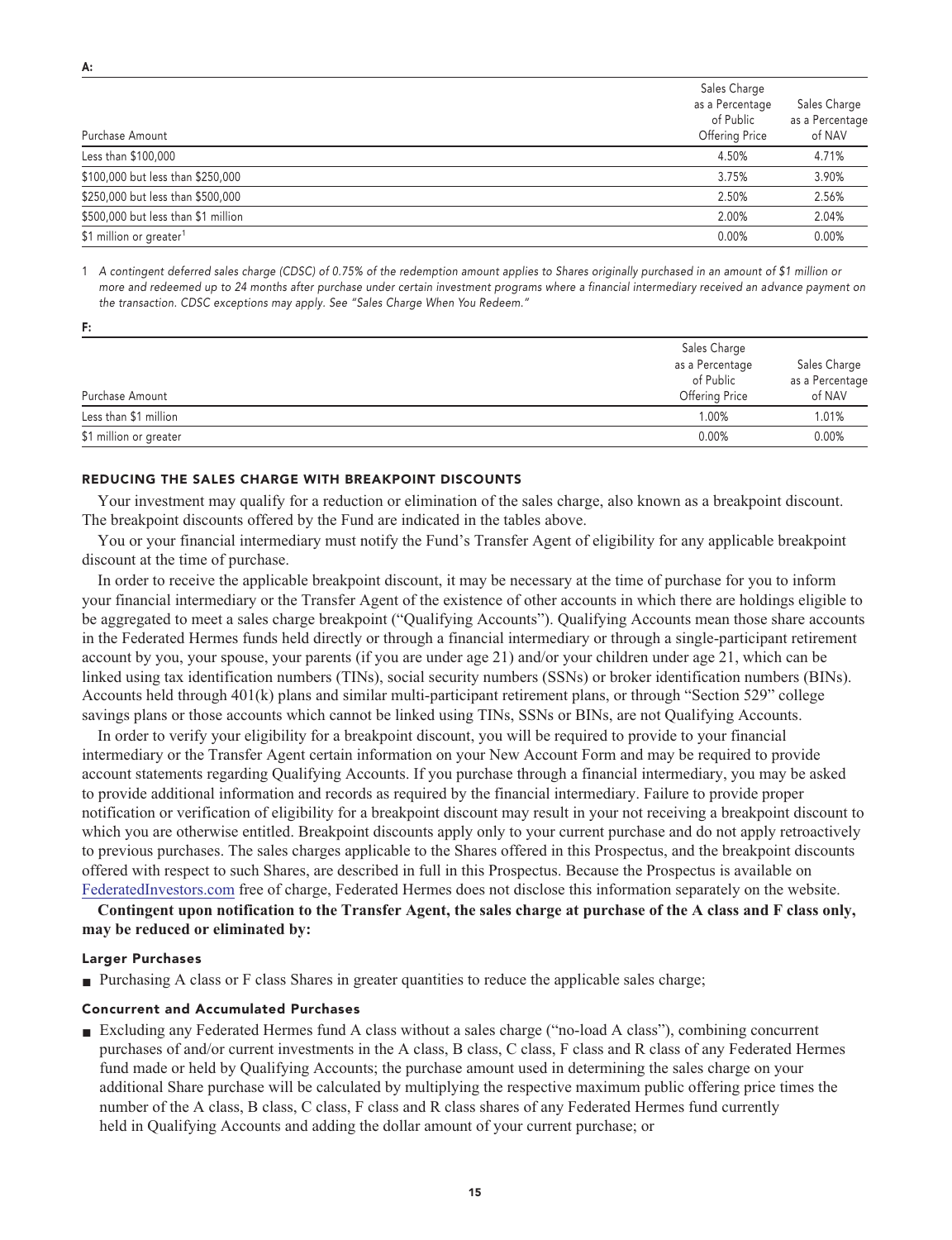#### **Letter of Intent**

■ Signing a letter of intent to purchase a qualifying amount of A class or F class Shares within 13 months. (Call your **financial intermediary or the Fund for more information.) The Fund's custodian will hold Shares in escrow equal to the maximum applicable sales charge. If you complete the Letter of Intent, the Custodian will release the Shares in escrow to your account. If you do not fulfill the Letter of Intent, the Custodian will redeem the appropriate amount from the Shares held in escrow to pay the sales charges that were not applied to your purchases.**

#### **PURCHASE RESTRICTIONS ON C CLASS**

**In order to maximize shareholder returns and minimize sales charges and marketing fees, an investor's purchases of the C class are generally limited to \$1,000,000 (except for employer-sponsored retirement plans held in omnibus accounts). In applying the limit, the dollar amount of the current purchase is added to the product obtained by multiplying the respective maximum public offering price times the number of the A class, B class, C class, F class and R class of any Federated Hermes fund currently held in linked Qualifying Accounts, as defined in the section entitled "Reducing the Sales Charge with Breakpoint Discounts." If the sum of these two amounts would equal or exceed the limit, then the current purchase order will not be processed. Instead, the Distributor will attempt to contact the investor or the investor's financial intermediary to offer the opportunity to convert the order to the A class.**

**If your Shares are held on the books of the Fund in the name of a financial intermediary, you may be subject to rules of your financial intermediary that differ from those of the Fund.**

#### **ELIMINATING THE SALES CHARGE**

**Your investment may qualify for a sales charge waiver. Sales charge waivers offered by the Fund are listed below. In order to receive a sales charge waiver, you must inform your financial intermediary or the Transfer Agent at the time of each purchase that your investment is eligible for a waiver. It is possible that your financial intermediary may not, in accordance with its policies, procedures and system limitations, be able to ensure your receipt of one or more of these waiver categories. In this situation, you would need to invest directly through the Fund's Transfer Agent. If you do not let your financial intermediary or the Transfer Agent know that your investment is eligible for a sales charge waiver at the time of purchase, you may not receive the waiver to which you may otherwise be entitled.**

## **Contingent upon notification to the Transfer Agent, the sales charge will be eliminated when you purchase or acquire Shares:**

- **within 120 days of redeeming Shares of an equal or greater amount (see "120 Day Reinstatement Program" below);**
- **■ through an eligible program offered by a Financial Intermediary that provides for the purchase of Shares without imposition of a sales charge (for example, a wrap account, self-directed brokerage account, retirement or other fee-based program offered by the Financial Intermediary);**
- with reinvested dividends or capital gains;
- **issued in connection with the merger, consolidation or acquisition of the assets of another fund. Further, the sales charge will be eliminated on purchases of Shares made by a shareholder that originally became a shareholder of a Federated Hermes Fund pursuant to the terms of an agreement and plan of reorganization which permits shareholders to acquire Shares at NAV, provided that such purchased Shares are held directly with the Fund's transfer agent. If the Shares are held through a financial intermediary, the sales charge waiver will not apply (A class only);**
- **■ as a Federated Life Member (Federated shareholders who originally were issued shares through the "Liberty Account," which was an account for the Liberty Family of Funds on February 28, 1987, or who invested through an affinity group prior to August 1, 1987, into the Liberty Account) (A class only);**
- **■ as a Director, employee or former employee of the Fund, the Adviser, the Distributor and their affiliates, an employee of any financial intermediary that sells Shares according to a sales agreement with the Distributor, an immediate family member of these individuals or a trust, pension or profit-sharing plan for these individuals; or**
- **■ pursuant to the exchange privilege.**

**The sales charge will not be eliminated if you purchase Shares of the Fund through an exchange of shares of any no-load A class unless your no-load A class shares were acquired through an exchange of shares on which the sales charge had previously been paid.**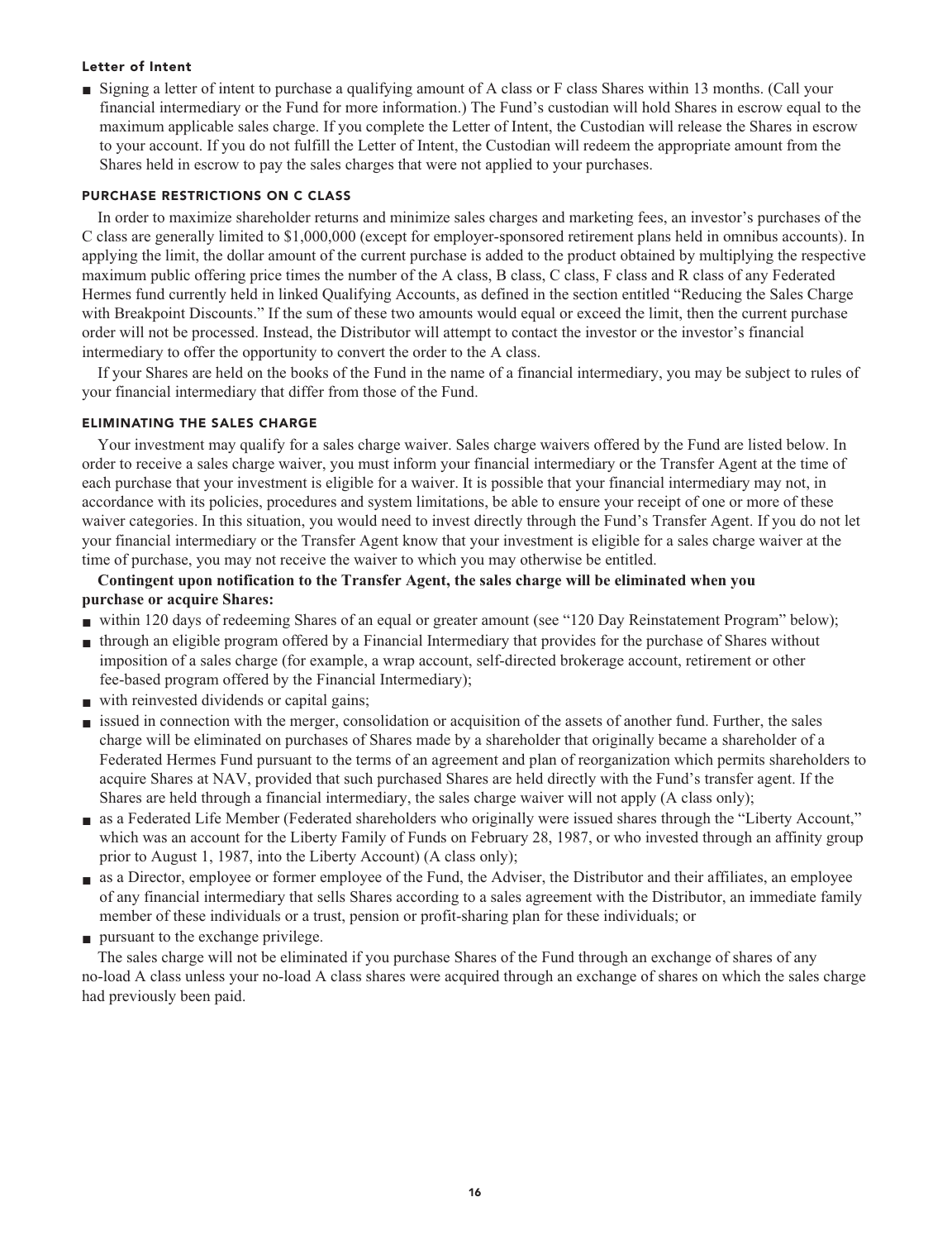#### **120 DAY REINSTATEMENT PROGRAM**

**Within 120 days of redeeming Class A, Class C and Class F Shares of the Fund, upon proper notification to the Fund's Transfer Agent, you may reinvest all or a portion of the redemption proceeds in Class A, Class C and Class F Shares of the Fund at net asset value, without the imposition of a sales charge or CDSC. Please note:**

- **■ The ownership of the account receiving the purchase is not required to be identical to that of the account in which the redemption was placed; however, the registration of the account receiving the purchase must include at least one registered shareholder of the account from which the redemption occurred.**
- You will not be reimbursed for any fees originally incurred on the redemption (e.g., CDSC or redemption fees) by **subsequently participating in the 120 Day Reinstatement Program.**
- **■ The 120 Day Reinstatement Program does not supersede or override any restrictions placed on an account due to frequent trading and/or client contractual issues.**

**Additional operational restrictions may apply, please contact a Client Service Representative at 1-800-341-7400 for more information.**

## **SALES CHARGE WHEN YOU REDEEM**

**Your redemption proceeds may be reduced by a sales charge, commonly referred to as a contingent deferred sales charge (CDSC). Shares otherwise subject to a CDSC will not be charged a CDSC at the time of an exchange; however, the CDSC will continue to be measured from the date of your original purchase. The CDSC schedule applicable to your original purchase will continue to apply to the shares you receive in an exchange.**

**To keep the sales charge as low as possible, the Fund redeems your Shares in this order:**

**■ Shares that are not subject to a CDSC; and**

**A:**

**■ Shares held the longest. (To determine the number of years your Shares have been held, include the time you held shares of other Federated Hermes funds that have been exchanged for Shares of this Fund.)**

**The CDSC is then calculated using the Share price at the time of purchase or redemption, whichever is lower.**

|                                                                                       | If you make a purchase of the A class in the amount of \$1 million or more and your financial intermediary received an advance commission on the sale, you will |             |
|---------------------------------------------------------------------------------------|-----------------------------------------------------------------------------------------------------------------------------------------------------------------|-------------|
| pay a 0.75% CDSC on any such Shares redeemed within 24 months of the purchase.        |                                                                                                                                                                 |             |
| $\mathsf{C}$ :                                                                        |                                                                                                                                                                 |             |
| You will pay a 1.00% CDSC if you redeem Shares within 12 months of the purchase date. |                                                                                                                                                                 |             |
| F:                                                                                    |                                                                                                                                                                 |             |
| Purchase Amount                                                                       | Shares Held                                                                                                                                                     | <b>CDSC</b> |
| Up to \$2 million                                                                     | 4 years or less                                                                                                                                                 | 1.00%       |
| \$2 million but less than \$5 million                                                 | 2 years or less                                                                                                                                                 | 0.50%       |
| \$5 million or more                                                                   | year or less                                                                                                                                                    | 0.25%       |

**Your redemption may qualify for a waiver of the CDSC. The CDSC waivers offered by the Fund are listed below. In order to receive a waiver of the CDSC, you must inform your financial intermediary or the Transfer Agent at the time of each redemption that your investment is eligible for a waiver. It is possible that your financial intermediary may not, in accordance with its policies, procedures and system limitations, be able to ensure your receipt of one or more of these waiver categories. In this situation, you would need to invest directly through the Fund's Transfer Agent in order to take advantage of the waiver. If you do not let your financial intermediary or the Transfer Agent know that your redemption is eligible for a CDSC waiver at the time of redemption, you may not receive the waiver to which you may otherwise be entitled.**

#### **Contingent upon notification to the Transfer Agent, you will not be charged a CDSC when redeeming Shares:**

- **■ following the death of the last surviving shareholder on the account or the post-purchase disability of all registered shareholders, as defined in Section 72(m)(7) of the Internal Revenue Code of 1986 (the beneficiary on an account with a Transfer on Death registration is deemed the last surviving shareholder on the account);**
- **■ due to the termination of a trust following the death of the trustor/grantor or beneficiary, provided that the trust document specifically states that the trust is terminated upon the death;**
- **■ representing minimum required distributions from an IRA or other retirement plan as required under the Internal Revenue Code;**
- **■ purchased by Directors, employees of the Fund, the Adviser, the Distributor and their affiliates, by employees of a financial intermediary that sells Shares according to a sales agreement with the Distributor, by the immediate family members of the above persons and by trusts, pension or profit-sharing plans for the above persons;**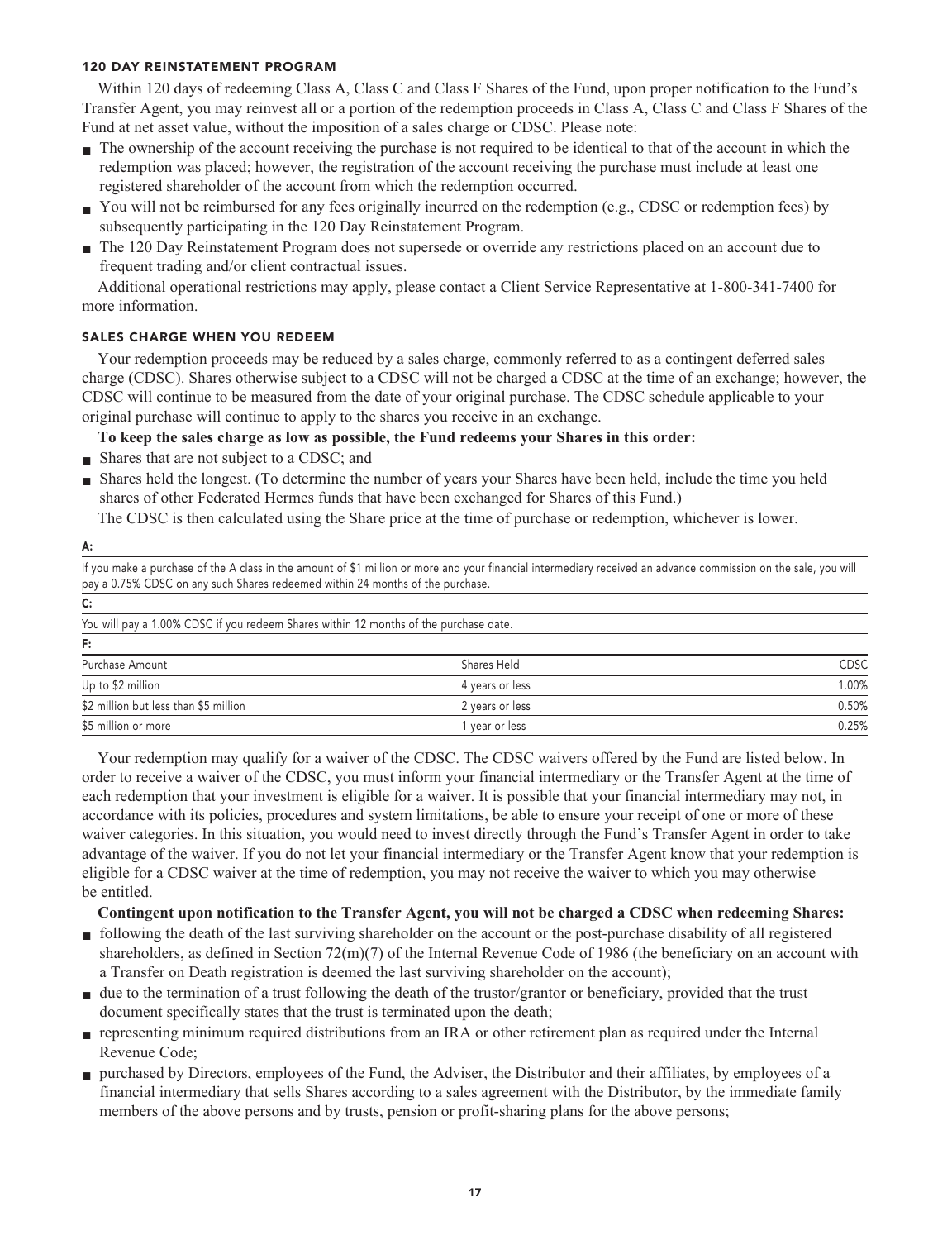- **■ purchased through an eligible program offered by a Financial Intermediary that provides for the purchase of Shares without imposition of a sales charge (for example, a wrap account, self-directed brokerage account, retirement or other fee-based program offered by the Financial Intermediary);**
- **■ purchased with reinvested dividends or capital gains;**
- **■ redeemed by the Fund when it closes an account for not meeting the minimum balance requirements;**
- **■ purchased pursuant to the exchange privilege, if the Shares were held for the applicable CDSC holding period (the holding period on the Shares purchased in the exchange will include the holding period of the Shares sold in the exchange);**

## **A Class Only**

■ **purchased in the amount of \$1 million or more and redeemed within 24 months of purchase if the Shares were originally purchased through an eligible program offered by a Financial Intermediary that provides for the purchase of Shares without imposition of a sales charge (for example, a wrap account, self-directed brokerage account, retirement or other fee-based program offered by the Financial Intermediary);**

#### **F Class Only**

**■ representing a total or partial distribution from a qualified plan, which does not include account transfers, rollovers or redemptions for the purpose of reinvestment. For these purposes, qualified plan does not include an IRA, individual 401(k) or custodial account following retirement.**

#### **ADDITIONAL INFORMATION ON THE AVAILABILITY OF CERTAIN WAIVERS AND DISCOUNTS**

**The availability of certain sales charge waivers and discounts will depend on whether you purchase your shares directly from the Fund or through a financial intermediary. Certain financial intermediaries may have different policies and procedures regarding the availability of front-end sales load waivers or CDSC waivers which are discussed in Appendix B to this Prospectus. The information contained in Appendix B is provided by these financial intermediaries. Please contact your financial intermediary to ensure that you have the most current information regarding the sales charge waivers and discounts available to you and that you understand the steps you must take to qualify for available waivers and discounts. In all instances, it is the shareholder's responsibility to notify the Fund or the shareholder's Financial Intermediary at the time of purchase of any relationship or other facts qualifying the investor for sales charge waivers or discounts. For waivers and discounts not available through a particular financial intermediary, shareholders will have to purchase Fund shares directly from the Fund or through another financial intermediary to receive these waivers or discounts.**

#### **COMMISSIONS ON CERTAIN SHARES**

**The Fund does not charge any front-end load, deferred sales charge or other asset-based fee for sales or distribution of IS Shares. However, if you purchase IS Shares through a broker acting solely as an agent on behalf of its customers, you may be required to pay a commission to the broker in an amount determined and separately disclosed to you by the broker.**

**Because the Fund is not a party to any such commission arrangement between you and your broker, any purchases and redemptions of IS Shares will be made at the applicable net asset value (before imposition of the sales commission). Any such commissions charged by a broker are not reflected in the fees and expenses listed in the "Risk/Return Summary: Fees and Expenses" section of the Fund's Prospectus and described above nor are they reflected in the "Performance: Bar Chart and Table," because they are not charged by the Fund.**

**Shares of the Fund are available in other share classes that have different fees and expenses.**

## **How is the Fund Sold?**

**The Fund offers the following Share classes: Class A Shares (A), Class C Shares (C), Class F Shares (F) and Institutional Shares (IS), each representing interests in a single portfolio of securities. All Share classes have different sales charges and/or other expenses which affect their performance. Please note that certain purchase restrictions may apply.**

**Under the Distributor's Contract with the Fund, the Distributor, Federated Securities Corp., offers Shares on a continuous, best-efforts basis. The Distributor is a subsidiary of Federated Hermes, Inc. ("Federated Hermes," formerly, Federated Investors, Inc.).**

#### **A, C & F Classes**

**The Fund's Distributor markets the A, C and F classes to individuals, directly or through financial intermediaries.**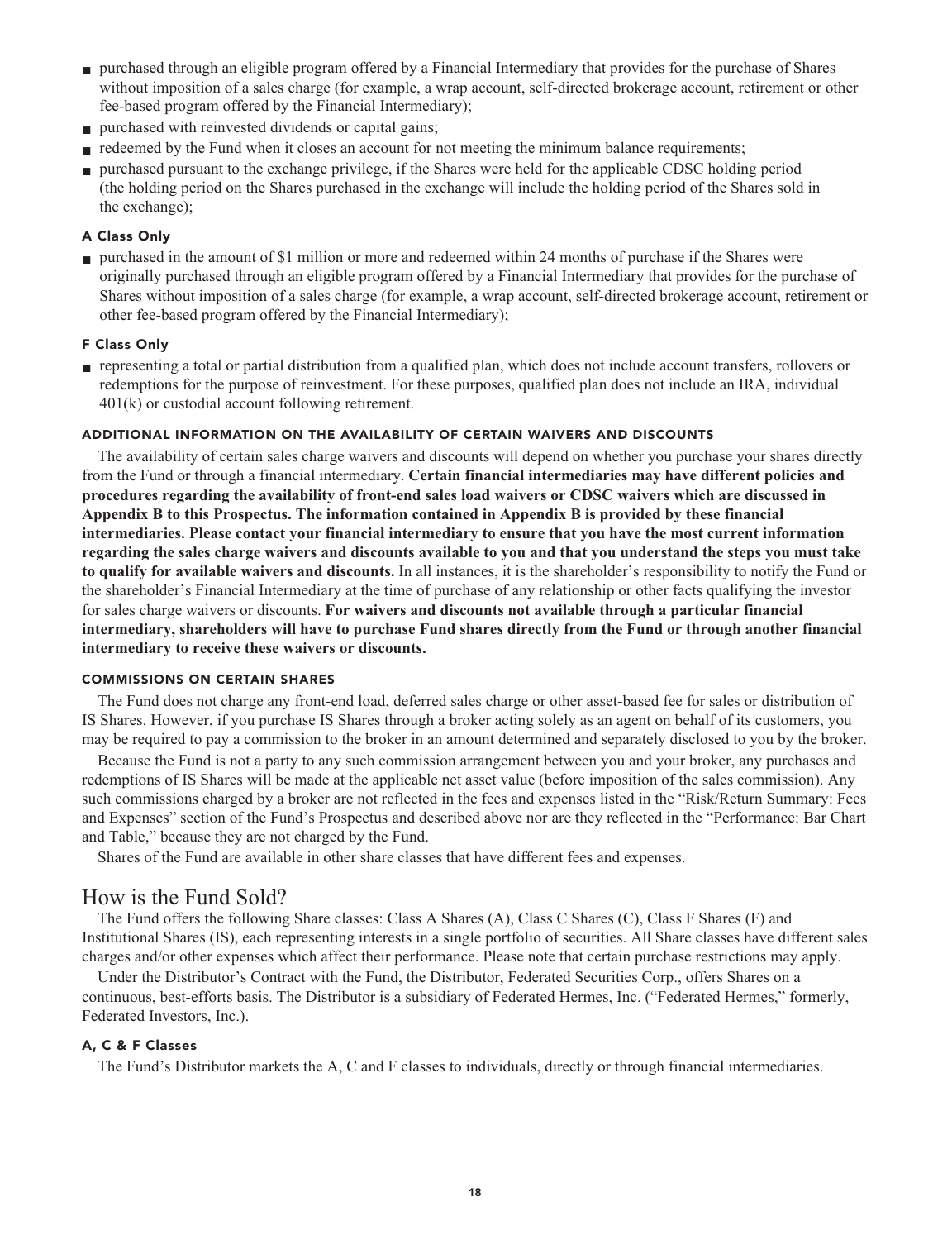#### **IS Class**

**The Fund's Distributor markets the IS class to Eligible Investors, as described below. In connection with a request to purchase the IS class, you should provide documentation sufficient to verify your status as an Eligible Investor. As a general matter, the IS class is not available for direct investment by natural persons.**

**The following categories of Eligible Investors are not subject to any minimum initial investment amount for the purchase of the IS class (however, such accounts remain subject to the Fund's policy on "Accounts with Low Balances" as discussed later in this Prospectus):**

- **■ An investor participating in a no-load platform, network or other fee-based program offered by a financial intermediary, for example, a wrap-account or retirement platform, where Federated Hermes has entered into an agreement with the intermediary;**
- **A** trustee/director, employee or former employee of the Fund, the Adviser, the Distributor and their affiliates; an **immediate family member of these individuals or a trust, pension or profit-sharing plan for these individuals;**
- **■ An employer-sponsored retirement plan;**
- **A** trust institution investing on behalf of its trust customers;
- **■ A Federated Hermes Fund;**
- **■ An investor (including a natural person) who acquired the IS class of a Federated Hermes fund pursuant to the terms of an agreement and plan of reorganization which permits the investor to acquire such shares; and**
- **■ In connection with an acquisition of an investment management or advisory business, or related investment services, products or assets, by Federated Hermes or its investment advisory subsidiaries, an investor (including a natural person) who: (1) becomes a client of an investment advisory subsidiary of Federated Hermes; or (2) is a shareholder or interest holder of a pooled investment vehicle or product that becomes advised or subadvised by a Federated Hermes investment advisory subsidiary as a result of such an acquisition other than as a result of a fund reorganization transaction pursuant to an agreement and plan of reorganization.**

**The following categories of Eligible Investors are subject to applicable minimum initial investment amounts for the purchase of the IS class (see "How to Purchase Shares" below):**

- **■ An investor, other than a natural person, purchasing the IS class directly from the Fund; and**
- **■ In connection with an initial purchase of the IS class through an exchange, an investor (including a natural person) who owned the IS class of another Federated Hermes fund as of December 31, 2008.**

#### **Intra-Fund Share Conversion Program**

**A shareholder in the Fund's Shares may convert their Shares at net asset value to any other share class of the Fund if the shareholder meets the investment minimum and eligibility requirements for the share class into which the conversion is sought, as applicable. The share conversion program is not applicable to the Fund's Class A Shares, Class C Shares and Class F Shares subject to a contingent deferred sales charge, if applicable. For Class C Shares purchased through a financial intermediary after June 30, 2017, such shares may only be converted to another share class of the same Fund if: (i) the shares are no longer subject to a CDSC or the financial intermediary agrees to reimburse the Fund's distributor the CDSC otherwise payable upon the sale of such shares; (ii) the shareholder meets the investment minimum and eligibility requirements for the share class into which the conversion is sought, as applicable; and (iii) (a) the conversion is made to facilitate the shareholder's participation in a self-directed brokerage (non-advice) account or a fee-based advisory program offered by the intermediary; or (b) the conversion is part of a multiple-client transaction through a particular financial intermediary as pre-approved by the Fund's Administrator. Such conversion of classes should not result in a realization event for tax purposes. Contact your financial intermediary or call 1-800-341-7400 to convert your Shares.**

#### **Class C Share Automatic Conversion Feature**

**After Class C Shares have been held for eight years from the date of purchase, they will automatically convert into Class A Shares on the next monthly conversion processing date, provided that the Fund or financial intermediary has records confirming that the Class C Shares have been held for at least eight years and that the Class A Shares are available for purchase. For Class C Shares acquired in an exchange from another Federated Hermes fund, the date of purchase will be based on the initial purchase of the Class C Shares of the prior Federated Hermes fund. Certain financial intermediaries, record keepers and platforms do not track shareholder level share lot aging for certain types of accounts. These Class C Shares would not satisfy the conditions for the conversion. Contact your financial intermediary or call 1-800-341-7400 for more information.**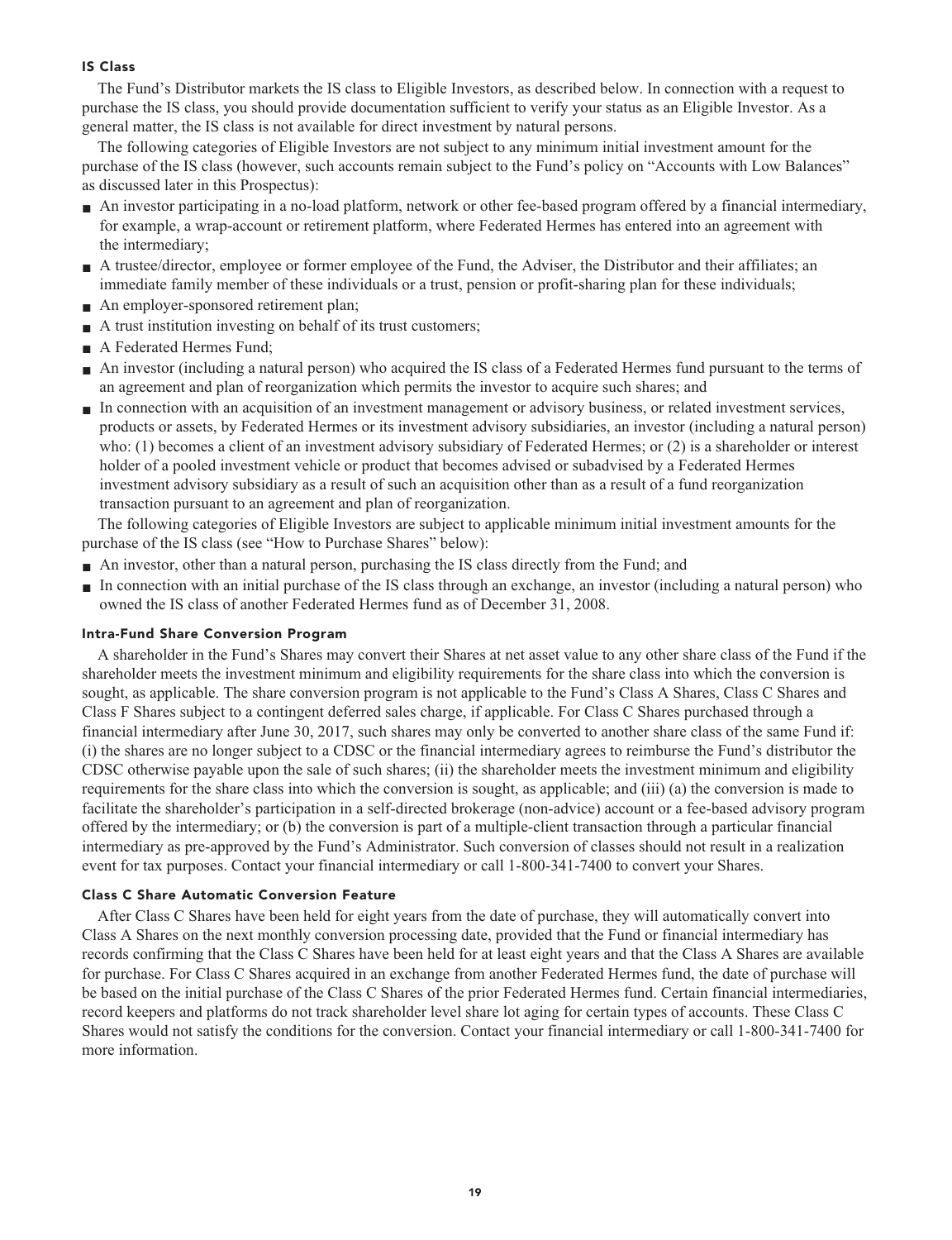## **Payments to Financial Intermediaries**

**The Fund and its affiliated service providers may pay fees as described below to financial intermediaries (such as broker-dealers, banks, investment advisers or third-party administrators) whose customers are shareholders of the Fund.**

## **FRONT-END SALES CHARGE REALLOWANCES**

**The Distributor receives a front-end sales charge on certain Share sales. The Distributor pays a portion of this charge to financial intermediaries that are eligible to receive it (the "Dealer Reallowance") and retains any remaining portion of the front-end sales charge.**

**When a financial intermediary's customer purchases Shares, the financial intermediary may receive a Dealer Reallowance as follows:**

**A:**

**C:**

|                                     | Dealer Reallowance                          |
|-------------------------------------|---------------------------------------------|
| Purchase Amount                     | as a Percentage of<br>Public Offering Price |
|                                     |                                             |
| Less than \$100,000                 | 4.00%                                       |
| \$100,000 but less than \$250,000   | 3.25%                                       |
| \$250,000 but less than \$500,000   | 2.25%                                       |
| \$500,000 but less than \$1 million | 1.80%                                       |
| \$1 million or greater              | 0.00%                                       |
| F:                                  |                                             |
| Less than \$1 million               | 1.00%                                       |
| \$1 million or greater              | 0.00%                                       |
|                                     |                                             |

### **ADVANCE COMMISSIONS**

**When a financial intermediary's customer purchases Shares, the financial intermediary may receive an advance commission as follows:**

#### **A (for purchases over \$1 million):**

|                                 | <b>Advance Commission</b><br>as a Percentage of |
|---------------------------------|-------------------------------------------------|
| Purchase Amount                 | Public Offering Price                           |
| First \$1 million - \$5 million | 0.75%                                           |
| Next \$5 million - \$20 million | 0.50%                                           |
| Over \$20 million               | 0.25%                                           |

**Advance commissions are calculated on a year-by-year basis based on amounts invested during that year. Accordingly, with respect to additional purchase amounts, the advance commission breakpoint resets annually to the first breakpoint on the anniversary of the first purchase.**

**The A class purchases under this program may be made by Letter of Intent or by combining concurrent purchases. The above advance commission will be paid only on those purchases that were not previously subject to a front-end sales charge or dealer advance commission. Certain retirement accounts may not be eligible for this program.**

|                                       | <b>Advance Commission</b><br>as a Percentage of |
|---------------------------------------|-------------------------------------------------|
|                                       | Public Offering Price                           |
| All Purchase Amounts                  | 1.00%                                           |
| F:                                    |                                                 |
|                                       | <b>Advance Commission</b>                       |
|                                       | as a Percentage of                              |
| Purchase Amount                       | Public Offering Price                           |
| Less than \$2 million                 | 1.00%                                           |
| \$2 million but less than \$5 million | 0.50%                                           |
| \$5 million or greater                | 0.25%                                           |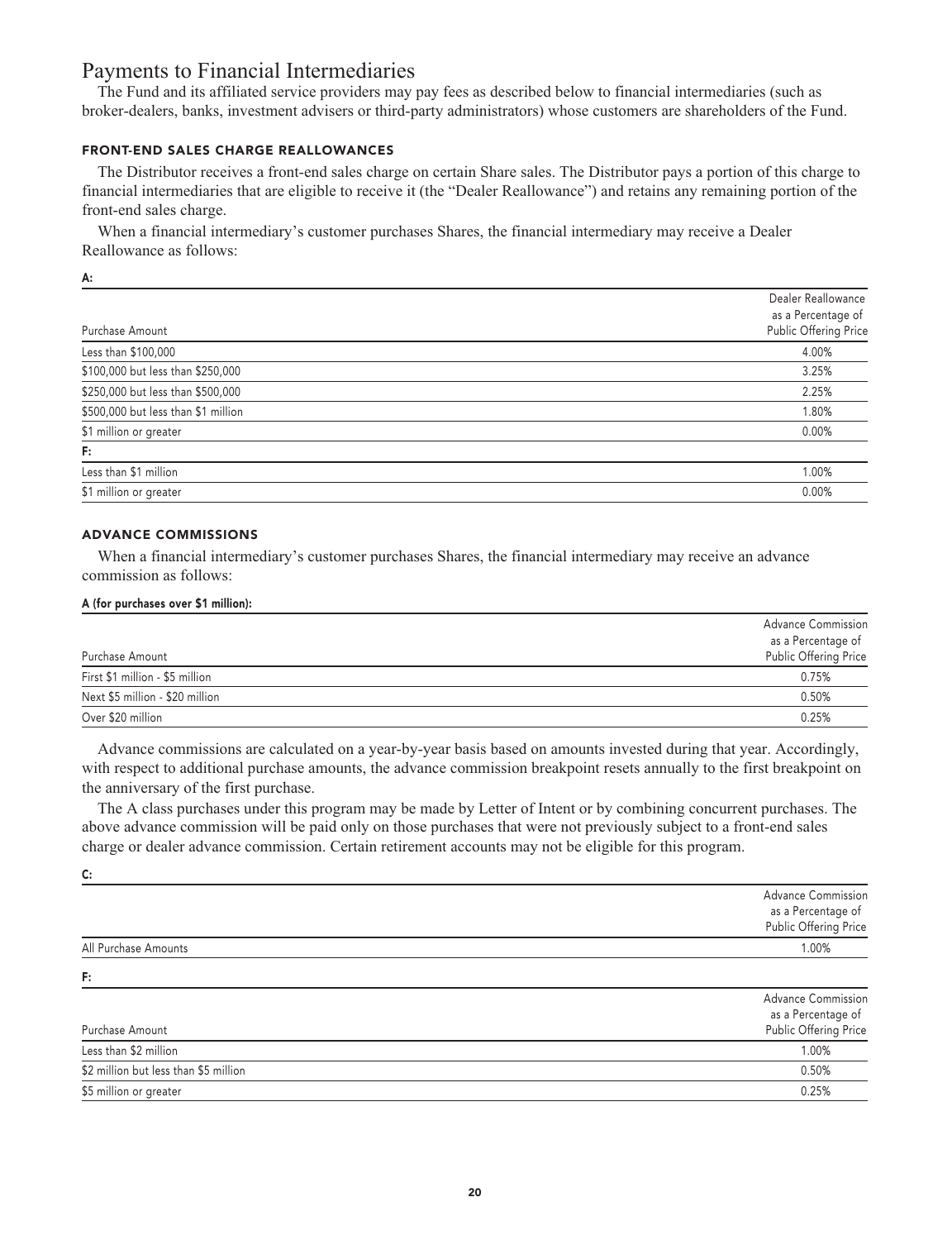#### **RULE 12b-1 FEES**

## **A & C Classes**

**The Board has adopted a Rule 12b-1 Plan, which allows payment of marketing fees of up to 0.05% of average net assets of the Fund's A class and 0.75% of average net assets of the Fund's C class to the Distributor for the sale, distribution, administration and customer servicing of the Fund's A class and C class. When the Distributor receives Rule 12b-1 Fees, it may pay some or all of them to financial intermediaries whose customers purchase Shares. The Fund's A class has no present intention of paying, accruing or incurring any Rule 12b-1 Fee until such time as approved by the Fund's Board of Directors. In addition, in connection with the sale of the C class, Federated Hermes and its subsidiaries make advance commission payments to financial intermediaries and in return may receive Rule 12b-1 Fees and contingent deferred sales loads for the C class. Federated Hermes and its subsidiaries may benefit or sustain losses from such arrangements. Because these Shares pay marketing fees on an ongoing basis, your investment cost may be higher over time than other shares with different sales charges and marketing fees.**

#### **SERVICE FEES**

#### **A, C & F**

**The Fund may pay Service Fees of up to 0.25% of average net assets to financial intermediaries or to Federated Shareholder Services Company (FSSC), a subsidiary of Federated Hermes, for providing services to shareholders and maintaining shareholder accounts. Intermediaries that receive Service Fees may include a company affiliated with management of Federated Hermes. If a financial intermediary receives Service Fees on an account, it is not eligible to also receive Account Administration Fees on that same account.**

## **ACCOUNT ADMINISTRATION FEES**

#### **A, C & F**

**The Fund may pay Account Administration Fees of up to 0.25% of average net assets to banks that are not registered as broker-dealers or investment advisers for providing administrative services to the Fund and its shareholders. If a financial intermediary receives Account Administration Fees on an account, it is not eligible to also receive Service Fees or Recordkeeping Fees on that same account.**

#### **RECORDKEEPING FEES**

**The Fund may pay Recordkeeping Fees on an average-net-assets basis or on a per-account-per-year basis to financial intermediaries for providing recordkeeping services to the Fund and its shareholders. If a financial intermediary receives Recordkeeping Fees on an account, it is not eligible to also receive Account Administration Fees or Networking Fees on that same account.**

#### **NETWORKING FEES**

**The Fund may reimburse Networking Fees on a per-account-per-year basis to financial intermediaries for providing administrative services to the Fund and its shareholders on certain non-omnibus accounts. If a financial intermediary receives Networking Fees on an account, it is not eligible to also receive Recordkeeping Fees on that same account.**

#### **ADDITIONAL PAYMENTS TO FINANCIAL INTERMEDIARIES**

**The Distributor may pay out of its own resources amounts to certain financial intermediaries, including broker-dealers, banks, registered investment advisers, independent financial planners and retirement plan administrators, that support the sale of Shares or provide services to Fund shareholders. The amounts of these payments could be significant, and may create an incentive for the financial intermediary or its employees or associated persons to recommend or sell Shares of the Fund to you. Not all financial intermediaries receive such payments, and the amount of compensation may vary by intermediary. In some cases, such payments may be made by or funded from the resources of companies affiliated with the Distributor (including the Adviser). These payments are not reflected in the fees and expenses listed in the fee table section of the Fund's Prospectus and described above because they are not paid by the Fund.**

**These payments are negotiated and may be based on such factors as: the number or value of Shares that the financial intermediary sells or may sell; the value of client assets invested; the level and types of services or support furnished by the financial intermediary; or the Fund's and/or other Federated Hermes funds' relationship with the financial intermediary. These payments may be in addition to payments, as described above, made by the Fund to the financial intermediary. In connection with these payments, the financial intermediary may elevate the prominence or profile of the Fund and/or other Federated Hermes funds, within the financial intermediary's organization by, for example, placement on a list of preferred or recommended funds and/or granting the Distributor preferential or enhanced opportunities to promote the funds in various ways within the financial intermediary's organization. In addition, as discussed above in**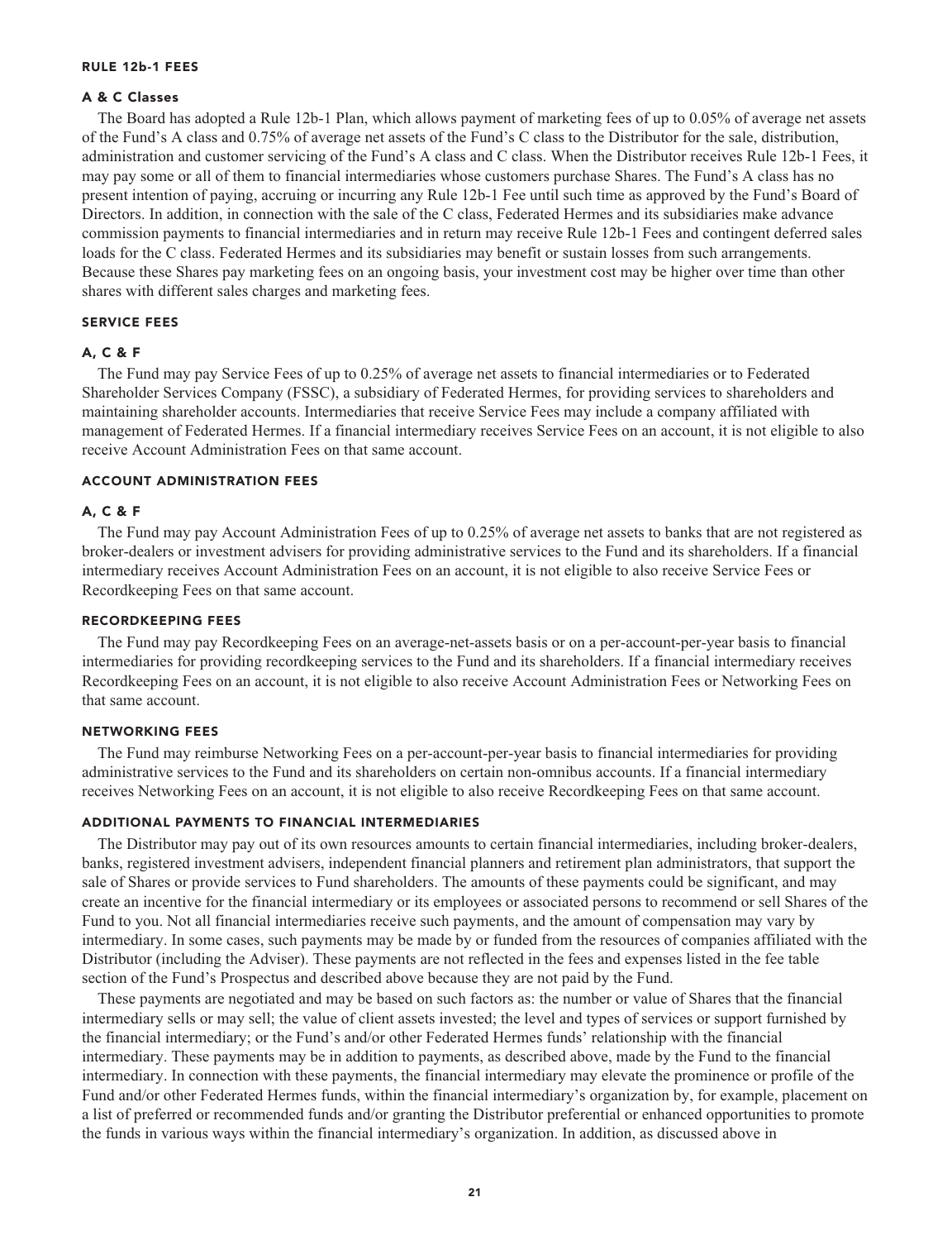**"Commissions on Certain Shares," if you purchase IS Shares through a broker acting solely as an agent on behalf of its customers, you may be required to pay a commission to the broker in an amount determined and separately disclosed to you by the broker. You can ask your financial intermediary for information about any payments it receives from the Distributor or the Fund and any services provided, as well as about fees and/or commissions it charges.**

## **How to Purchase Shares**

**You may purchase Shares of the Fund any day the NYSE is open. Shares will be purchased at the NAV next calculated after your investment is received by the Fund, or its agent, in proper form. The Fund reserves the right to reject any request to purchase or exchange Shares. New investors must submit a completed New Account Form. All accounts, including those for which there is no minimum initial investment amount required, are subject to the Fund's policy on "Accounts with Low Balances" as discussed later in this Prospectus.**

**Where the Fund offers more than one Share class and you do not specify the class choice on your New Account Form or form of payment (e.g***.,* **Federal Reserve wire or check), you automatically will receive the A class.**

**For important account information, see the section "Security and Privacy Protection."**

## **A, C & F Classes**

**You may purchase Shares through a financial intermediary, directly from the Fund or through an exchange from another Federated Hermes fund.**

#### **IS Class**

**Eligible investors may purchase Shares through a financial intermediary, directly from the Fund or through an exchange from another Federated Hermes fund in the manner described above under "How is the Fund Sold?"**

**Where applicable, the required minimum initial investment for the IS class is generally \$1,000,000. There is no minimum subsequent investment amount.**

#### **THROUGH A FINANCIAL INTERMEDIARY**

- **■ Establish an account with the financial intermediary; and**
- **■ Submit your purchase order to the financial intermediary before the end of regular trading on the NYSE (normally 4:00 p.m. Eastern time).**

**The Fund has authorized certain intermediaries to accept Share purchase orders on its behalf. When authorized intermediaries receive an order in proper form, the order is considered as being placed with the Fund, and Shares will be bought at the NAV next calculated after such an order is received by the authorized intermediary. If your financial intermediary is not an authorized intermediary, the Fund or its agent must receive the purchase order in proper form from your financial intermediary by the end of regular trading on the NYSE (normally 4:00 p.m. Eastern time) in order for your transaction to be priced at that day's NAV. In addition, your financial intermediary must forward your payment by the prescribed trade settlement date (typically within one to three business days) to the Fund's transfer agent, DST Asset Manager Solutions, Inc. ("Transfer Agent"). You will become the owner of Shares and receive dividends when your payment is received in accordance with these time frames (provided that, if payment is received in the form of a check, the check clears). If your payment is not received in accordance with these time frames, or a check does not clear, your purchase will be canceled and you could be liable for any losses, fees or expenses incurred by the Fund or the Fund's Transfer Agent.**

**Financial intermediaries should send payments according to the instructions in the sections "By Wire" or "By Check." Financial intermediaries may impose higher or lower minimum investment requirements on their customers than those imposed by the Fund. Keep in mind that financial intermediaries may charge you fees for their services in connection with your Share transactions.**

**Shareholders are encouraged to ask their financial intermediary if they are an authorized agent for the Fund and about any fees that may be charged by the financial intermediary.**

#### **DIRECTLY FROM THE FUND**

- **■ Establish your account with the Fund by submitting a completed New Account Form; and**
- **Send your payment to the Fund by Federal Reserve wire or check.**

**You will become the owner of Shares and your Shares will be priced at the next calculated NAV after the Fund receives your wire or your check. If your check does not clear, your purchase will be canceled and you could be liable for any losses or fees incurred by the Fund or the Fund's Transfer Agent.**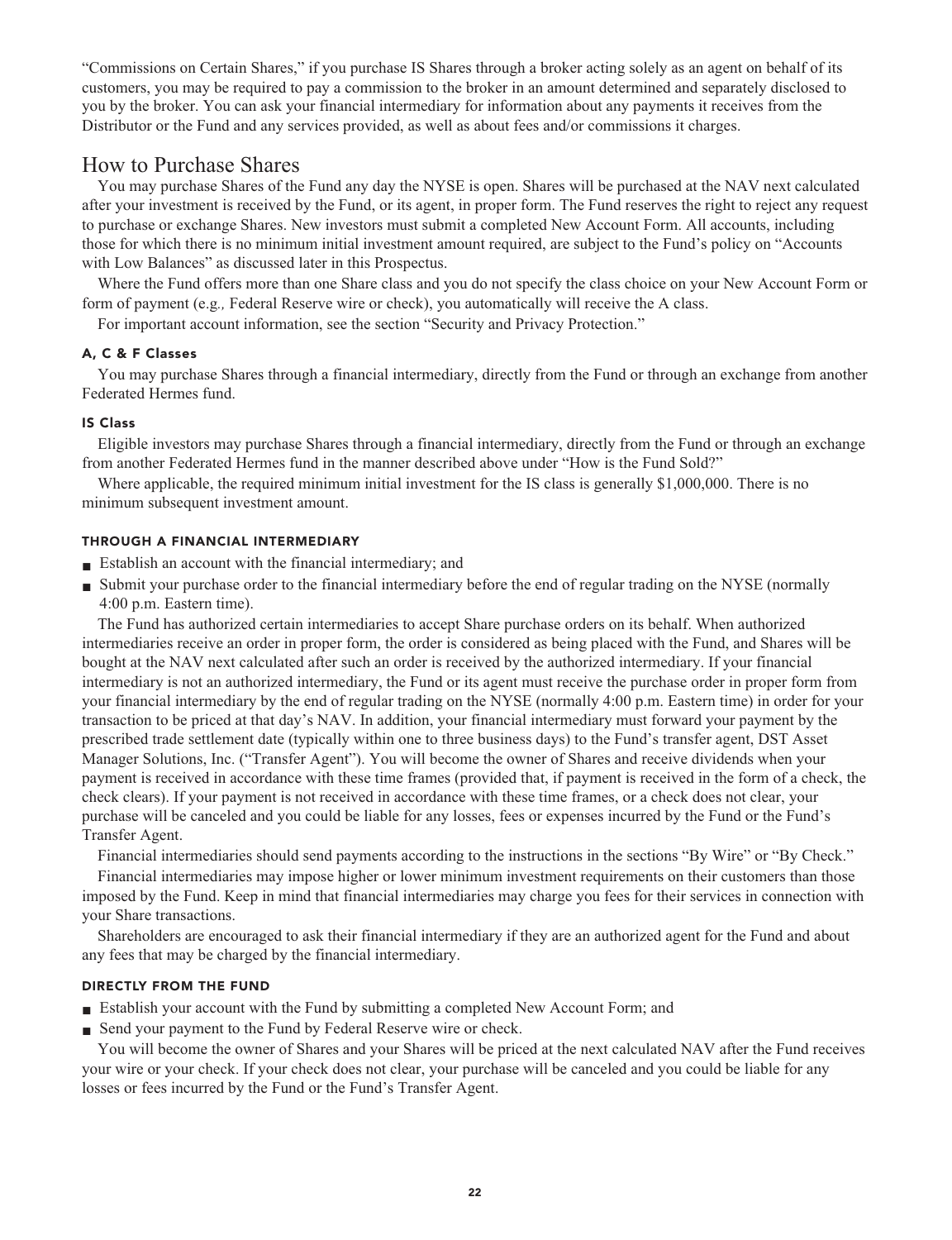## **By Wire**

**To facilitate processing your order, please call the Fund before sending the wire. Send your wire to:**

**State Street Bank and Trust Company Boston, MA**

**Dollar Amount of Wire**

**ABA Number 011000028**

**BNF: 23026552**

**Attention: Federated Hermes EDGEWIRE**

**Wire Order Number, Dealer Number or Group Number**

**Nominee/Institution Name**

**Fund Name and Number and Account Number**

**You cannot purchase Shares by wire on holidays when wire transfers are restricted.**

## **By Check**

**Make your check payable to The Federated Hermes Funds, note your account number on the check, and send it to: The Federated Hermes Funds**

**P.O. Box 219318 Kansas City, MO 64121-9318**

**If you send your check by a private courier or overnight delivery service that requires a street address, send it to:**

**The Federated Hermes Funds th 430 W 7 Street Suite 219318 Kansas City, MO 64105-1407**

**Payment should be made in U.S. dollars and drawn on a U.S. bank. The Fund reserves the right to reject any purchase request. For example, to protect against check fraud the Fund may reject any purchase request involving a check that is not made payable to The Federated Hermes Funds (including, but not limited to, requests to purchase Shares using third-party checks) or involving temporary checks or credit card checks.**

## **By Direct Deposit**

**You may establish Payroll Deduction/Direct Deposit arrangements for investments into the Fund by either calling a Client Service Representative at 1-800-341-7400; or by completing the Payroll Deduction/Direct Deposit Form, which is available on [FederatedInvestors.com](https://www.federatedinvestors.com/home.do) under "Resources" and then "Literature and Forms," then "Forms." You will receive a confirmation when this service is available.**

## **THROUGH AN EXCHANGE**

**You may purchase Fund Shares through an exchange from another Federated Hermes fund. To do this you must:**

- **meet any applicable shareholder eligibility requirements;**
- **■ ensure that the account registrations are identical;**
- **meet any applicable minimum initial investment requirements; and**
- **receive a prospectus for the fund into which you wish to exchange.**

**An exchange is treated as a redemption and a subsequent purchase, and is a taxable transaction. The Fund reserves the right to reject any request to purchase or exchange Shares. The Fund may modify or terminate the exchange privilege at any time.**

## **A, C & F Classes**

**You may purchase Shares through an exchange from the same share class of another Federated Hermes fund.**

## **IS Class**

**You may purchase Shares through an exchange from any Federated Hermes fund or share class that does not have a stated sales charge or contingent deferred sales charge, except Shares of Federated Hermes Institutional Money Market Management, Federated Hermes Institutional Tax-Free Cash Trust, Federated Hermes Institutional Prime Obligations Fund, Federated Hermes Institutional Prime Value Obligations Fund, no-load Class A Shares and Class R Shares of any Fund.**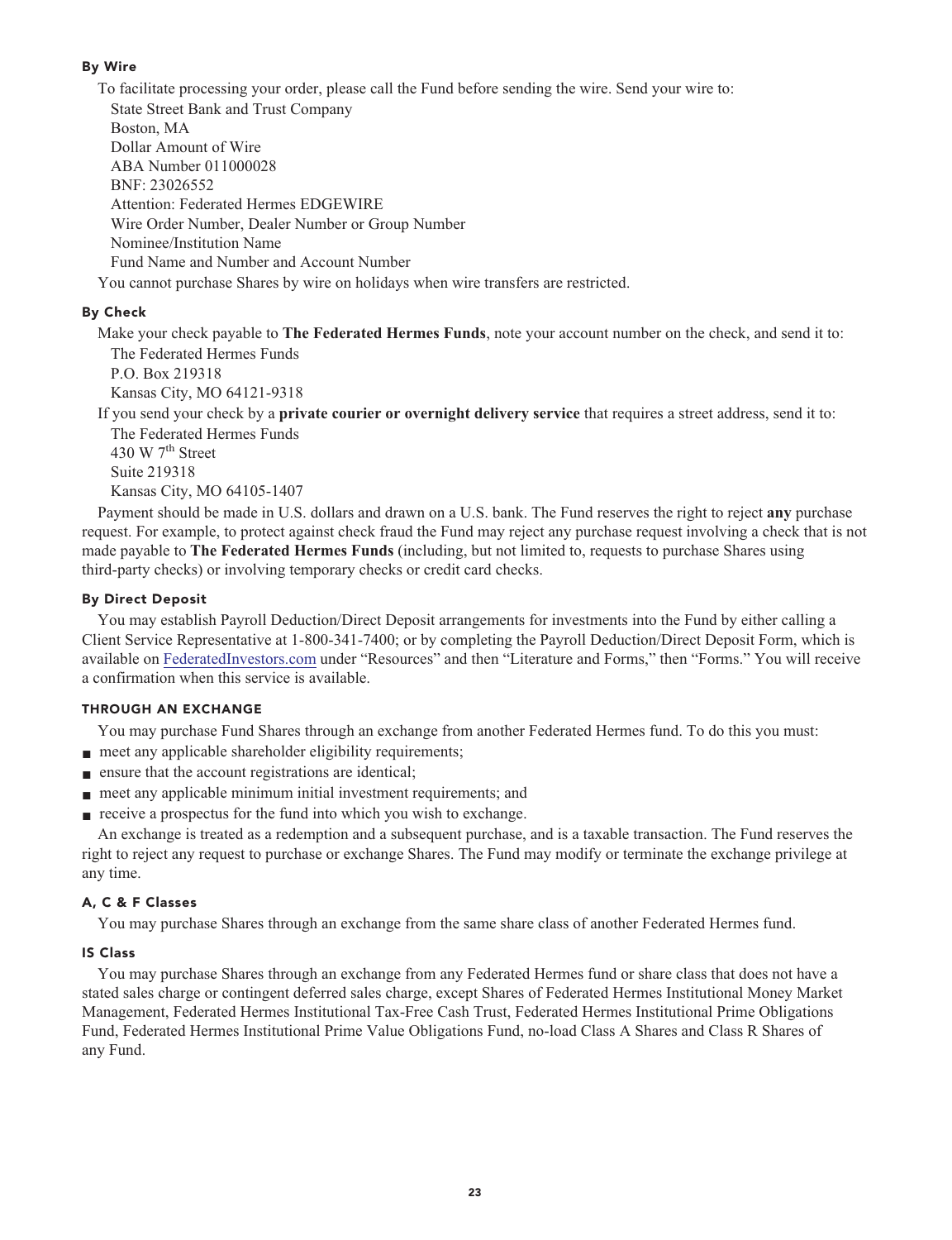#### **By Online Account Services**

**You may access your accounts online to purchase Shares through [FederatedInvestors.com'](https://www.federatedinvestors.com/home.do)s Shareholder Account Access system once you have registered for access. Online transactions may be subject to certain limitations including limitations as to the amount of the transaction. For more information about the services available through Shareholder Account Access, please visit [FederatedInvestors.com](https://www.federatedinvestors.com/home.do) and select "Sign In" and "Access and Manage Investments," or call 1-800-341-7400, Option #4 to speak with a Client Service Representative.**

#### **BY SYSTEMATIC INVESTMENT PROGRAM (SIP)**

**Once you have opened an account, you may automatically purchase additional Shares on a regular basis by completing the SIP section of the New Account Form or by contacting the Fund or your financial intermediary. The minimum investment amount for SIPs is \$50.**

#### **BY AUTOMATED CLEARING HOUSE (ACH)**

**Once you have opened an account, you may purchase additional Shares through a depository institution that is an ACH member. This purchase option can be established by completing the appropriate sections of the New Account Form.**

#### **RETIREMENT INVESTMENTS**

#### **A, C & F Classes**

**You may purchase Shares as retirement investments (such as qualified plans and IRAs or transfer or rollover of assets). Call your financial intermediary or the Fund for information on retirement investments. We suggest that you discuss retirement investments with your tax adviser. You may be subject to an account fee charged by your financial intermediary.**

## **How to Redeem and Exchange Shares**

**You should redeem or exchange Shares:**

- **■ through a financial intermediary if you purchased Shares through a financial intermediary; or**
- directly from the Fund if you purchased Shares directly from the Fund.

**Shares of the Fund may be redeemed for cash, or exchanged for shares of other Federated Hermes funds as described herein, on days on which the Fund computes its NAV. Redemption requests may be made by telephone or in writing.**

**Redemption proceeds normally are wired or mailed within one business day for each method of payment after receiving a timely request in proper form. Depending upon the method of payment, when shareholders receive redemption proceeds can differ. Payment may be delayed for up to seven days under certain circumstances (see "Limitations on Redemption Proceeds").**

**For important account information, see the section "Security and Privacy Protection."**

#### **THROUGH A FINANCIAL INTERMEDIARY**

**Submit your redemption or exchange request to your financial intermediary by the end of regular trading on the NYSE (normally 4:00 p.m. Eastern time). The redemption amount you will receive is based upon the next calculated NAV after the Fund receives the order from your financial intermediary.**

#### **DIRECTLY FROM THE FUND**

#### **By Telephone**

**You may redeem or exchange Shares by simply calling the Fund at 1-800-341-7400.**

**If you call before the end of regular trading on the NYSE (normally 4:00 p.m. Eastern time), you will receive a redemption amount based on that day's NAV.**

#### **By Mail**

**You may redeem or exchange Shares by sending a written request to the Fund.**

**You will receive a redemption amount based on the next calculated NAV after the Fund receives your written request in proper form.**

**Send requests by mail to: The Federated Hermes Funds P.O. Box 219318 Kansas City, MO 64121-9318**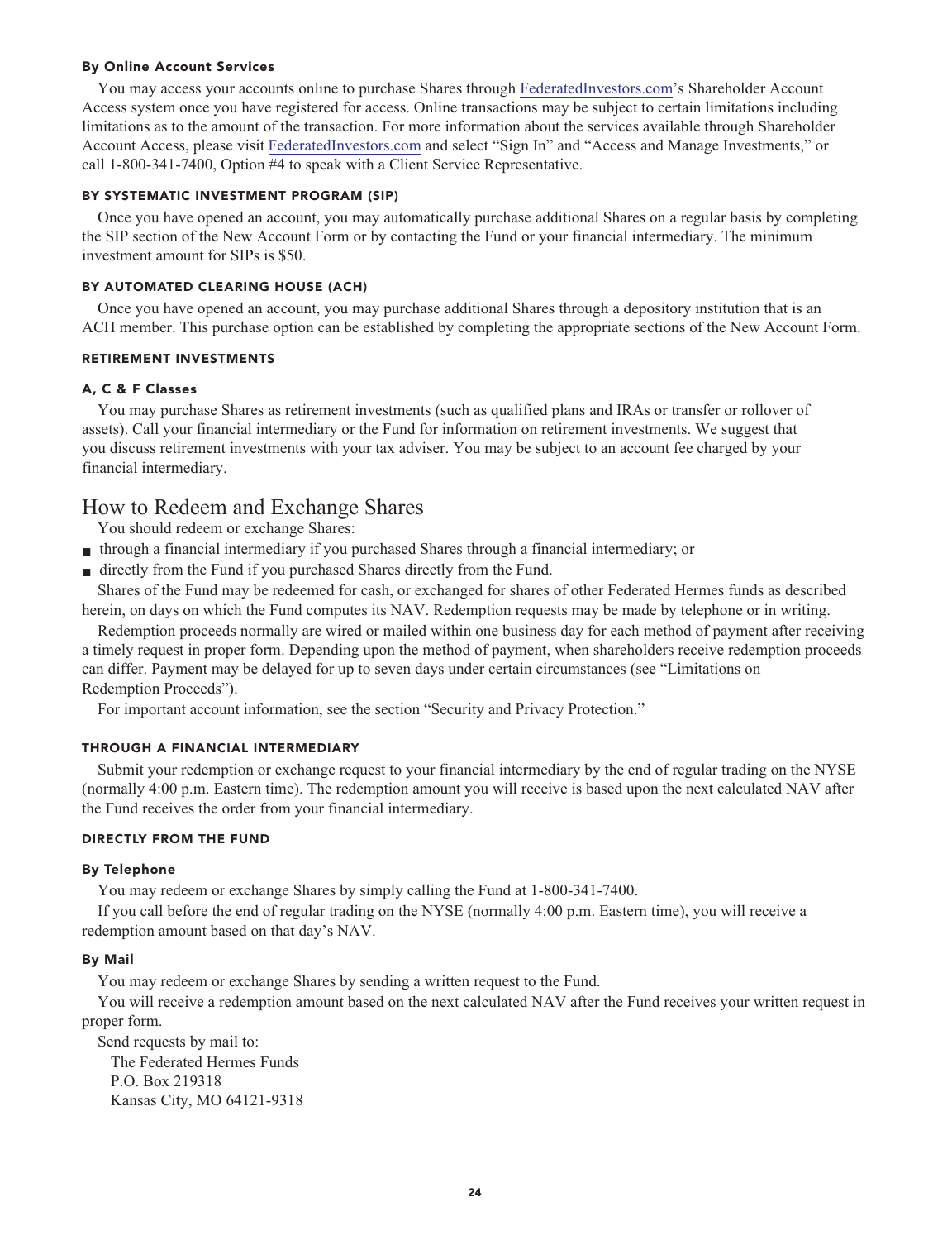**Send requests by private courier or overnight delivery service to:**

**The Federated Hermes Funds th 430 W 7 Street Suite 219318 Kansas City, MO 64105-1407 All requests must include:**

- **Fund name and Share class, account number and account registration;**
- **■ amount to be redeemed or exchanged;**
- **■ signatures of all shareholders exactly as registered; and**
- **■ if exchanging, the Fund name and Share class, account number and account registration into which you are exchanging.**

**Call your financial intermediary or the Fund if you need special instructions.**

#### **Signature Guarantees**

**Signatures must be guaranteed by a financial institution which is a participant in a Medallion signature guarantee program if:**

- **your redemption will be sent to an address other than the address of record;**
- **■ your redemption will be sent to an address of record that was changed within the last 30 days;**
- **a redemption is payable to someone other than the shareholder(s) of record; or**
- **■ transferring into another fund with a different shareholder registration.**

**A Medallion signature guarantee is designed to protect your account from fraud. Obtain a Medallion signature guarantee from a bank or trust company, savings association, credit union or broker, dealer or securities exchange member. A notary public cannot provide a signature guarantee.**

#### **By Online Account Services**

**You may access your accounts online to redeem or exchange Shares through [FederatedInvestors.com'](https://www.federatedinvestors.com/home.do)s Shareholder Account Access system once you have registered for access. Online transactions may be subject to certain limitations including limitations as to the amount of the transaction. For more information about the services available through Shareholder Account Access, please visit [FederatedInvestors.com](https://www.federatedinvestors.com/home.do) and select "Sign In" and "Access and Manage Investments," or call 1-800-341-7400, Option #4 to speak with a Client Service Representative.**

### **PAYMENT METHODS FOR REDEMPTIONS**

**Your redemption proceeds will be mailed by check to your address of record. The following payment options are available if you complete the appropriate section of the New Account Form or an Account Service Options Form. These payment options require a signature guarantee if they were not established when the account was opened:**

- An electronic transfer to your account at a financial institution that is an ACH member; or
- Wire payment to your account at a domestic commercial bank that is a Federal Reserve System member.

## **METHODS THE FUND MAY USE TO MEET REDEMPTION REQUESTS**

**The Fund intends to pay Share redemptions in cash. To ensure that the Fund has cash to meet Share redemptions on any day, the Fund typically expects to hold a cash or cash equivalent reserve or sell portfolio securities.**

**In unusual or stressed circumstances, the Fund may generate cash in the following ways:**

- **■ Inter-fund Borrowing and Lending.** The SEC has granted an exemption that permits the Fund and all other funds **advised by subsidiaries of Federated Hermes ("Federated Hermes funds") to lend and borrow money for certain temporary purposes directly to and from other Federated Hermes funds. Inter-fund borrowing and lending is permitted only: (a) to meet shareholder redemption requests; (b) to meet commitments arising from "failed" trades; and (c) for other temporary purposes. All inter-fund loans must be repaid in seven days or less.**
- **Committed Line of Credit.** The Fund participates with certain other Federated Hermes funds, on a several basis, in an **up to \$500,000,000 unsecured, 364-day, committed, revolving line of credit (LOC) agreement. The LOC was made available to temporarily finance the repurchase or redemption of shares of the funds, failed trades, payment of dividends, settlement of trades and for other short-term, temporary or emergency general business purposes. The Fund cannot borrow under the LOC if an inter-fund loan is outstanding.**
- **Redemption in Kind.** Although the Fund intends to pay Share redemptions in cash, it reserves the right to pay the **redemption price in whole or in part by an "in-kind" distribution of the Fund's portfolio securities. Because the Fund has elected to be governed by Rule 18f-1 under the 1940 Act, the Fund is obligated to pay Share redemptions to any one shareholder in cash only up to the lesser of \$250,000 or 1% of the net assets represented by such Share class during any**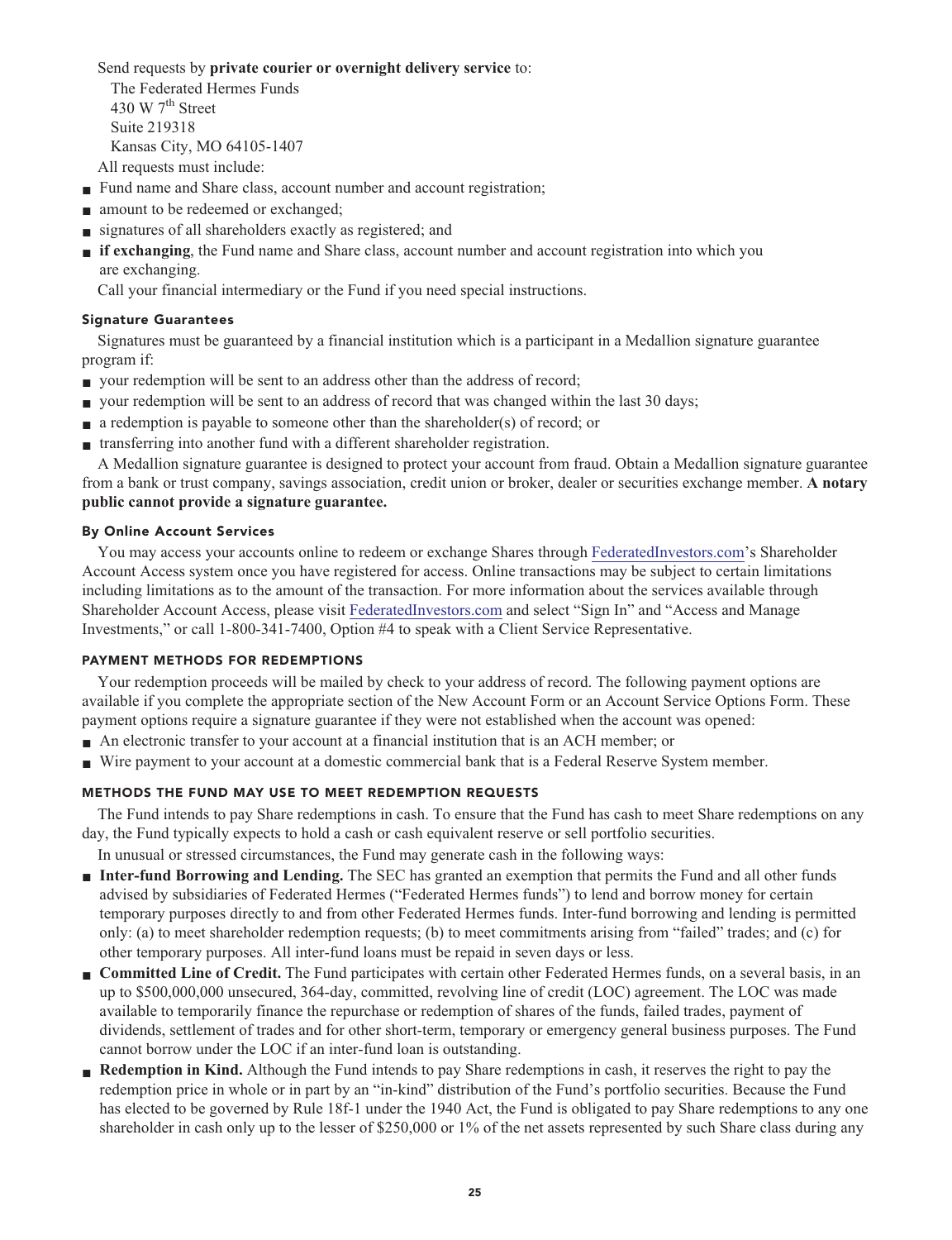**90-day period. Redemptions in kind are made consistent with the procedures adopted by the Fund's Board, which generally include distributions of a pro rata share of the Fund's portfolio assets. Redemption in kind is not as liquid as a cash redemption. If redemption is made in kind, securities received may be subject to market risk and the shareholder could incur taxable gains and brokerage or other charges in converting the securities to cash.**

#### **LIMITATIONS ON REDEMPTION PROCEEDS**

**Redemption proceeds normally are wired or mailed within one business day after receiving a request in proper form. Payment may be delayed for up to seven days:**

- **to allow your purchase to clear (as discussed below);**
- **■ during periods of market volatility;**
- **■ when a shareholder's trade activity or amount adversely impacts the Fund's ability to manage its assets; or**
- **■ during any period when the Federal Reserve wire or applicable Federal Reserve banks are closed, other than customary weekend and holiday closings.**

**If you request a redemption of Shares recently purchased by check (including a cashier's check or certified check), money order, bank draft or ACH, your redemption proceeds may not be made available for up to seven calendar days to allow the Fund to collect payment on the instrument used to purchase such Shares. If the purchase instrument does not clear, your purchase order will be canceled and you will be responsible for any losses incurred by the Fund as a result of your canceled order.**

**In addition, the right of redemption may be suspended, or the payment of proceeds may be delayed (including beyond seven days), during any period:**

- when the NYSE is closed, other than customary weekend and holiday closings;
- when trading on the NYSE is restricted, as determined by the SEC;
- **■ in which an emergency exists, as determined by the SEC, so that disposal of the Fund's investments or determination of its NAV is not reasonably practicable; or**
- **■ as the SEC may by order permit for the protection of Fund shareholders.**

**You will not accrue interest or dividends on uncashed redemption checks from the Fund when checks are undeliverable and returned to the Fund.**

## **REDEMPTIONS FROM RETIREMENT ACCOUNTS**

## **A, C & F Classes**

**In the absence of your specific instructions, 10% of the value of your redemption from a retirement account in the Fund may be withheld for taxes. This withholding only applies to certain types of retirement accounts.**

## **EXCHANGE PRIVILEGE**

**You may exchange Shares of the Fund. To do this, you must:**

- **meet any applicable shareholder eligibility requirements;**
- **■ ensure that the account registrations are identical;**
- **meet any applicable minimum initial investment requirements; and**
- **receive a prospectus for the fund into which you wish to exchange.**

**An exchange is treated as a redemption and a subsequent purchase, and is a taxable transaction. The Fund reserves the right to reject any request to purchase or exchange Shares. The Fund may modify or terminate the exchange privilege at any time.**

**Financial intermediaries may have different policies and procedures regarding the availability of intra-fund exchanges ("automatic exchanges"). These exchanges which are directed by the financial intermediary and not the Fund are discussed in Appendix B to this Prospectus.**

## **A, C & F Classes**

**You may exchange Shares into shares of the same class of another Federated Hermes fund.**

## **IS Class**

**You may exchange Shares of the Fund for shares of any Federated Hermes fund or share class that does not have a stated sales charge or contingent deferred sales charge, except Shares of Federated Hermes Institutional Money Market Management, Federated Hermes Institutional Tax-Free Cash Trust, Federated Hermes Institutional Prime Obligations Fund, Federated Hermes Institutional Prime Value Obligations Fund, no-load Class A Shares and Class R Shares of any Fund.**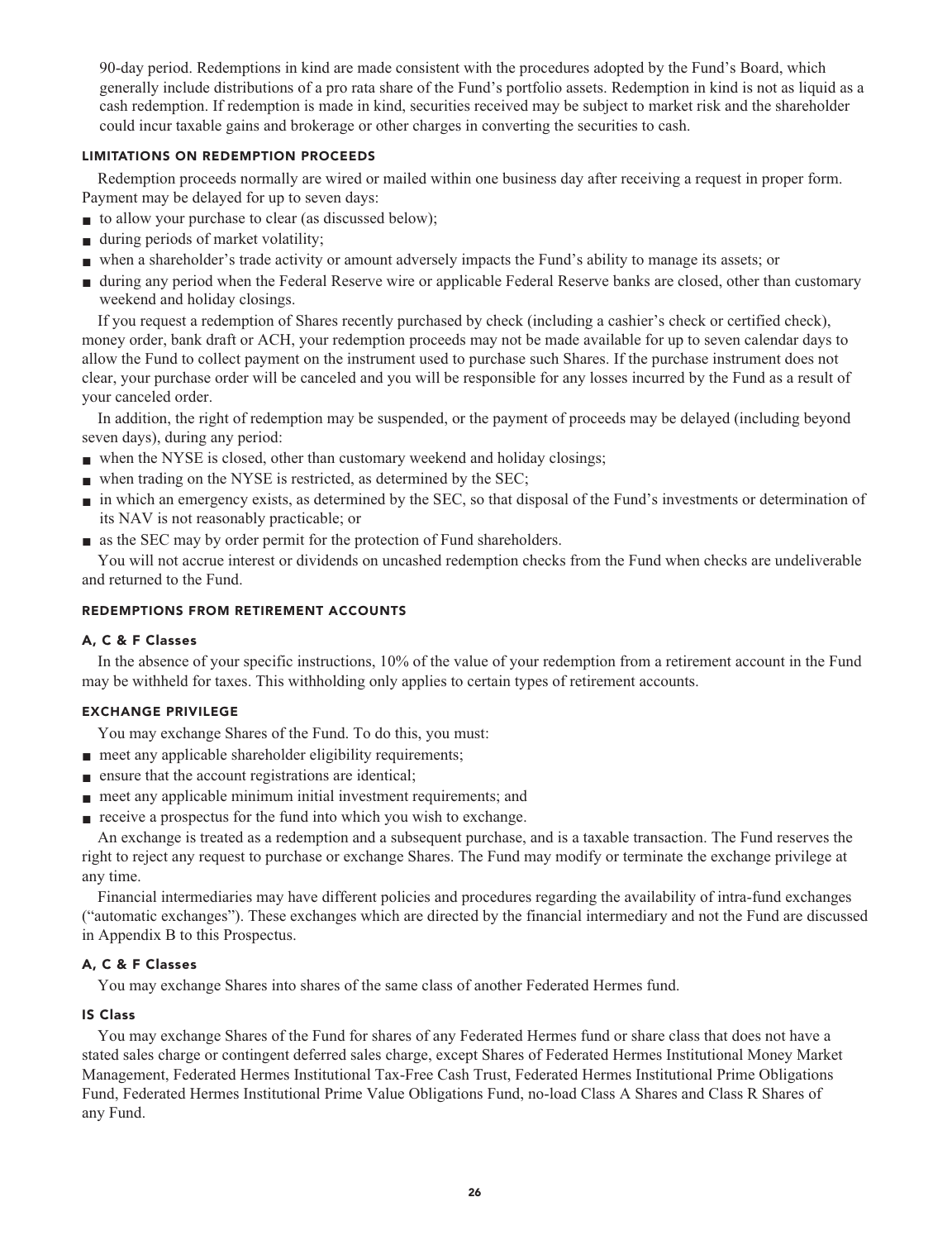#### **SYSTEMATIC WITHDRAWAL/EXCHANGE PROGRAM**

**You may automatically redeem or exchange Shares. The minimum amount for all new or revised systematic redemptions or exchanges of Shares is \$50 per transaction per fund. Complete the appropriate section of the New Account Form or an Account Service Options Form or contact your financial intermediary or the Fund. Your account value must meet the minimum initial investment amount at the time the program is established. This program may reduce, and eventually deplete, your account. Payments should not be considered yield or income.**

**Generally, it is not advisable to continue to purchase Shares subject to a sales charge while redeeming Shares using this program.**

### **ADDITIONAL CONDITIONS**

#### **Telephone Transactions**

**The Fund will record your telephone instructions. If the Fund does not follow reasonable procedures, it may be liable for losses due to unauthorized or fraudulent telephone instructions.**

#### **Share Certificates**

**The Fund no longer issues share certificates. If you are redeeming or exchanging Shares represented by certificates previously issued by the Fund, you must return the certificates with your written redemption or exchange request. For your protection, send your certificates by registered or certified mail, but do not endorse them.**

## **Security and Privacy Protection**

#### **ONLINE ACCOUNT AND TELEPHONE ACCESS SECURITY**

**Federated Hermes will not be responsible for losses that result from unauthorized transactions, unless Federated Hermes does not follow procedures designed to verify your identity. When initiating a transaction by telephone or online, shareholders should be aware that any person with access to your account and other personal information including PINs (Personal Identification Numbers) may be able to submit instructions by telephone or online. Shareholders are responsible for protecting their identity by using strong usernames and complex passwords which utilize combinations of mixed case letters, numbers and symbols, and change passwords and PINs frequently.**

**Using [FederatedInvestors.com'](https://www.federatedinvestors.com/home.do)s Account Access website means you are consenting to sending and receiving personal financial information over the Internet, so you should be sure you are comfortable with the risks. You will be required to accept the terms of an online agreement and to establish and utilize a password in order to access online account services. The Transfer Agent has adopted security procedures to confirm that Internet instructions are genuine. The Transfer Agent will also send you written confirmation of share transactions. The Transfer Agent, the Fund and any of its affiliates will not be liable for losses or expenses that occur from fraudulent Internet instructions reasonably believed to be genuine.**

**The Transfer Agent or the Fund will employ reasonable procedures to confirm that telephone transaction requests are genuine, which may include recording calls, asking the caller to provide certain personal identification information, sending you written confirmation, or requiring other confirmation security procedures. The Transfer Agent, the Fund and any of its affiliates will not be liable for relying on instructions submitted by telephone that the Fund reasonably believes to be genuine.**

#### **ANTI-MONEY LAUNDERING COMPLIANCE**

**To help the government fight the funding of terrorism and money laundering activities, federal law requires financial institutions to obtain, verify and record information that identifies each new customer who opens a Fund account and to determine whether such person's name appears on governmental lists of known or suspected terrorists or terrorist organizations. Pursuant to the requirements under the USA PATRIOT Act, the information obtained will be used for compliance with the USA PATRIOT Act or other applicable laws, regulations and rules in connection with money laundering, terrorism or other illicit activities.**

**Information required includes your name, residential or business address, date of birth (for an individual), and other information that identifies you, including your social security number, tax identification number or other identifying number. The Fund cannot waive these requirements. The Fund is required by law to reject your Account Application if the required information is not provided. If, after reasonable effort, the Fund is unable to verify your identity or that of any other person(s) authorized to act on your behalf, or believes it has identified potentially suspicious, fraudulent or criminal activity, the Fund reserves the right to close your account and redeem your shares at the next calculated NAV without your permission. Any applicable contingent deferred sales charge (CDSC) will be assessed upon redemption of your shares.**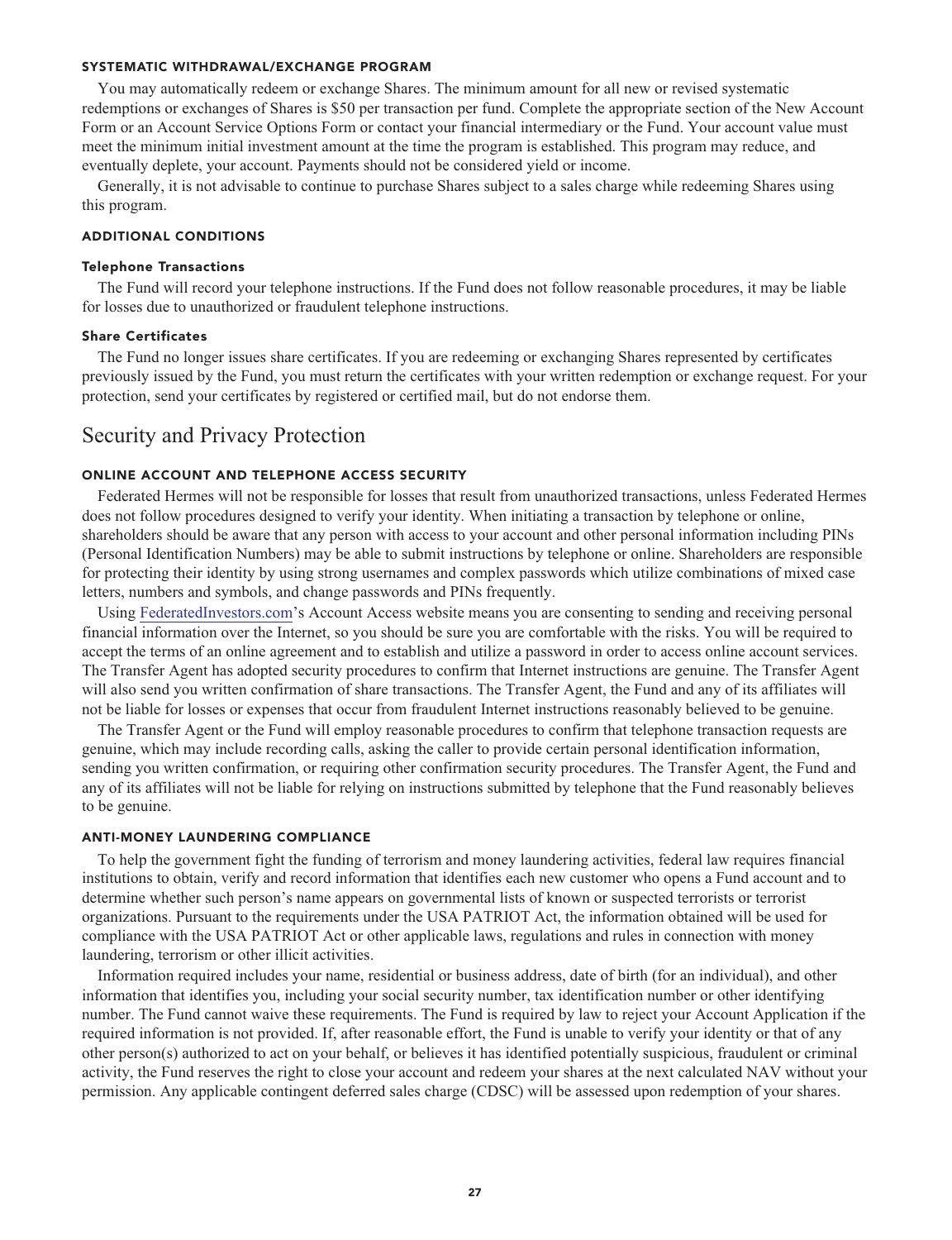**The Fund has a strict policy designed to protect the privacy of your personal information. A copy of Federated Hermes' privacy policy notice was given to you at the time you opened your account. The Fund sends a copy of the privacy notice to you annually. You may also obtain the privacy notice by calling the Fund, or through [FederatedInvestors.com.](https://www.federatedinvestors.com/home.do)**

## **Account and Share Information**

#### **CONFIRMATIONS AND ACCOUNT STATEMENTS**

**You will receive confirmation of purchases, redemptions and exchanges (except for systematic transactions). In addition, you will receive periodic statements reporting all account activity, including systematic transactions, dividends and capital gains paid.**

#### **DIVIDENDS AND CAPITAL GAINS**

**The Fund declares and pays any dividends monthly to shareholders. Dividends are paid to all shareholders invested in the Fund on the record date. The record date is the date on which a shareholder must officially own Shares in order to earn a dividend.**

**In addition, the Fund pays any capital gains at least annually and may make such special distributions of dividends and capital gains as may be necessary to meet applicable regulatory requirements. Your dividends and capital gains distributions will be automatically reinvested in additional Shares without a sales charge, unless you elect cash payments. Dividends may also be reinvested without sales charges in shares of any class of any other Federated Hermes fund of which you are already a shareholder.**

**If you purchase Shares just before the record date for a dividend or capital gain distribution, you will pay the full price for the Shares and then receive a portion of the price back in the form of a taxable distribution, whether or not you reinvest the distribution in Shares. Therefore, you should consider the tax implications of purchasing Shares shortly before the record date for a dividend or capital gain. Contact your financial intermediary or the Fund for information concerning when dividends and capital gains will be paid.**

**Under the federal securities laws, the Fund is required to provide a notice to shareholders regarding the source of distributions made by the Fund if such distributions are from sources other than ordinary investment income. In addition, important information regarding the Fund's distributions, if applicable, is available via the link to the Fund and share class name at [FederatedInvestors.com/FundInformation.](https://www.federatedinvestors.com/product-info/prospectuses-and-regulatory-reports.do)**

#### **SMALL DISTRIBUTIONS AND UNCASHED CHECKS**

**Generally, dividend and/or capital gain distributions payable by check in an amount of less than \$25 will be automatically reinvested in additional shares. This policy does not apply if you have elected to receive cash distributions that are directly deposited into your bank account via wire or ACH.**

**Additionally, if one or more dividend or capital gain distribution checks are returned as "undeliverable," or remain uncashed for 180 days, all subsequent dividend and capital gain distributions will be reinvested in additional shares. No interest will accrue on amounts represented by uncashed distribution checks. For questions on whether reinvestment applies to your distributions, please contact a Client Service Representative at 1-800-341-7400.**

**Certain states, including the State of Texas, have laws that allow shareholders to designate a representative to receive abandoned or unclaimed property ("escheatment") notifications by completing and submitting a designation form that generally can be found on the official state website. If a shareholder resides in an applicable state, and elects to designate a representative to receive escheatment notifications, escheatment notices generally will be delivered as required by such state laws, including, as applicable, to both the shareholder and the designated representative. A completed designation form may be mailed to the Fund (if Shares are held directly with the Fund) or to the shareholder's financial intermediary (if Shares are not held directly with the Fund). Shareholders should refer to relevant state law for the shareholder's specific rights and responsibilities under his or her state's escheatment law(s), which can generally be found on a state's official website.**

#### **ACCOUNTS WITH LOW BALANCES**

**Federated Hermes reserves the right to close accounts if redemptions or exchanges cause the account balance to fall below:**

- \$1,500 for the A, C and F classes (or in the case of IRAs, \$250); and
- **\$25,000** for the IS class.

**Before an account is closed, you will be notified and allowed at least 30 days to purchase additional Shares to meet the minimum.**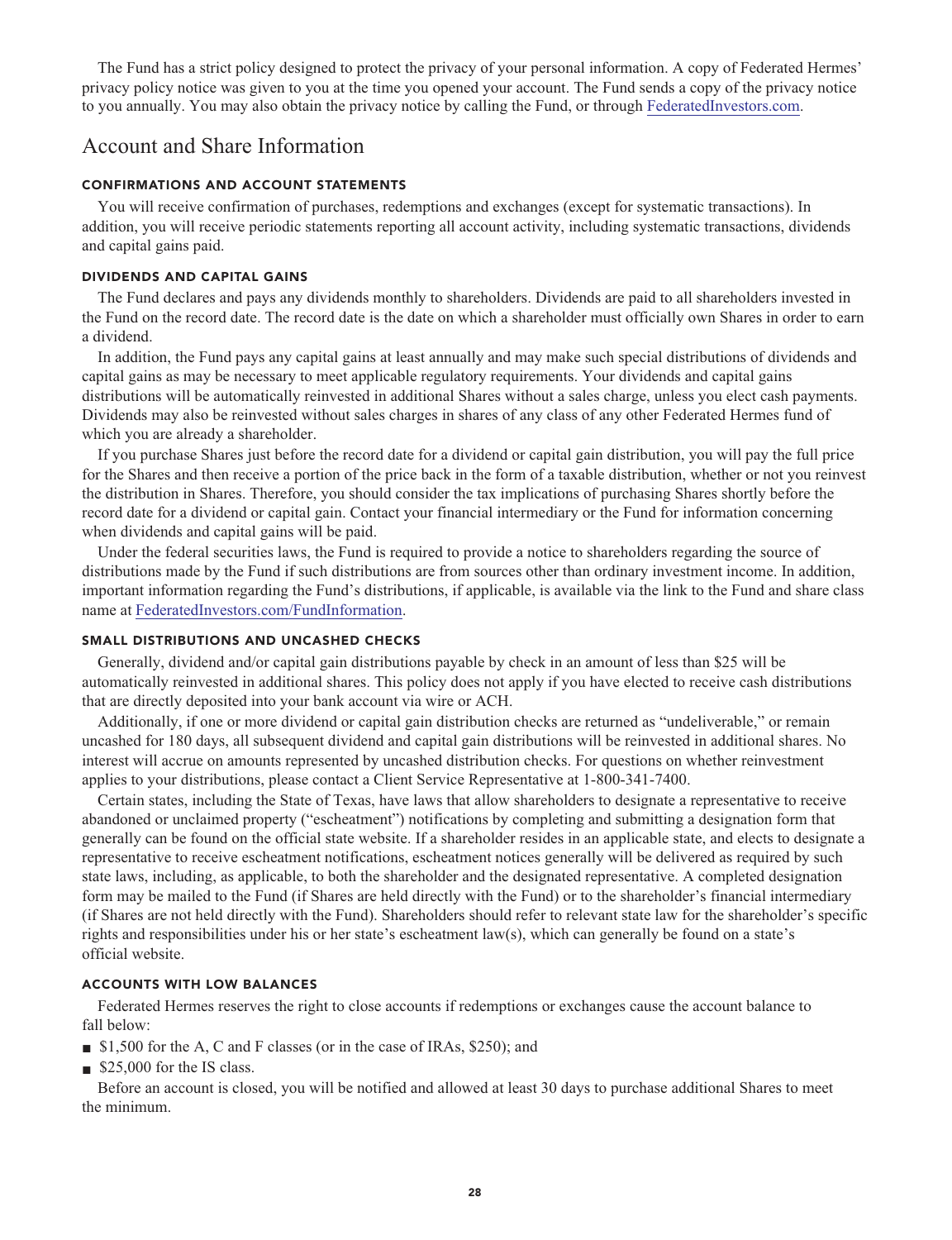#### **TAX INFORMATION**

**The Fund sends an IRS Form 1099 and an annual statement of your account activity to assist you in completing your federal, state and local tax returns. Fund distributions of dividends and capital gains are taxable to you whether paid in cash or reinvested in the Fund. Dividends are taxable at different rates depending on the source of dividend income. Distributions of net short-term capital gains are taxable to you as ordinary income. Distributions of net long-term capital gains are taxable to you as long-term capital gains regardless of how long you have owned your Shares.**

**Fund distributions are expected to be both dividends and capital gains. Redemptions and exchanges are taxable sales. Please consult your tax adviser regarding your federal, state and local tax liability.**

#### **FREQUENT TRADING POLICIES**

**Given the liquid nature of the Fund's investments and the low transaction costs associated with these investments, the Fund does not anticipate that in the normal case frequent or short-term trading into and out of the Fund will have significant adverse consequences for the Fund and its shareholders. For this reason, the Fund's Board has not adopted policies or procedures to monitor or discourage frequent or short-term trading of the Fund's Shares. Regardless of their frequency or short-term nature, purchases and redemptions of Fund Shares can have adverse effects on the management of the Fund's portfolio and its performance.**

**Other funds in the Federated Hermes family of funds may impose monitoring policies. Under normal market conditions such monitoring policies are designed to protect the funds being monitored and their shareholders and the operation of such policies and shareholder investments under such monitoring are not expected to have materially adverse impact on the Federated Hermes funds or their shareholders. If you plan to exchange your fund shares for shares of another Federated Hermes fund, please read the prospectus of that other Federated Hermes fund for more information.**

#### **PORTFOLIO HOLDINGS INFORMATION**

**Information concerning the Fund's portfolio holdings is available via the link to the Fund and share class name at [FederatedInvestors.com/FundInformation.](https://www.federatedinvestors.com/product-info/prospectuses-and-regulatory-reports.do) A complete listing of the Fund's portfolio holdings as of the end of each calendar quarter is posted on the website 30 days (or the next business day) after the end of the quarter and remains posted for six months thereafter. Summary portfolio composition information as of the close of each month is posted on the website 15 days (or the next business day) after month-end and remains posted until replaced by the information for the succeeding month. The summary portfolio composition information may include identification of the Fund's top 10 issuer exposures and percentage breakdowns of the portfolio by effective maturity range and type of security.**

**You may also access portfolio information as of the end of the Fund's fiscal quarters via the link to the Fund and share class name at [FederatedInvestors.com.](https://www.federatedinvestors.com/home.do) The Fund's Annual and Semi-Annual Shareholder Reports contain complete listings of the Fund's portfolio holdings as of the end of the Fund's second and fourth fiscal quarters. Fiscal quarter information is made available on the website within 70 days after the end of the fiscal quarter. This information is also available in reports filed with the SEC at the SEC's website at [sec.gov.](https://www.sec.gov/)**

**Each fiscal quarter, the Fund will file with the SEC a complete schedule of its monthly portfolio holdings on "Form N-PORT." The Fund's holdings as of the end of the third month of every fiscal quarter, as reported on Form N-PORT, will be publicly available on the SEC's website at [sec.gov](https://www.sec.gov/) within 60 days of the end of the fiscal quarter upon filing. You may also access this information via the link to the Fund and share class name at [FederatedInvestors.com.](https://www.federatedinvestors.com/home.do)**

**In addition, from time to time (for example, during periods of unusual market conditions), additional information regarding the Fund's portfolio holdings and/or composition may be posted to [FederatedInvestors.com.](https://www.federatedinvestors.com/home.do) If and when such information is posted, its availability will be noted on, and the information will be accessible from, the home page of the website.**

## **Who Manages the Fund?**

**The Board governs the Fund. The Board selects and oversees the Adviser, Federated Investment Management Company. The Adviser manages the Fund's assets, including buying and selling portfolio securities. Federated Advisory Services Company (FASC), an affiliate of the Adviser, provides certain support services to the Adviser. The fee for these services is paid by the Adviser and not by the Fund. The address of the Adviser and FASC is 1001 Liberty Avenue, Pittsburgh, PA 15222-3779.**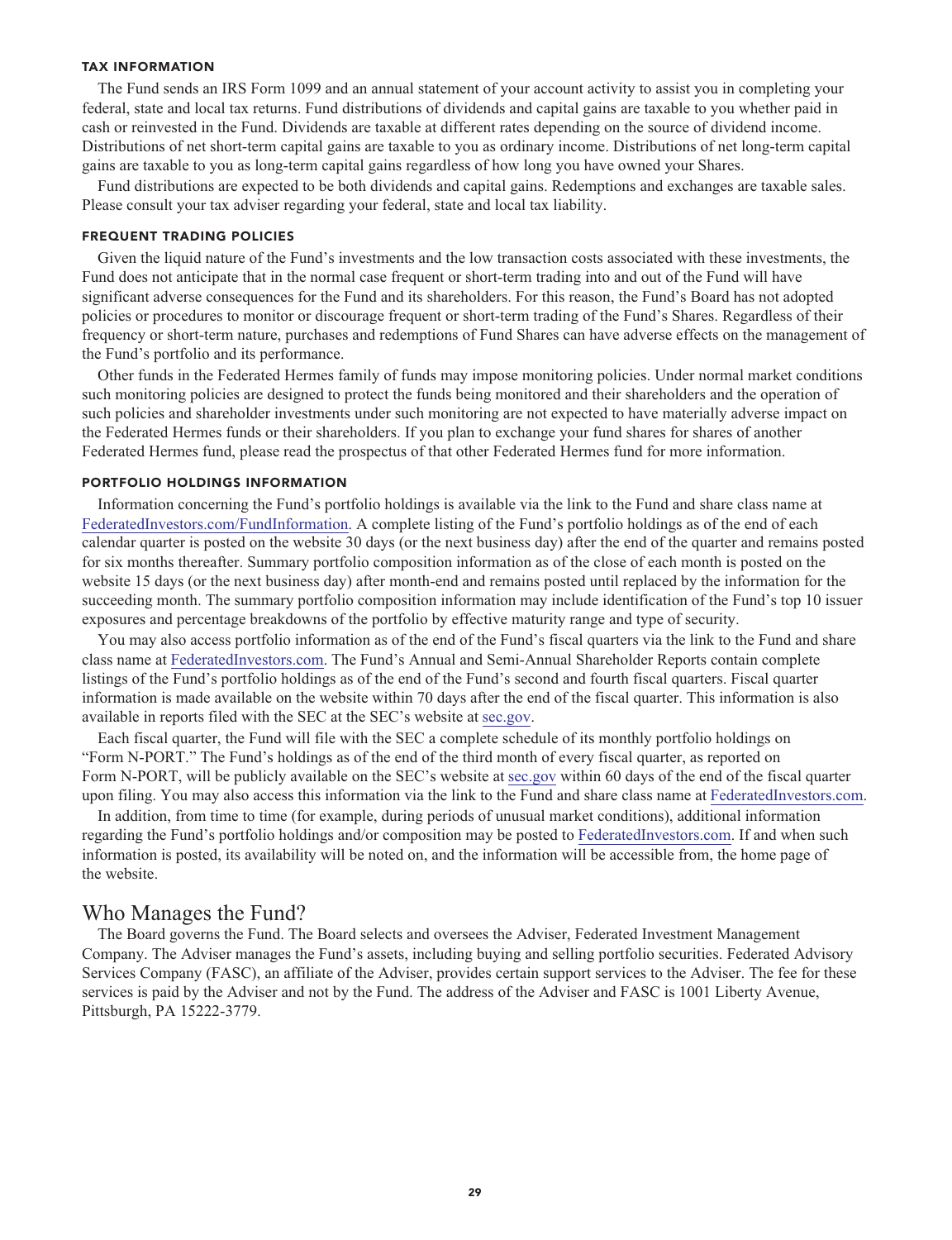**The Adviser, and other advisory subsidiaries of Federated Hermes combined, advise approximately 102 registered investment companies spanning equity, fixed-income and money market mutual funds and also manage a variety of other pooled investment vehicles, private investment companies and customized separately managed accounts (including non-U.S./offshore funds). Federated Hermes' assets under management totaled approximately \$668.9 billion in assets as of December 31, 2021. Federated Hermes was established in 1955 as Federated Investors, Inc. and is one of the largest investment managers in the United States with nearly 2,000 employees. Federated Hermes provides investment products to more than 11,000 investment professionals and institutions.**

**The Adviser advises approximately 74 registered investment companies and also manages sub-advised funds. The Adviser's assets under management totaled approximately \$399.6 billion in assets as of December 31, 2021.**

#### **PORTFOLIO MANAGEMENT INFORMATION**

#### **Todd A. Abraham**

**Todd A. Abraham, CFA, Senior Portfolio Manager, has been the Fund's portfolio manager since February of 2003.**

**Mr. Abraham is a Senior Portfolio Manager and Head of the Government/Mortgage-backed Fixed Income Group. He is responsible for the day to day management of the Fund focusing on asset allocation, interest rate strategy and security selection. He has been with the Adviser or an affiliate since 1993; has worked in investment management since 1993; has managed investment portfolios since 1995. Education: B.S., Indiana University of Pennsylvania; M.B.A., Loyola College.**

#### **Liam O'Connell**

**Liam O'Connell, CFA, has been the Fund's portfolio manager since April of 2017.**

**Mr. O'Connell is responsible for providing research and advice on sector allocation and security selection. He has been with the Adviser or an affiliate since 2003; has worked in investment management since 2003; has managed investment portfolios since 2005. Education: B.S., Webb Institute of Naval Architecture; M.S., Johns Hopkins University; M.B.A., Massachusetts Institute of Technology.**

**The Fund's SAI provides additional information about the Portfolio Manager's compensation, management of other accounts and ownership of securities in the Fund.**

#### **ADVISORY FEES**

**The Fund's investment advisory contract provides for payment to the Adviser of an annual investment advisory fee of 0.60% of the Fund's average daily net assets. The Adviser may voluntarily waive a portion of its fee or reimburse the Fund for certain operating expenses. The Adviser and its affiliates have also agreed to certain "Fee Limits" as described in the footnote to the "Risk/Return Summary: Fees and Expenses" table found in the "Fund Summary" section of the Prospectus.**

**A discussion of the Board's review of the Fund's investment advisory contract is available in the Fund's annual and semi-annual shareholder reports for the periods ended February 28 and August 31, respectively.**

## **Financial Information**

#### **FINANCIAL HIGHLIGHTS**

**The Financial Highlights will help you understand the Fund's financial performance for its past five fiscal years, or since inception, if the life of the Fund's share class is shorter. Some of the information is presented on a per Share basis. Total returns represent the rate an investor would have earned (or lost) on an investment in the Fund, assuming reinvestment of any dividends and capital gains.**

**This information has been audited by Ernst & Young LLP, an independent registered public accounting firm, whose report, along with the Fund's audited financial statements, is included in the Annual Report.**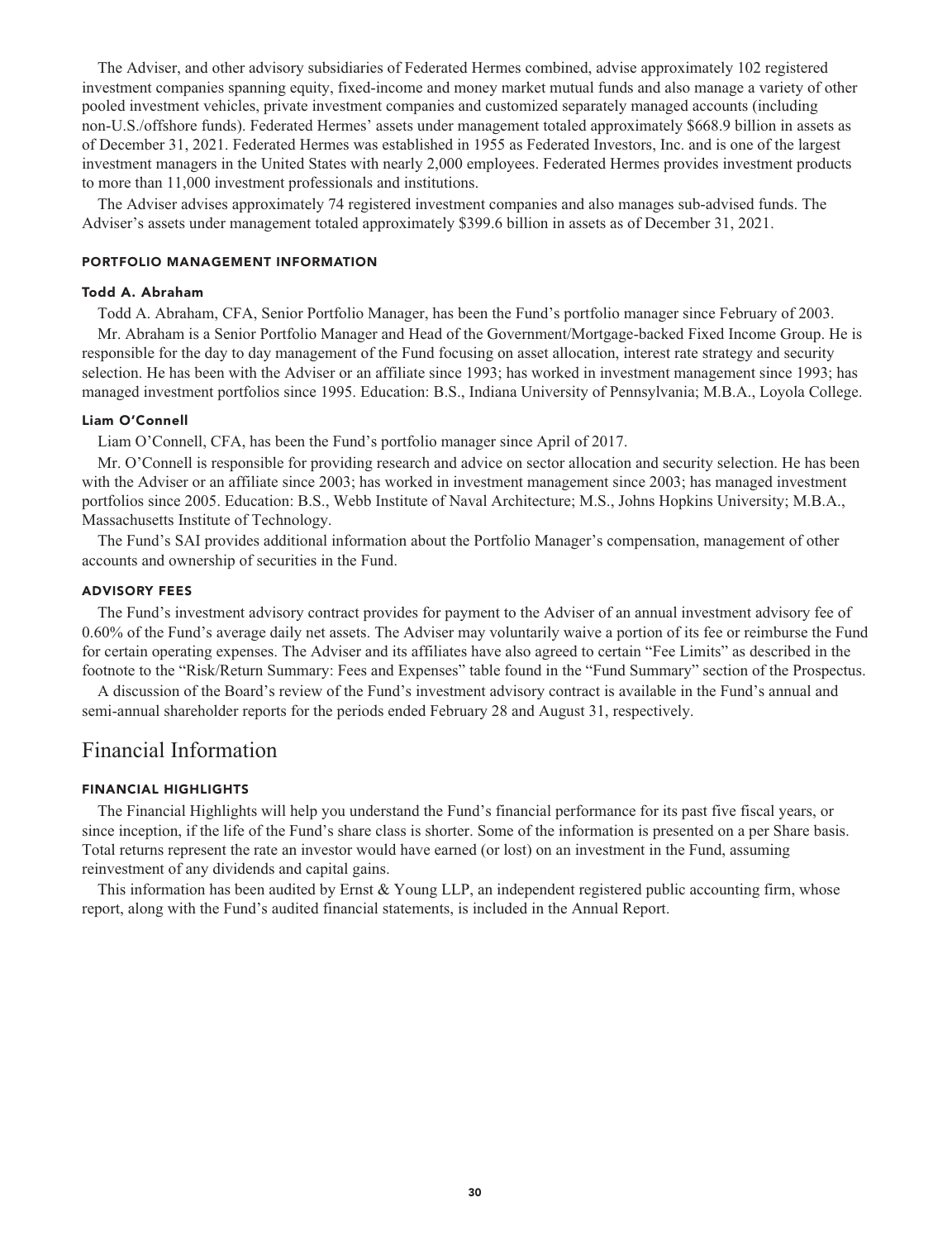## **Financial Highlights – Class A Shares**

**(For a Share Outstanding Throughout Each Period)**

|                                           |                   | Year Ended February 28 or 29, |                   |                   |                   |  |  |
|-------------------------------------------|-------------------|-------------------------------|-------------------|-------------------|-------------------|--|--|
|                                           | 2022              | 2021                          | 2020              | 2019              | 2018              |  |  |
| Net Asset Value, Beginning of Period      | \$9.05            | \$9.12                        | \$8.59            | \$8.57            | \$8.79            |  |  |
| <b>Income From Investment Operations:</b> |                   |                               |                   |                   |                   |  |  |
| Net investment income (loss)              | 0.12 <sup>1</sup> | 0.12 <sup>1</sup>             | 0.19 <sup>1</sup> | 0.19 <sup>1</sup> | 0.16 <sup>1</sup> |  |  |
| Net realized and unrealized gain (loss)   | (0.44)            | (0.04)                        | 0.53              | 0.02              | (0.20)            |  |  |
| TOTAL FROM INVESTMENT OPERATIONS          | (0.32)            | 0.08                          | 0.72              | 0.21              | (0.04)            |  |  |
| <b>Less Distributions:</b>                |                   |                               |                   |                   |                   |  |  |
| Distributions from net investment income  | (0.13)            | (0.15)                        | (0.19)            | (0.19)            | (0.18)            |  |  |
| Net Asset Value, End of Period            | \$8.60            | \$9.05                        | \$9.12            | \$8.59            | \$8.57            |  |  |
| Total Return <sup>2</sup>                 | $(3.55)\%$        | 0.81%                         | 8.50%             | 2.50%             | $(0.53)$ %        |  |  |
|                                           |                   |                               |                   |                   |                   |  |  |

#### **Ratios to Average Net Assets:**

| Net expenses <sup>3</sup>                                                        | 1.00%    | .00%     | 1.00%    | 1.01%    | 1.00%    |
|----------------------------------------------------------------------------------|----------|----------|----------|----------|----------|
| Net investment income                                                            | .33%     | .29%     | 2.18%    | 2.21%    | 1.81%    |
| Expense waiver/reimbursement <sup>4</sup>                                        | 0.32%    | 0.25%    | 0.25%    | 0.26%    | 0.23%    |
| Supplemental Data:                                                               |          |          |          |          |          |
| Net assets, end of period (000 omitted)                                          | \$23,411 | \$27,462 | \$40,936 | \$28,764 | \$37,591 |
| Portfolio turnover <sup>5</sup>                                                  | 241%     | 197%     | 71%      | 70%      | 28%      |
| Portfolio turnover (excluding purchases and sales from dollar-roll transactions) | 63%      | 41%      | 59%      | 70%      | 28%      |

**1 Per share numbers have been calculated using the average shares method.**

**2 Based on net asset value, which does not reflect the sales charge, redemption fee or contingent deferred sales charge, if applicable.**

**3 Amount does not reflect net expenses incurred by investment companies in which the Fund may invest.**

**4 This expense decrease is reflected in both the net expense and the net investment income ratios shown above. Amount does not reflect expense waiver/ reimbursement recorded by investment companies in which the Fund may invest.**

**5 Securities that mature are considered sales for purposes of this calculation.**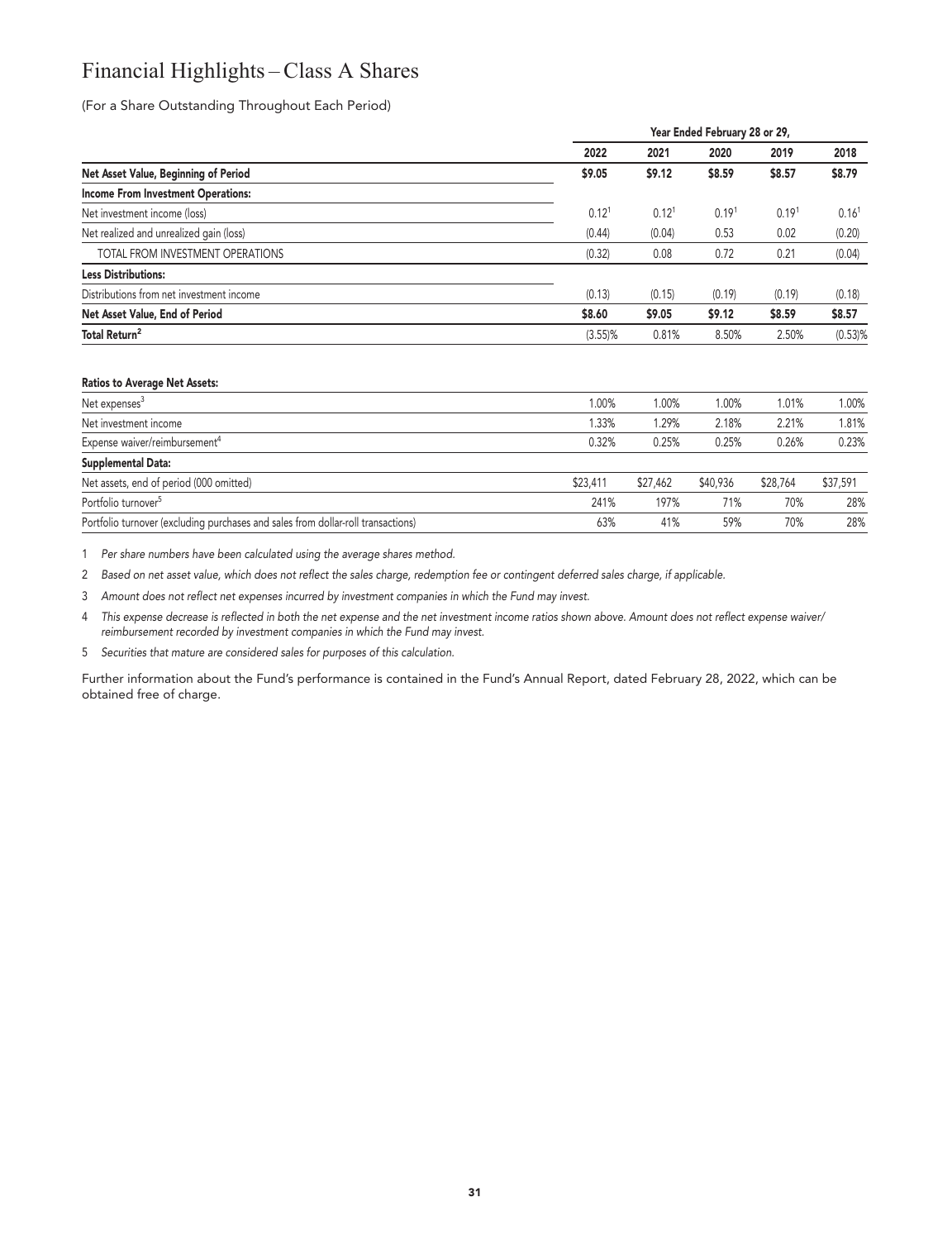## **Financial Highlights – Class C Shares**

**(For a Share Outstanding Throughout Each Period)**

|                                           |                   | Year Ended February 28 or 29, |                   |                   |                   |  |
|-------------------------------------------|-------------------|-------------------------------|-------------------|-------------------|-------------------|--|
|                                           | 2022              | 2021                          | 2020              | 2019              | 2018              |  |
| Net Asset Value, Beginning of Period      | \$9.06            | \$9.13                        | \$8.59            | \$8.58            | \$8.80            |  |
| <b>Income From Investment Operations:</b> |                   |                               |                   |                   |                   |  |
| Net investment income (loss)              | 0.05 <sup>1</sup> | 0.05 <sup>1</sup>             | 0.13 <sup>1</sup> | 0.13 <sup>1</sup> | 0.09 <sup>1</sup> |  |
| Net realized and unrealized gain (loss)   | (0.43)            | (0.05)                        | 0.54              | 0.01              | (0.20)            |  |
| TOTAL FROM INVESTMENT OPERATIONS          | (0.38)            |                               | 0.67              | 0.14              | (0.11)            |  |
| <b>Less Distributions:</b>                |                   |                               |                   |                   |                   |  |
| Distributions from net investment income  | (0.06)            | (0.07)                        | (0.13)            | (0.13)            | (0.11)            |  |
| Net Asset Value, End of Period            | \$8.62            | \$9.06                        | \$9.13            | \$8.59            | \$8.58            |  |
| Total Return <sup>2</sup>                 | $(4.18)\%$        | 0.04%                         | 7.80%             | 1.60%             | (1.29)%           |  |
|                                           |                   |                               |                   |                   |                   |  |
|                                           |                   |                               |                   |                   |                   |  |

#### **Ratios to Average Net Assets:**

| Net expenses <sup>3</sup>                                                        | .75%    | .76%     | 1.76%    | 1.76%   | 1.76%   |
|----------------------------------------------------------------------------------|---------|----------|----------|---------|---------|
| Net investment income                                                            | 0.58%   | 0.51%    | 1.42%    | .47%    | 1.03%   |
| Expense waiver/reimbursement <sup>4</sup>                                        | 0.32%   | 0.25%    | 0.24%    | 0.25%   | 0.22%   |
| Supplemental Data:                                                               |         |          |          |         |         |
| Net assets, end of period (000 omitted)                                          | \$5,358 | \$15,627 | \$12,670 | \$9,396 | \$6.065 |
| Portfolio turnover <sup>5</sup>                                                  | 241%    | 197%     | 71%      | 70%     | 28%     |
| Portfolio turnover (excluding purchases and sales from dollar-roll transactions) | 63%     | 41%      | 59%      | 70%     | 28%     |

**1 Per share numbers have been calculated using the average shares method.**

**2 Based on net asset value, which does not reflect the sales charge, redemption fee or contingent deferred sales charge, if applicable.**

**3 Amount does not reflect net expenses incurred by investment companies in which the Fund may invest.**

**4 This expense decrease is reflected in both the net expense and the net investment income ratios shown above. Amount does not reflect expense waiver/ reimbursement recorded by investment companies in which the Fund may invest.**

**5 Securities that mature are considered sales for purposes of this calculation.**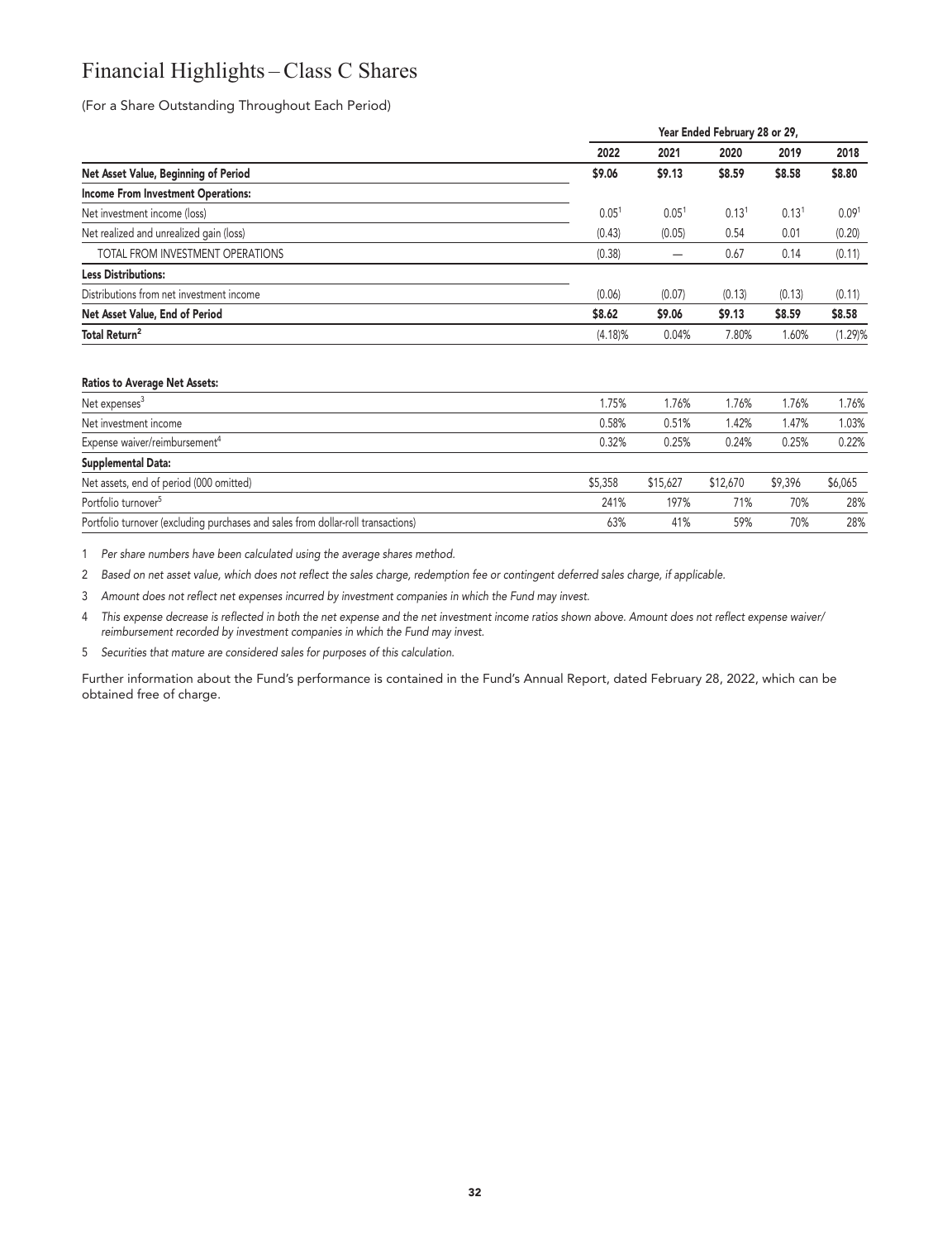## **Financial Highlights – Class F Shares**

**(For a Share Outstanding Throughout Each Period)**

| 2022<br>2021<br>Net Asset Value, Beginning of Period<br>\$9.03<br>\$9.10<br><b>Income From Investment Operations:</b><br>0.12 <sup>1</sup><br>Net investment income (loss)<br>Net realized and unrealized gain (loss)<br>(0.44)<br>TOTAL FROM INVESTMENT OPERATIONS<br>(0.32)<br><b>Less Distributions:</b> | 2020<br>0.12 <sup>1</sup><br>(0.04) | \$8.57<br>0.19 <sup>1</sup><br>0.53 | 2019<br>\$8.55<br>0.19 <sup>1</sup> | 2018<br>\$8.77<br>0.16 <sup>1</sup> |
|-------------------------------------------------------------------------------------------------------------------------------------------------------------------------------------------------------------------------------------------------------------------------------------------------------------|-------------------------------------|-------------------------------------|-------------------------------------|-------------------------------------|
|                                                                                                                                                                                                                                                                                                             |                                     |                                     |                                     |                                     |
|                                                                                                                                                                                                                                                                                                             |                                     |                                     |                                     |                                     |
|                                                                                                                                                                                                                                                                                                             |                                     |                                     |                                     |                                     |
|                                                                                                                                                                                                                                                                                                             |                                     |                                     |                                     |                                     |
|                                                                                                                                                                                                                                                                                                             |                                     |                                     | 0.02                                | (0.20)                              |
|                                                                                                                                                                                                                                                                                                             | 0.08                                | 0.72                                | 0.21                                | (0.04)                              |
|                                                                                                                                                                                                                                                                                                             |                                     |                                     |                                     |                                     |
| (0.13)<br>Distributions from net investment income                                                                                                                                                                                                                                                          | (0.15)                              | (0.19)                              | (0.19)                              | (0.18)                              |
| \$8.58<br>\$9.03<br>Net Asset Value, End of Period                                                                                                                                                                                                                                                          |                                     | \$9.10                              | \$8.57                              | \$8.55                              |
| Total Return <sup>2</sup><br>(3.54)%                                                                                                                                                                                                                                                                        | 0.82%                               | 8.52%                               | 2.51%                               | $(0.52)$ %                          |

#### **Ratios to Average Net Assets:**

| Net expenses <sup>3</sup>                                                        | 0.99%    | 0.99%     | 1.00%     | 1.00%     | 1.00%     |
|----------------------------------------------------------------------------------|----------|-----------|-----------|-----------|-----------|
| Net investment income                                                            | 1.34%    | 1.30%     | 2.19%     | 2.21%     | .80%      |
| Expense waiver/reimbursement <sup>4</sup>                                        | 0.32%    | 0.25%     | 0.25%     | 0.25%     | 0.23%     |
| Supplemental Data:                                                               |          |           |           |           |           |
| Net assets, end of period (000 omitted)                                          | \$85,090 | \$102,496 | \$108,006 | \$109,477 | \$126,767 |
| Portfolio turnover <sup>5</sup>                                                  | 241%     | 197%      | 71%       | 70%       | 28%       |
| Portfolio turnover (excluding purchases and sales from dollar-roll transactions) | 63%      | 41%       | 59%       | 70%       | 28%       |

**1 Per share numbers have been calculated using the average shares method.**

**2 Based on net asset value, which does not reflect the sales charge, redemption fee or contingent deferred sales charge, if applicable.**

**3 Amount does not reflect net expenses incurred by investment companies in which the Fund may invest.**

**4 This expense decrease is reflected in both the net expense and the net investment income ratios shown above. Amount does not reflect expense waiver/ reimbursement recorded by investment companies in which the Fund may invest.**

**5 Securities that mature are considered sales for purposes of this calculation.**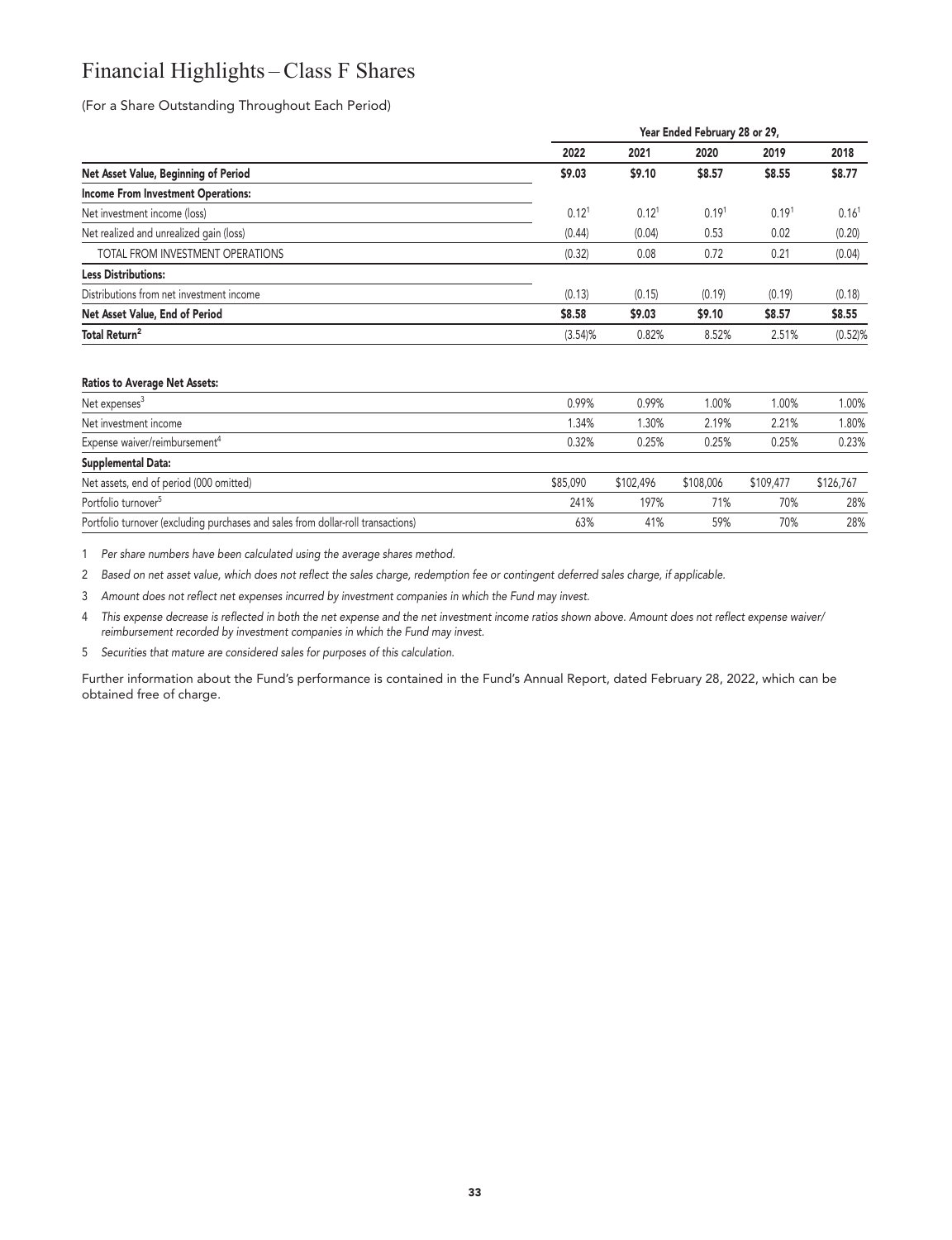## **Financial Highlights – Institutional Shares**

**(For a Share Outstanding Throughout Each Period)**

|                                           | Year<br><b>Ended</b><br>2/28/2022 | Period<br><b>Ended</b><br>2/28/20211 |
|-------------------------------------------|-----------------------------------|--------------------------------------|
| Net Asset Value, Beginning of Period      | \$9.03                            | \$9.24                               |
| <b>Income From Investment Operations:</b> |                                   |                                      |
| Net investment income (loss)              | $0.14^2$                          | 0.11 <sup>2</sup>                    |
| Net realized and unrealized gain (loss)   | (0.44)                            | (0.17)                               |
| TOTAL FROM INVESTMENT OPERATIONS          | (0.30)                            | (0.06)                               |
| <b>Less Distributions:</b>                |                                   |                                      |
| Distributions from net investment income  | (0.15)                            | (0.15)                               |
| Net Asset Value, End of Period            | \$8.58                            | \$9.03                               |
| Total Return <sup>3</sup>                 | $(3.31)\%$                        | (0.69)%                              |

#### **Ratios to Average Net Assets:**

| Net expenses <sup>4</sup>                                                        | 0.75%   | $0.75\%$ <sup>5</sup> |
|----------------------------------------------------------------------------------|---------|-----------------------|
| Net investment income                                                            | 1.57%   | 1.37% <sup>5</sup>    |
| Expense waiver/reimbursement <sup>6</sup>                                        | 0.32%   | $0.26\%$ <sup>5</sup> |
| Supplemental Data:                                                               |         |                       |
| Net assets, end of period (000 omitted)                                          | \$3,619 | \$1,544               |
| Portfolio turnover <sup>7</sup>                                                  | 241%    | 197%8                 |
| Portfolio turnover (excluding purchases and sales from dollar-roll transactions) | 63%     | $41\%$ <sup>8</sup>   |

**1 Reflects operations for the period from April 28, 2020 (commencement of operations) to February 28, 2021.**

**2 Per share numbers have been calculated using the average shares method.**

**3 Based on net asset value. Total returns for periods of less than one year are not annualized.**

**4 Amount does not reflect net expenses incurred by investment companies in which the Fund may invest.**

**5 Computed on an annualized basis.**

**6 This expense decrease is reflected in both the net expense and the net investment income ratios shown above. Amount does not reflect expense waiver/ reimbursement recorded by investment companies in which the Fund may invest.**

- **7 Securities that mature are considered sales for purposes of this calculation.**
- **8 Portfolio turnover is calculated at the fund level. Percentages indicated were calculated for the fiscal period ended February 28, 2021.**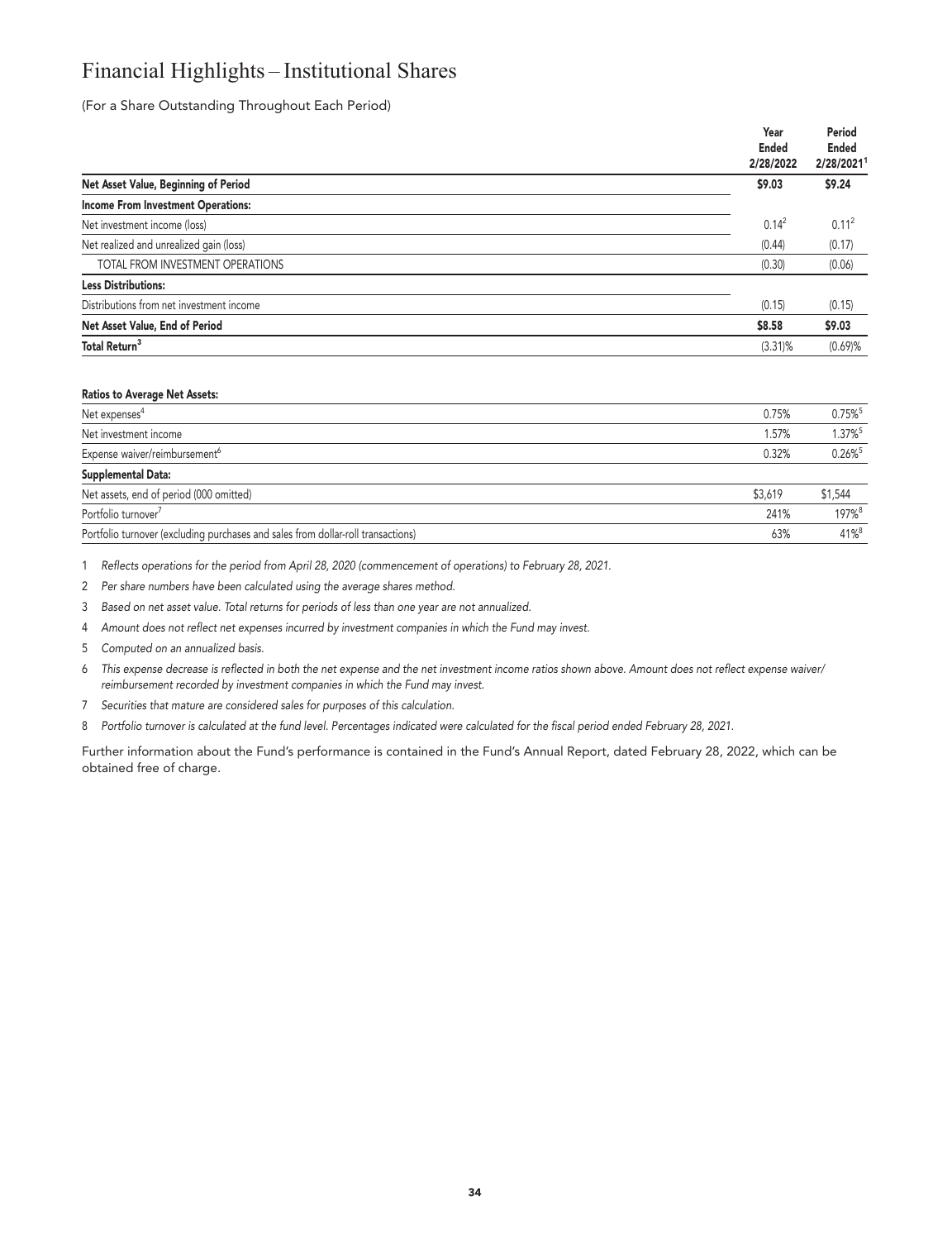## **Appendix A: Hypothetical Investment and Expense Information**

**The following charts provide additional hypothetical information about the effect of the Fund's expenses, including investment advisory fees and other Fund costs, on the Fund's assumed returns over a 10-year period. Each chart shows the estimated expenses that would be incurred in respect of a hypothetical investment of \$10,000, assuming a 5% return each year, and no redemption of Shares. Each chart also assumes that the Fund's annual expense ratio stays the same throughout the 10-year period (except for the C class, which converts to the A class after you have held them for eight years) and that all dividends and distributions are reinvested. The annual expense ratios used in each chart are the same as stated in the "Fees and Expenses" table of this Prospectus (and thus may not reflect any fee waiver or expense reimbursement currently in effect). The maximum amount of any sales charge that might be imposed on the purchase of Shares (and deducted from the hypothetical initial investment of \$10,000; the "Front-End Sales Charge") is reflected in the "Hypothetical Expenses" column. The hypothetical investment information does not reflect the effect of charges (if any) normally applicable to redemptions of Shares (e.g., deferred sales charges, redemption fees). Mutual fund returns, as well as fees and expenses, may fluctuate over time, and your actual investment returns and total expenses may be higher or lower than those shown below.**

#### **FEDERATED HERMES GOVERNMENT INCOME SECURITIES, INC. - A CLASS ANNUAL EXPENSE RATIO: 1.33% MAXIMUM FRONT-END SALES CHARGE: 4.50%**

| Year       | Hypothetical<br><b>Beginning</b><br>Investment | Hypothetical<br>Performance<br><b>Earnings</b> | Investment<br>After<br>Returns | Hypothetical<br><b>Expenses</b> | Hypothetical<br>Ending<br>Investment |
|------------|------------------------------------------------|------------------------------------------------|--------------------------------|---------------------------------|--------------------------------------|
|            | \$10,000.00                                    | \$477.50                                       | \$10,027.50                    | \$579.35                        | \$9,900.49                           |
| 2          | \$9,900.49                                     | \$495.02                                       | \$10,395.51                    | \$134.09                        | \$10,263.84                          |
| 3          | \$10,263.84                                    | \$513.19                                       | \$10,777.03                    | \$139.01                        | \$10,640.52                          |
| 4          | \$10,640.52                                    | \$532.03                                       | \$11,172.55                    | \$144.12                        | \$11,031.03                          |
| 5          | \$11,031.03                                    | \$551.55                                       | \$11,582.58                    | \$149.40                        | \$11,435.87                          |
| 6          | \$11,435.87                                    | \$571.79                                       | \$12,007.66                    | \$154.89                        | \$11,855.57                          |
| 7          | \$11,855.57                                    | \$592.78                                       | \$12,448.35                    | \$160.57                        | \$12,290.67                          |
| 8          | \$12,290.67                                    | \$614.53                                       | \$12,905.20                    | \$166.47                        | \$12,741.74                          |
| 9          | \$12,741.74                                    | \$637.09                                       | \$13,378.83                    | \$172.57                        | \$13,209.36                          |
| 10         | \$13,209.36                                    | \$660.47                                       | \$13,869.83                    | \$178.91                        | \$13,694.14                          |
| Cumulative |                                                | \$5,645.95                                     |                                | \$1,979.38                      |                                      |

#### **FEDERATED HERMES GOVERNMENT INCOME SECURITIES, INC. - C CLASS ANNUAL EXPENSE RATIO: 2.08% MAXIMUM FRONT-END SALES CHARGE: NONE**

|                                         | Hypothetical<br><b>Beginning</b> | Hypothetical<br>Performance | Investment<br>After | Hypothetical    | Hypothetical<br>Ending      |
|-----------------------------------------|----------------------------------|-----------------------------|---------------------|-----------------|-----------------------------|
| Year                                    | Investment                       | <b>Earnings</b>             | <b>Returns</b>      | <b>Expenses</b> | Investment                  |
|                                         | \$10,000.00                      | \$500.00                    | \$10,500.00         | \$211.04        | \$10,292.00                 |
| 2                                       | \$10,292.00                      | \$514.60                    | \$10,806.60         | \$217.20        | \$10,592.53                 |
| 3                                       | \$10,592.53                      | \$529.63                    | \$11,122.16         | \$223.54        | \$10,901.83                 |
| 4                                       | \$10,901.83                      | \$545.09                    | \$11,446.92         | \$230.07        | \$11,220.16                 |
| 5                                       | \$11,220.16                      | \$561.01                    | \$11,781.17         | \$236.79        | \$11,547.79                 |
| 6                                       | \$11,547.79                      | \$577.39                    | \$12,125.18         | \$243.70        | \$11,884.99                 |
| 7                                       | \$11,884.99                      | \$594.25                    | \$12,479.24         | \$250.82        | \$12,232.03                 |
| 8                                       | \$12,232.03                      | \$611.60                    | \$12,843.63         | \$258.14        | \$12,589.21                 |
| <b>Converts from Class C to Class A</b> |                                  |                             |                     |                 | Annual Expense Ratio: 1.33% |
| 9                                       | \$12,589.21                      | \$629.46                    | \$13,218.67         | \$170.51        | \$13,051.23                 |
| 10                                      | \$13,051.23                      | \$652.56                    | \$13,703.79         | \$176.77        | \$13,530.21                 |
| Cumulative                              |                                  | \$5,715.59                  |                     | \$2,218.58      |                             |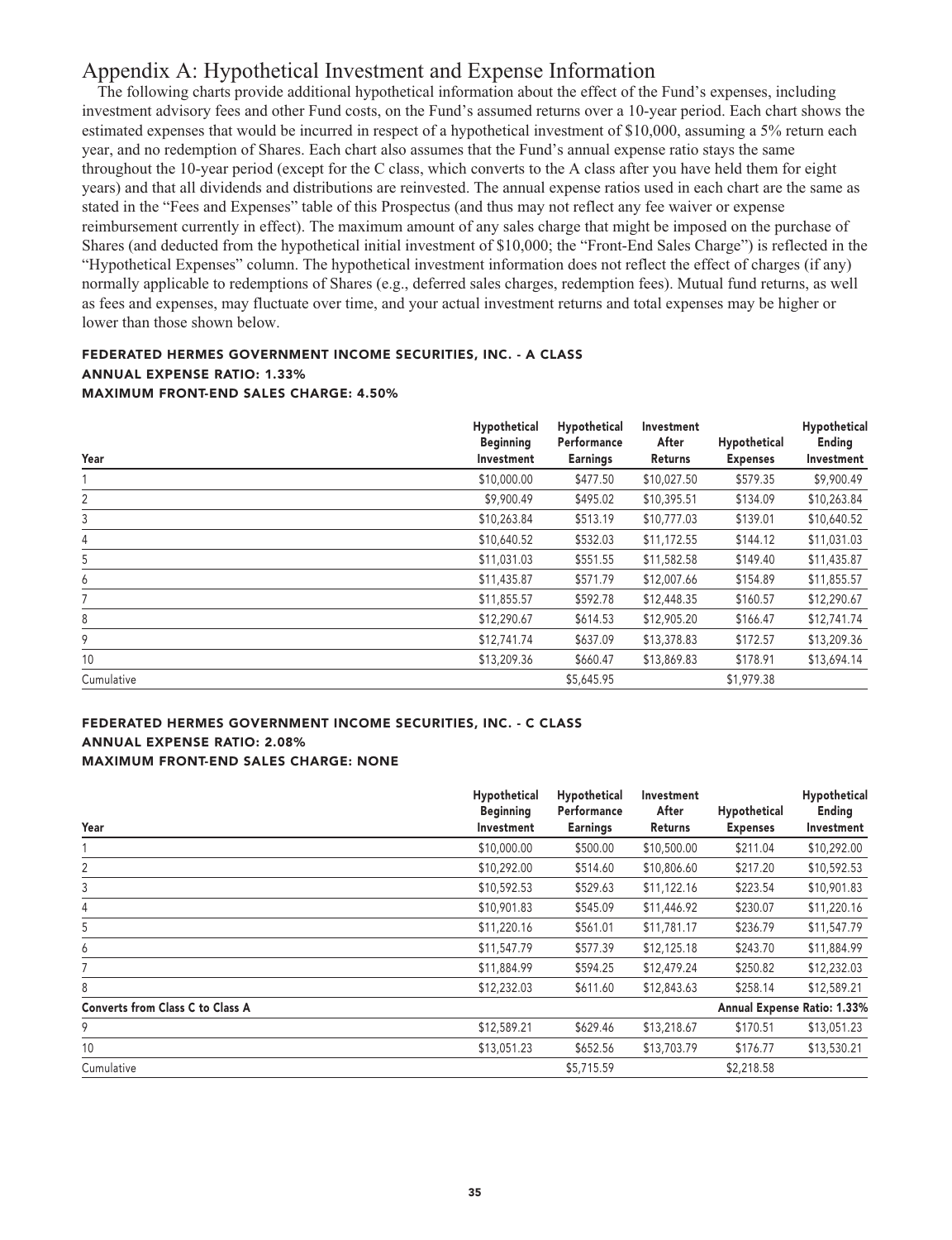## **FEDERATED HERMES GOVERNMENT INCOME SECURITIES, INC. - F CLASS ANNUAL EXPENSE RATIO: 1.34% MAXIMUM FRONT-END SALES CHARGE: 1.00%**

| Year       | Hypothetical<br><b>Beginning</b><br>Investment | Hypothetical<br>Performance<br><b>Earnings</b> | Investment<br>After<br><b>Returns</b> | Hypothetical<br><b>Expenses</b> | Hypothetical<br><b>Ending</b><br>Investment |
|------------|------------------------------------------------|------------------------------------------------|---------------------------------------|---------------------------------|---------------------------------------------|
|            | \$10,000.00                                    | \$495.00                                       | \$10,395.00                           | \$235.09                        | \$10,262.34                                 |
| 2          | \$10,262.34                                    | \$513.12                                       | \$10,775.46                           | \$140.03                        | \$10,637.94                                 |
| 3          | \$10,637.94                                    | \$531.90                                       | \$11,169.84                           | \$145.16                        | \$11,027.29                                 |
| 4          | \$11,027.29                                    | \$551.36                                       | \$11,578.65                           | \$150.47                        | \$11,430.89                                 |
| 5          | \$11,430.89                                    | \$571.54                                       | \$12,002.43                           | \$155.98                        | \$11,849.26                                 |
| 6          | \$11,849.26                                    | \$592.46                                       | \$12,441.72                           | \$161.69                        | \$12,282.94                                 |
|            | \$12,282.94                                    | \$614.15                                       | \$12,897.09                           | \$167.60                        | \$12,732.50                                 |
| 8          | \$12,732.50                                    | \$636.63                                       | \$13,369.13                           | \$173.74                        | \$13,198.51                                 |
| 9          | \$13,198.51                                    | \$659.93                                       | \$13,858.44                           | \$180.10                        | \$13,681.58                                 |
| 10         | \$13,681.58                                    | \$684.08                                       | \$14,365.66                           | \$186.69                        | \$14,182.33                                 |
| Cumulative |                                                | \$5,850.17                                     |                                       | \$1,696.55                      |                                             |

## **FEDERATED HERMES GOVERNMENT INCOME SECURITIES, INC. - IS CLASS ANNUAL EXPENSE RATIO: 1.08%**

**MAXIMUM FRONT-END SALES CHARGE: NONE**

|            | Hypothetical                   | Hypothetical<br>Performance | Investment<br>After |                                 | Hypothetical         |
|------------|--------------------------------|-----------------------------|---------------------|---------------------------------|----------------------|
| Year       | <b>Beginning</b><br>Investment | <b>Earnings</b>             | Returns             | Hypothetical<br><b>Expenses</b> | Ending<br>Investment |
|            | \$10,000.00                    | \$500.00                    | \$10,500.00         | \$110.12                        | \$10,392.00          |
| 2          | \$10,392.00                    | \$519.60                    | \$10,911.60         | \$114.43                        | \$10,799.37          |
| 3          | \$10,799.37                    | \$539.97                    | \$11,339.34         | \$118.92                        | \$11,222.71          |
| 4          | \$11,222.71                    | \$561.14                    | \$11,783.85         | \$123.58                        | \$11,662.64          |
| 5          | \$11,662.64                    | \$583.13                    | \$12,245.77         | \$128.43                        | \$12,119.82          |
| 6          | \$12,119.82                    | \$605.99                    | \$12,725.81         | \$133.46                        | \$12,594.92          |
|            | \$12,594.92                    | \$629.75                    | \$13,224.67         | \$138.69                        | \$13,088.64          |
| 8          | \$13,088.64                    | \$654.43                    | \$13,743.07         | \$144.13                        | \$13,601.71          |
| 9          | \$13,601.71                    | \$680.09                    | \$14,281.80         | \$149.78                        | \$14,134.90          |
| 10         | \$14,134.90                    | \$706.75                    | \$14,841.65         | \$155.65                        | \$14,688.99          |
| Cumulative |                                | \$5,980.85                  |                     | \$1,317.19                      |                      |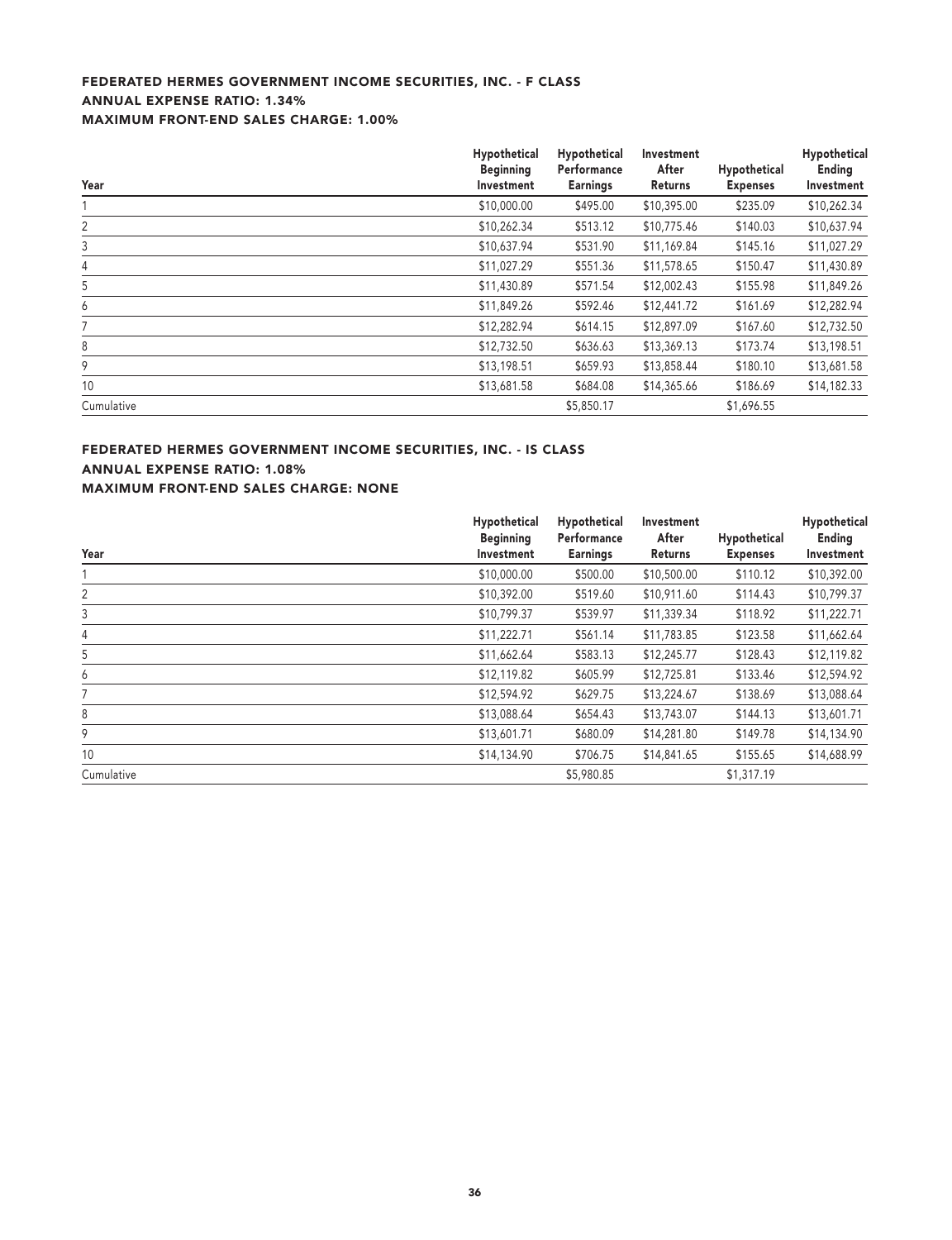## **Appendix B: Sales Charge Waivers and Exchange Features for Shareholders Purchasing Through Certain Financial Intermediaries**

**The term "fund family," used herein, shall refer to the Federated Hermes mutual funds.**

**The following Appendix applies to certain share classes offered by the Fund.**

### **AMERIPRISE FINANCIAL**

## **CLASS A SHARES FRONT-END SALES CHARGE WAIVERS AVAILABLE AT AMERIPRISE FINANCIAL:**

## **The following information applies to Class A shares purchases if you have an account with or otherwise purchase Fund shares through Ameriprise Financial:**

**Effective January 15, 2021, shareholders purchasing Fund shares through an Ameriprise Financial retail brokerage account are eligible for the following front-end sales charge waivers, which may differ from those disclosed elsewhere in this Fund's prospectus or SAI:**

- **Employer-sponsored retirement plans (e.g., 401(k) plans, 457 plans, employer-sponsored 403(b) plans, profit sharing and money purchase pension plans and defined benefit plans). For purposes of this provision, employer-sponsored retirement plans do not include SEP IRAs, Simple IRAs or SAR-SEPs.**
- **■ Shares purchased through reinvestment of capital gains distributions and dividend reinvestment when purchasing shares of the same Fund (but not any other fund within the same fund family).**
- **■ Shares exchanged from Class C shares of the same fund in the month of or following the 7-year anniversary of the purchase date. To the extent that this prospectus elsewhere provides for a waiver with respect to exchanges of Class C shares or conversion of Class C shares following a shorter holding period, that waiver will apply.**
- **■ Employees and registered representatives of Ameriprise Financial or its affiliates and their immediate family members.**
- Shares purchased by or through qualified accounts (including IRAs, Coverdell Education Savings Accounts, 401(k)s, **403(b) TSCAs subject to ERISA and defined benefit plans) that are held by a covered family member, defined as an Ameriprise financial advisor and/or the advisor's spouse, advisor's lineal ascendant (mother, father, grandmother, grandfather, great grandmother, great grandfather), advisor's lineal descendant (son, step-son, daughter, step-daughter, grandson, granddaughter, great grandson, great granddaughter) or any spouse of a covered family member who is a lineal descendant.**
- **■ Shares purchased from the proceeds of redemptions within the same fund family, provided (1) the repurchase occurs within 90 days following the redemption, (2) the redemption and purchase occur in the same account, and (3) redeemed shares were subject to a front-end or deferred sales load (i.e., Rights of Reinstatement).**

## **ROBERT W. BAIRD & CO., INC.**

**Effective June 15, 2020, shareholders purchasing Fund shares through a Baird platform or account will only be eligible for the following sales charge waivers (front-end sales charge waivers and CDSC waivers) and discounts, which may differ from those disclosed elsewhere in this prospectus or the SAI.**

## **Front-End Sales Charge Waivers on Investors A-shares Available at Baird**

- **■ Shares purchased through reinvestment of capital gains distributions and dividend reinvestment when purchasing share of the same fund;**
- **■ Share purchase by employees and registered representatives of Baird or its affiliate and their family members as designated by Baird;**
- **■ Shares purchase from the proceeds of redemptions within the same fund family, provided: (1) the repurchase occurs within 90 days following the redemption; (2) the redemption and purchase occur in the same accounts; and (3) redeemed shares were subject to a front-end or deferred sales charge (known as rights of reinstatement);**
- **■ Class C (i.e., level-load) shares that are no longer subject to a CDSC and are exchanged to Class A shares (or the appropriate share class) of the same fund pursuant to Baird's intra-fund share class policies and procedures;**
- **Employer-sponsored retirement plans or charitable accounts in a transactional brokerage account at Baird, including 401(k) plans, 457 plans, employer-sponsored 403(b) plans, profit sharing and money purchase pension plans and defined benefit plans. For purposes of this provision, employer-sponsored retirement plans do not include SEP IRAs, Simple IRAs or SAR-SEPs.**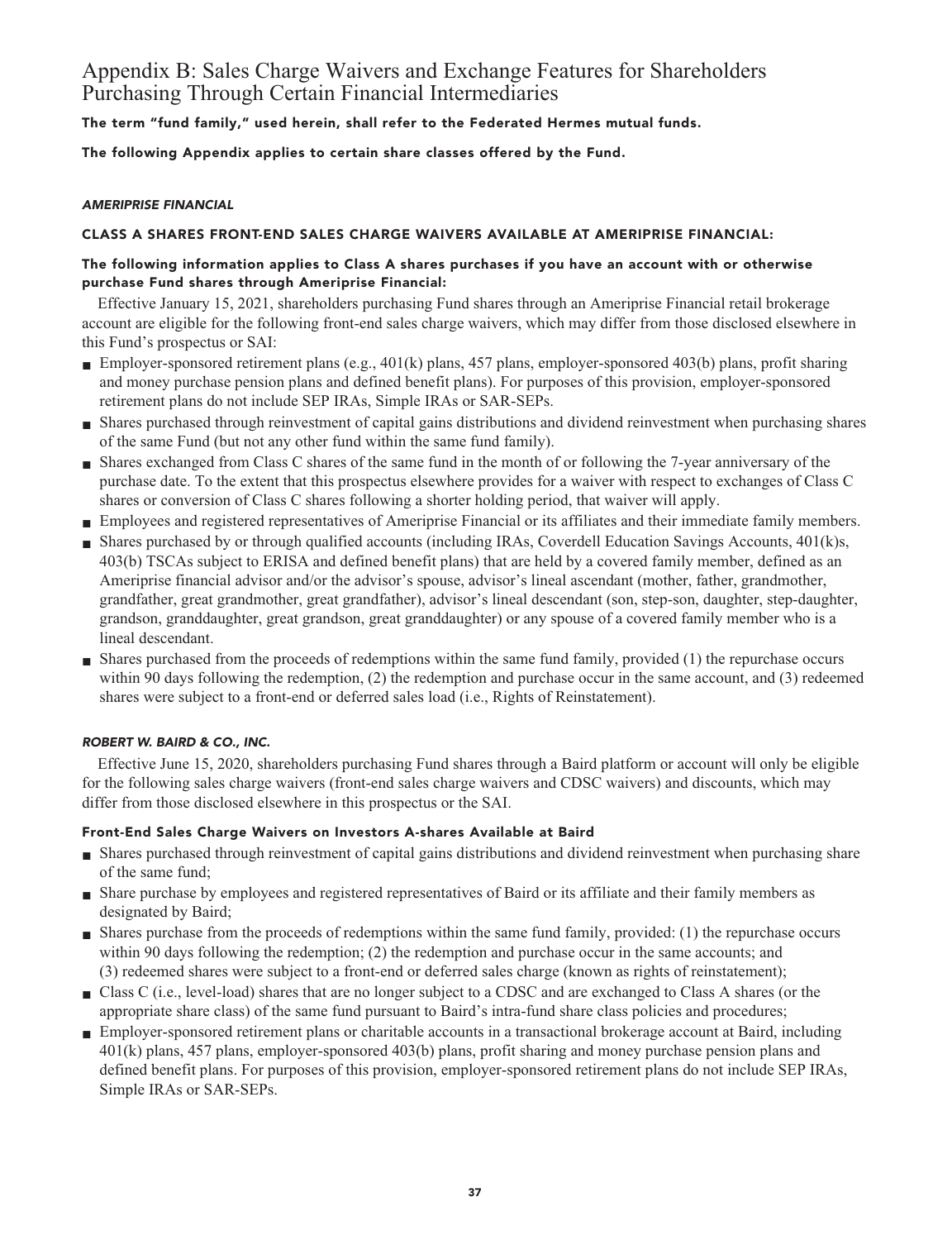#### **CDSC Waivers on Investor A and C Shares Available at Baird**

- **■ Shares sold upon the death or disability of the shareholder;**
- **■ Shares sold as part of a systematic withdrawal plan as described in the Fund's Prospectus;**
- **Shares bought due to returns of excess contributions from an IRA Account;**
- **■ Shares sold as part of a required minimum distribution for IRA and retirement accounts pursuant to the Internal Revenue Code;**
- **Shares sold to pay Baird fees but only if the transaction is initiated by Baird;**
- **■ Shares acquired through a right of reinstatement.**

#### **Front-End Sales Charge Discounts Available at Baird: Breakpoints and/or Rights of Accumulations**

- **Breakpoints as described in this prospectus;**
- **Rights of accumulations which entitles shareholders to breakpoint discounts will be automatically calculated based on the aggregated holding of fund family assets held by accounts within the purchaser's household at Baird. Eligible fund family assets not held at Baird may be included in the rights of accumulations calculation only if the shareholder notifies his or her financial advisor about such assets;**
- Letters of Intent (LOI) allow for breakpoint discounts based on anticipated purchases within a fund family through **Baird, over a 13-month period of time.**

#### **EDWARD D. JONES & CO., L.P. (EDWARD JONES)**

#### **Policies Regarding Transactions Through Edward Jones**

#### **The following information has been provided by Edward Jones**

**Effective on or after March 1, 2021, the following information supersedes prior information with respect to transactions and positions held in fund shares through an Edward Jones system. Shareholders purchasing Fund shares on the Edward Jones commission and fee-based platforms are eligible only for the following sales charge waivers (front-end sales charge waivers and contingent deferred sales charge (CDSC), or back-end sales charge, waivers) and discounts, which may differ from those disclosed elsewhere in this Fund's prospectus or statement of additional information (SAI). In all instances, it is the shareholder's responsibility to inform Edward Jones at the time of purchase of any relationship, holdings of fund family, or other facts qualifying the purchaser for waivers or discounts. Edward Jones can ask for documentation of such circumstance. Shareholders should contact Edward Jones if they have questions regarding their eligibility for these discounts and waivers.**

#### **Front-End Sales Load Waivers on Class A and F Shares Available at Edward Jones**

**Sales charges are waived for the following shareholders and in the following situations:**

- **■ Associates of Edward Jones and its affiliates and their family members who are in the same pricing group (as determined by Edward Jones under its policies and procedures) as the associate. This waiver will continue for the remainder of the associate's life if the associate retires from Edward Jones in good-standing and remains in good standing pursuant to Edward Jones' policies and procedures.**
- **■ Shares purchased in an Edward Jones fee-based program.**
- **■ Shares purchased through reinvestment of capital gains distributions and dividend reinvestment.**
- **■ Shares purchased from the proceeds of redeemed shares of the same fund family so long as the following conditions are met: 1) the proceeds are from the sale of shares within 60 days of the purchase, and 2) the sale and purchase are made in the same share class and the same account or the purchase is made in an individual retirement account with proceeds from liquidations in a non-retirement account.**
- **■ Shares exchanged into Class A shares from another share Class so long as the exchange is into the same fund and was initiated at the discretion of Edward Jones. Edward Jones is responsible for any remaining CDSC due to the fund company, if applicable. Any future purchases are subject to the applicable sales charge as disclosed in the prospectus.**
- **Exchanges from Class C shares to Class A shares of the same fund, generally, in the 84th month following the anniversary of the purchase date or earlier at the discretion of Edward Jones. Edward Jones will be responsible for any remaining CDSC due to the fund company, if applicable.**

#### **CDSC Waivers on A, B, C and F Shares Available at Edward Jones**

**If the shareholder purchases shares that are subject to a CDSC and those shares are redeemed before the CDSC is expired, the shareholder will be responsible to pay the CDSC except in the following conditions:**

- **■ Shares sold upon the death or disability of the shareholder.**
- **■ Shares sold as part of a systematic withdrawal plan (limited to up to 10% per year of the account value).**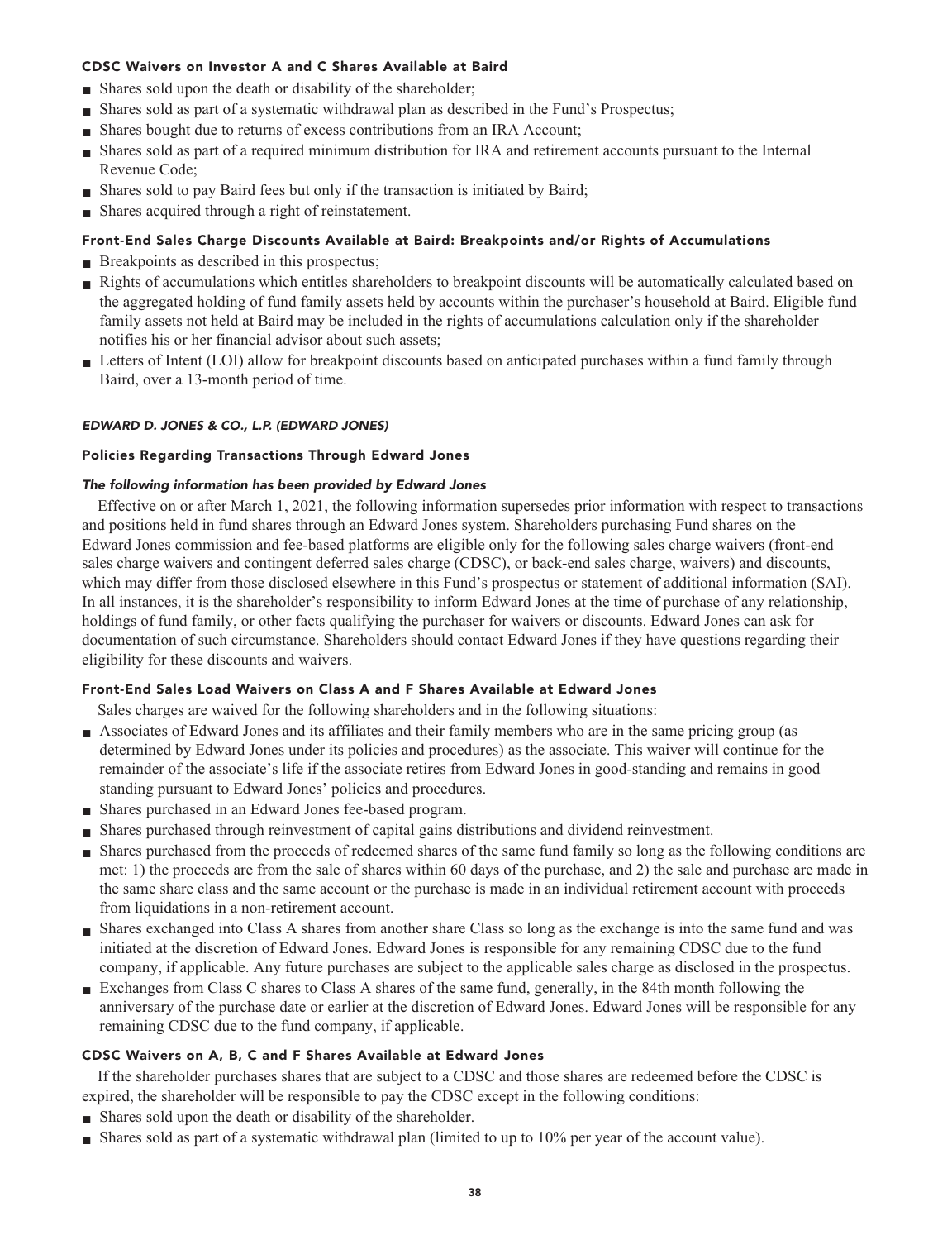- **Return of excess contributions from an Individual Retirement Account (IRA).**
- **■ Shares sold as part of a required minimum distribution for IRA and retirement accounts if the redemption is taken in or after the year the shareholder reaches qualified age based on applicable IRS regulations.**
- **■ Shares sold to pay Edward Jones fees or costs in such cases where the transaction is initiated by Edward Jones.**
- **■ Shares exchanged in an Edward Jones fee-based program. Edward Jones is responsible for any remaining CDSC due to the fund company, if applicable.**
- **Shares acquired through a right of reinstatement.**
- **■ Shares redeemed at the discretion of Edward Jones for Minimum Balances, as described below.**

## **FRONT-END LOAD DISCOUNTS AVAILABLE AT EDWARD JONES:**

## **Rights of Accumulation (ROA)**

- **■ The applicable sales charge on a purchase of Class A shares is determined by taking into account all share classes (except certain money market funds and any assets held in group retirement plans) of the fund family held by the shareholder or in an account grouped by Edward Jones with other accounts for the purpose of providing certain pricing considerations ("pricing groups"). If grouping assets as a shareholder, this includes all share classes held on the Edward Jones platform and/or held on another platform. The inclusion of eligible fund family assets in the ROA calculation is dependent on the shareholder notifying Edward Jones of such assets at the time of calculation. Money market funds are included only if such shares were sold with a sales charge at the time of purchase or acquired in exchange for shares purchased with a sales charge.**
- **■ The employer maintaining a SEP IRA plan and/or SIMPLE IRA plan may elect to establish or change ROA for the IRA accounts associated with the plan to a plan-level grouping as opposed to including all share classes at a shareholder or pricing group level.**
- **ROA** is determined by calculating the higher of cost minus redemptions or market value (current shares x NAV).

## **Letter of Intent (LOI)**

- **■ Through a LOI, shareholders can receive the sales charge and breakpoint discounts for purchases shareholders intend to make over a 13-month period from the date Edward Jones receives the LOI. The LOI is determined by calculating the higher of cost or market value of qualifying holdings at LOI initiation in combination with the value that the shareholder intends to buy over a 13-month period to calculate the front-end sales charge and any breakpoint discounts. Each purchase the shareholder makes during that 13-month period will receive the sales charge and breakpoint discount that applies to the total amount. The inclusion of eligible fund family assets in the LOI calculation is dependent on the shareholder notifying Edward Jones of such assets at the time of calculation. Purchases made before the LOI is received by Edward Jones are not adjusted under the LOI and will not reduce the sales charge previously paid. Sales charges will be adjusted if LOI is not met.**
- **■ If the employer maintaining a SEP IRA plan and/or SIMPLE IRA plan has elected to establish or change ROA for the IRA accounts associated with the plan to a plan-level grouping, LOIs will also be at the plan-level and may only be established by the employer.**

## **OTHER IMPORTANT INFORMATION REGARDING TRANSACTIONS THROUGH EDWARD JONES**

## **Minimum Purchase Amounts**

- **■ Initial purchase minimum: \$250**
- **■ Subsequent purchase minimum: none**

## **Minimum Balances**

- **■ Edward Jones has the right to redeem at its discretion fund holdings with a balance of \$250 or less. The following are examples of accounts that are not included in this policy:**
- **■ A fee-based account held on an Edward Jones platform**
- **■ A 529 account held on an Edward Jones platform**
- **■ An account with an active systematic investment plan or LOI**

## **Exchanging Share Classes**

**■ At any time it deems necessary, Edward Jones has the authority to exchange at NAV a shareholder's holdings in a fund to Class A shares of the same fund.**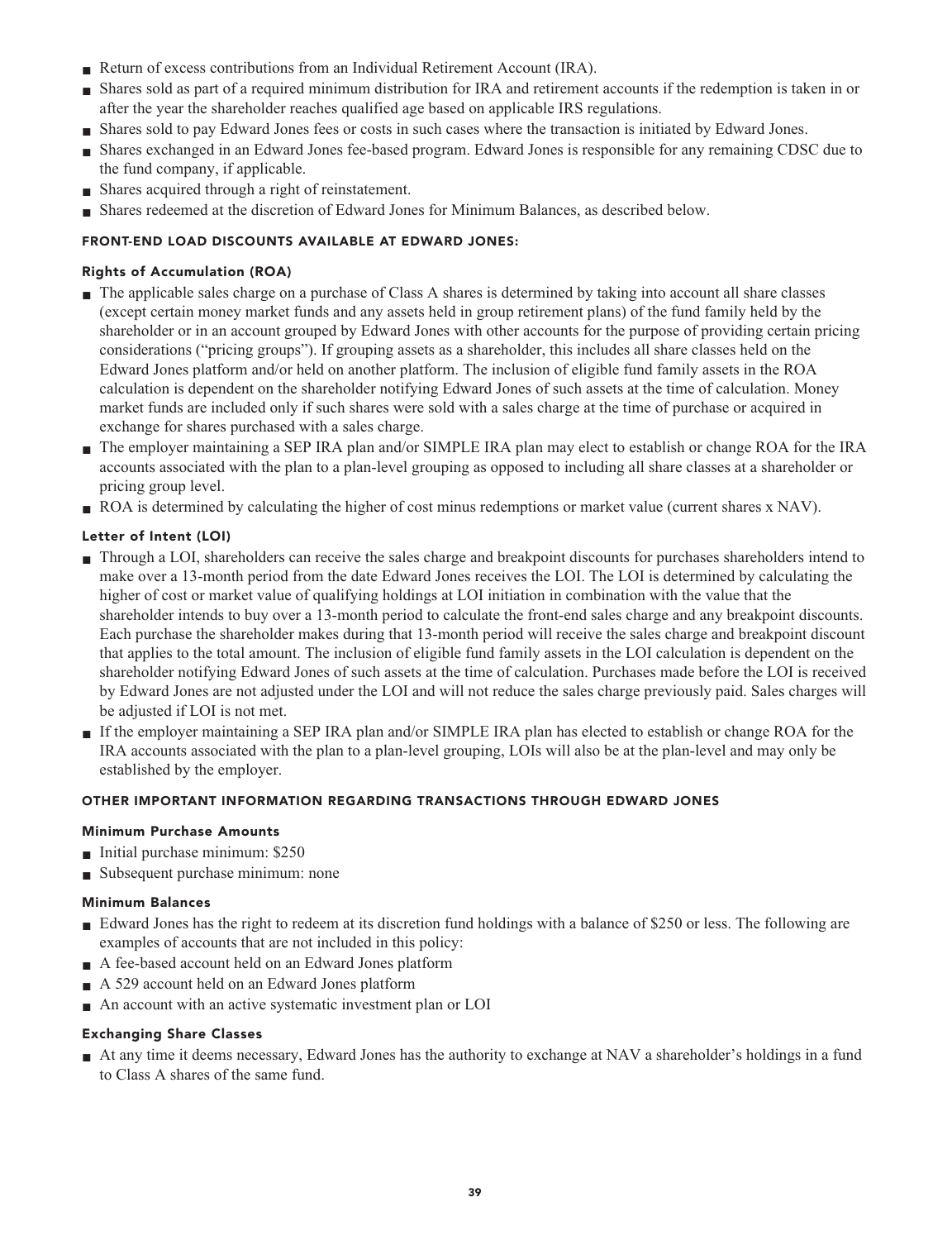## **JANNEY MONTGOMERY SCOTT LLC**

**Effective May 1, 2020, if you purchase or redeem Fund shares through a Janney Montgomery Scott LLC ("Janney") brokerage account, you will be eligible for the following load waivers (front-end sales charge waivers and contingent deferred sales charge (CDSC), or back-end sales charge, waivers) and discounts, which may differ from those disclosed elsewhere in this Fund's Prospectus or SAI.**

#### **Front-end sales charge waivers on Class A Shares available at Janney**

- **■ Shares purchased through reinvestment of capital gains distributions and dividend reinvestment when purchasing shares of the same fund (but not any other fund within the fund family).**
- **■ Shares purchased by employees and registered representatives of Janney or its affiliates and their family members as designated by Janney.**
- **■ Shares purchased from the proceeds of redemptions within the same fund family, provided: (1) the repurchase occurs within ninety (90) days following the redemption; (2) the redemption and purchase occur in the same account; and (3) redeemed shares were subject to a front-end or deferred sales load (i.e., right of reinstatement).**
- **Employer-sponsored retirement plans (e.g., 401(k) plans, 457 plans, employer-sponsored 403(b) plans, profit sharing and money purchase pension plans and defined benefit plans). For purposes of this provision, employer-sponsored retirement plans do not include SEP IRAs, Simple IRAs, SAR-SEPs or Keogh plans.**
- **■ Shares acquired through a right of reinstatement.**
- **■ Class C shares that are no longer subject to a contingent deferred sales charge and are exchanged to Class A shares (or the appropriate share class) of the same fund pursuant to Janney's intra-fund share class policies and procedures.**

## **CDSC Waivers on Class A and C Shares available at Janney**

- **■ Shares sold upon the death or disability of the shareholder.**
- **■ Shares sold as part of a systematic withdrawal plan as described in the fund's Prospectus.**
- **■ Shares purchased in connection with a return of excess contributions from an IRA account.**
- **■ Shares sold as part of a required minimum distribution for IRA and retirement accounts if the redemption is taken in or after the year the shareholder reaches qualified age based on applicable IRS regulations.**
- **■ Shares sold to pay Janney fees but only if the transaction is initiated by Janney.**
- **■ Shares acquired through a right of reinstatement.**
- **■ Shares exchanged into the same share class of a different Federated Hermes fund, if the shares were held for the applicable CDSC holding period (the holding period on the shares purchased in the exchange will include the holding period of the shares sold in the exchange).**

## **Front-end sales charge discounts available at Janney: Breakpoints, Rights of Accumulation, and/or Letters of Intent**

- **■ Breakpoints as described in the fund's Prospectus.**
- **■ Rights of accumulation ("ROA"), which entitle shareholders to breakpoint discounts, will be automatically calculated based on the aggregated holding of fund family assets held by accounts within the purchaser's household at Janney. Eligible fund family assets not held at Janney may be included in the ROA calculation only if the shareholder notifies his or her financial advisor about such assets.**
- **■ Letters of intent which allow for breakpoint discounts based on anticipated purchases within a fund family, over a 13-month time period. Eligible fund family assets not held at Janney may be included in the calculation of letters of intent only if the shareholder notifies his or her financial advisor about such assets.**

#### **MERRILL LYNCH**

**Shareholders purchasing Fund shares through a Merrill Lynch platform or account will be eligible only for the following load waivers (front-end sales charge waivers and contingent deferred, or back-end, sales charge waivers) and discounts, which may differ from those disclosed elsewhere in this Fund's prospectus or SAI.**

## **Front-end Sales Load Waivers on Class A Shares available at Merrill Lynch**

- **■ Employer-sponsored retirement, deferred compensation and employee benefit plans (including health savings accounts) and trusts used to fund those plans, provided that the shares are not held in a commission-based brokerage account and shares are held for the benefit of the plan;**
- **Shares purchased by a 529 Plan (does not include 529 Plan units or 529-specific share classes or equivalents);**
- **■ Shares purchased through a Merrill Lynch affiliated investment advisory program or exchanged due to the holdings moving from the program;**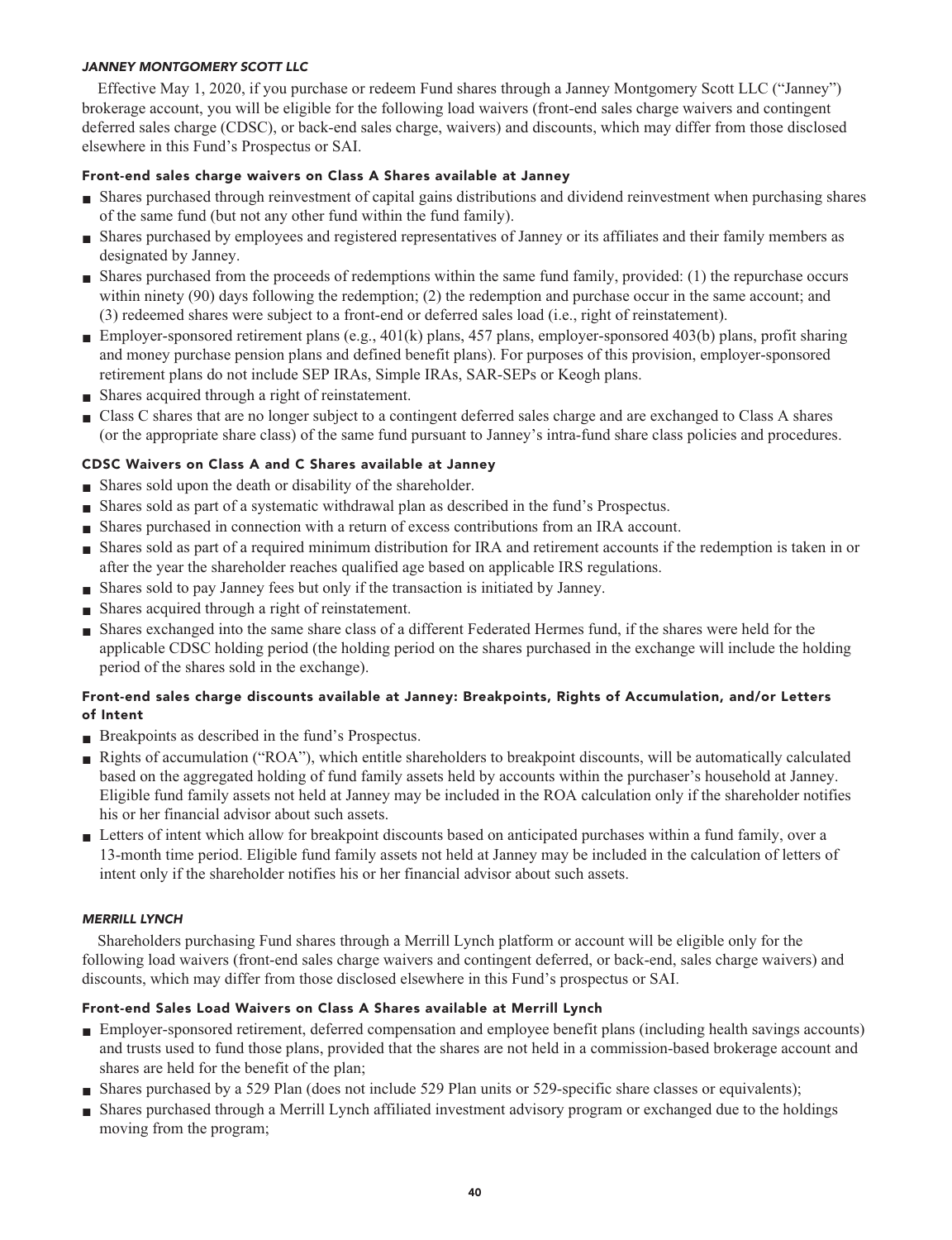- **■ Shares exchanged due to the holdings moving from a Merrill Lynch affiliated investment advisory program to a Merrill Lynch brokerage (non-advisory) account pursuant to Merrill Lynch's policies relating to sales load discounts and waivers;**
- **■ Shares purchased by third party investment advisors on behalf of their advisory clients through Merrill Lynch's platform;**
- **Shares of funds purchased through the Merrill Edge Self-Directed platform (if applicable);**
- **■ Shares purchased through reinvestment of capital gains distributions and dividend reinvestment when purchasing shares of the same fund (but not any other fund within the fund family);**
- **■ Shares exchanged from Class C (i.e., level-load) shares of the same fund pursuant to Merrill Lynch's policies relating to sales load discounts and waivers;**
- **■ Employees and registered representatives of Merrill Lynch or its affiliates and their family members;**
- **■ Directors or Trustees of the Fund, and employees of the Fund's investment adviser or any of its affiliates, as described in the prospectus;**
- **■ Eligible shares purchased from the proceeds of redemptions within the same fund family, provided: (1) the repurchase occurs within 90 days following the redemption; (2) the redemption and purchase occur in the same account; and (3) redeemed shares were subject to a front-end or deferred sales load (known as Rights of Reinstatement). Automated transactions (i.e., systematic purchases and withdrawals) and purchases made after shares are automatically sold to pay Merrill Lynch's account maintenance fees are not eligible for reinstatement.**

## **CDSC Waivers on A, B and C Shares available at Merrill Lynch**

- **Death or disability of the shareholder;**
- **■ Shares sold as part of a systematic withdrawal plan as described in the Fund's prospectus;**
- **Return of excess contributions from an IRA Account;**
- **■ Shares sold as part of a required minimum distribution for IRA and retirement accounts pursuant to the Internal Revenue Code;**
- **■ Shares sold to pay Merrill Lynch fees but only if the transaction is initiated by Merrill Lynch;**
- **■ Shares acquired through a right of reinstatement;**
- **Shares held in retirement brokerage accounts, that are exchanged for a lower cost share class due to transfer to certain fee based accounts or platforms (applicable to A and C shares only);**
- **■ Class A Shares received through an exchange due to the holdings moving from a Merrill Lynch affiliated investment advisory program to a Merrill Lynch brokerage (non-advisory) account pursuant to Merrill Lynch's policies relating to sales load discounts and waivers.**

## **Front-end load Discounts Available at Merrill Lynch: Breakpoints, Rights of Accumulation & Letters of Intent**

- **■ Breakpoints as described in this prospectus;**
- **■ Rights of Accumulation (ROA) which entitle shareholders to breakpoint discounts as described in the Fund's prospectus will be automatically calculated based on the aggregated holding of fund family assets held by accounts (including 529 program holdings, where applicable) within the purchaser's household at Merrill Lynch. Eligible fund family assets not held at Merrill Lynch may be included in the ROA calculation only if the shareholder notifies his or her financial advisor about such assets;**
- **■ Letters of Intent (LOI) which allow for breakpoint discounts based on anticipated purchases within a fund family, through Merrill Lynch, over a 13-month period of time (if applicable).**

## **MORGAN STANLEY SMITH BARNEY**

**Shareholders purchasing Fund shares through a Morgan Stanley Wealth Management transactional brokerage account will be eligible only for the following front-end sales charge waivers with respect to Class A shares, which may differ from and may be more limited than those disclosed elsewhere in this Fund's Prospectus or SAI.**

## **Front-End Sales Charge Waivers on Class A Shares Available at Morgan Stanley Wealth Management**

- **Employer-sponsored retirement plans (e.g., 401(k) plans, 457 plans, employer-sponsored 403(b) plans, profit sharing and money purchase pension plans and defined benefit plans). For purposes of this provision, employer-sponsored retirement plans do not include SEP IRAs, Simple IRAs, SAR-SEPs or Keogh plans;**
- **■ Morgan Stanley employee and employee-related accounts according to Morgan Stanley's account linking rules;**
- **■ Shares purchased through reinvestment of dividends and capital gains distributions when purchasing shares of the same fund;**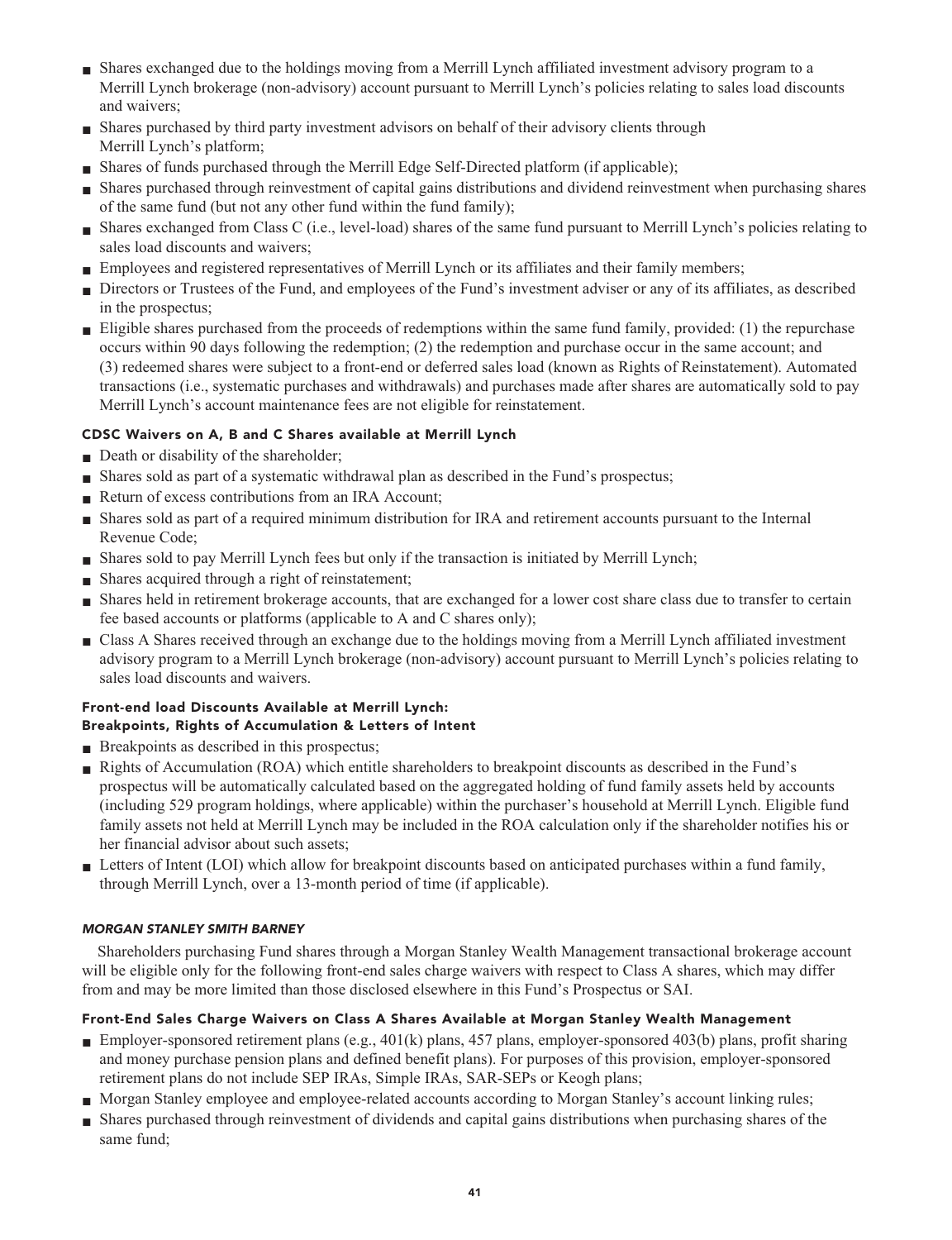- **■ Shares purchased through a Morgan Stanley self-directed brokerage account;**
- **■ Class C (i.e., level-load) shares that are no longer subject to a contingent deferred sales charge and are exchanged to Class A shares of the same fund pursuant to Morgan Stanley Wealth Management's intra-fund share class exchange program;**
- **■ Shares purchased from the proceeds of redemptions within the same fund family, provided (i) the repurchase occurs within 90 days following the redemption, (ii) the redemption and purchase occur in the same account, and (iii) redeemed shares were subject to a front-end or deferred sales charge.**

## **OPPENHEIMER & CO., INC.**

**Effective May 1, 2020, shareholders purchasing Fund shares through an Oppenheimer & Co., Inc. (OPCO) platform or account are eligible only for the following load waivers (front-end sales charge waivers and contingent deferred, or backend, sales charge waivers) and discounts, which may differ from those disclosed elsewhere in this Fund's prospectus or SAI.**

#### **Front-end Sales Load Waivers on Class A Shares available at OPCO**

- **■ Employer-sponsored retirement, deferred compensation and employee benefit plans (including health savings accounts) and trusts used to fund those plans, provided that the shares are not held in a commission-based brokerage account and shares are held for the benefit of the plan**
- **■ Shares purchased by or through a 529 Plan**
- **■ Shares purchased through an OPCO affiliated investment advisory program**
- **■ Shares purchased through reinvestment of dividends and capital gains distributions when purchasing shares of the same fund (but not any other fund within the fund family)**
- **■ Shares purchased from the proceeds of redemptions within the same fund family, provided: (1) the repurchase occurs within 90 days following the redemption; (2) the redemption and purchase occur in the same account; and (3) redeemed shares were subject to a front-end or deferred sales load (known as Rights of Reinstatement).**
- **■ A shareholder in the Fund's Class C shares will have their shares automatically exchanged at net asset value to Class A shares (or the appropriate share class) of the Fund if the shares are no longer subject to a CDSC and the automatic exchange is in line with the policies and procedures of OPCO**
- **■ Employees and registered representatives of OPCO or its affiliates and their family members**
- **■ Directors or Trustees of the Fund, and employees of the Fund's investment adviser or any of its affiliates, as described in this prospectus**

#### **CDSC Waivers on A, B and C Shares available at OPCO**

- **Death or disability of the shareholder**
- **■ Shares sold as part of a systematic withdrawal plan as described in the Fund's prospectus**
- **Return of excess contributions from an IRA Account**
- **■ Shares sold as part of a required minimum distribution for IRA and retirement accounts pursuant to the Internal Revenue Code**
- **■ Shares sold to pay OPCO fees but only if the transaction is initiated by OPCO**
- **Shares acquired through a right of reinstatement**

#### **Front-end load Discounts Available at OPCO: Breakpoints, Rights of Accumulation & Letters of Intent**

- **Breakpoints as described in this prospectus.**
- **Rights of Accumulation (ROA), which entitle shareholders to breakpoint discounts, will be automatically calculated based on the aggregated holding of fund family assets held by accounts within the purchaser's household at OPCO. Eligible fund family assets not held at OPCO may be included in the ROA calculation only if the shareholder notifies his or her financial advisor about such assets**

## **RAYMOND JAMES & ASSOCIATES, INC., RAYMOND JAMES FINANCIAL SERVICES, INC. AND EACH ENTITY'S AFFILIATES ("RAYMOND JAMES")**

**Effective March 1, 2019, shareholders purchasing and redeeming Fund shares through a Raymond James platform or account, or through an introducing broker-dealer or independent registered investment adviser for which Raymond James provides trade execution, clearance, and/or custody services, will be eligible only for the following load waivers (front-end sales charge waivers and contingent deferred, or back-end, sales charge waivers) and discounts, which may differ from those disclosed elsewhere in this Fund's prospectus or SAI.**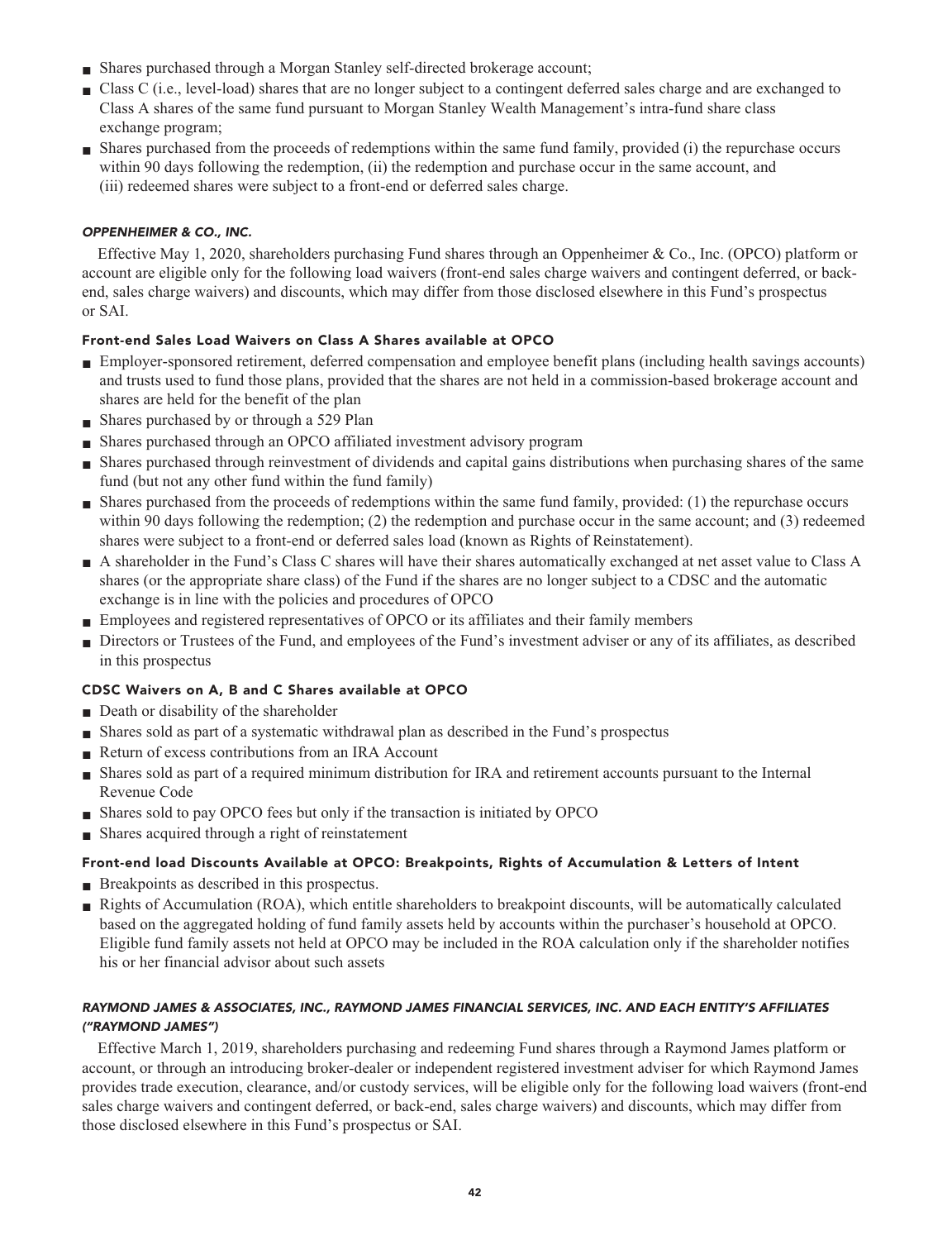### **Front-End Sales Load Waivers on Class A Shares Available at Raymond James**

- **■ Shares purchased in an investment advisory program.**
- **■ Shares purchased within the same fund family through a systematic reinvestment of capital gains and dividend distributions.**
- **■ Employees and registered representatives of Raymond James or its affiliates and their family members as designated by Raymond James.**
- **■ Shares purchased from the proceeds of redemptions within the same fund family, provided: (1) the repurchase occurs within 90 days following the redemption; (2) the redemption and purchase occur in the same account; and (3) redeemed shares were subject to a front-end or deferred sales load (known as Rights of Reinstatement).**
- **■ A shareholder in the Fund's Class C shares will have their shares automatically exchanged at net asset value to Class A shares (or the appropriate share class) of the Fund if the shares are no longer subject to a CDSC and the automatic exchange is in line with the policies and procedures of Raymond James.**

#### **CDSC Waivers on A, B and C Shares Available at Raymond James**

- **Death or disability of the shareholder.**
- **■ Shares sold as part of a systematic withdrawal plan as described in the fund's prospectus.**
- **■ Return of excess contributions from an IRA Account.**
- **■ Shares sold as part of a required minimum distribution for IRA and retirement accounts due to the shareholder reaching the qualified age based on applicable IRS regulations as described in the fund's prospectus.**
- **■ Shares sold to pay Raymond James fees but only if the transaction is initiated by Raymond James.**
- **■ Shares acquired through a right of reinstatement.**

## **Front-End Load Discounts Available at Raymond James: Breakpoints, Rights of Accumulation, and/or Letters of Intent**

- **Breakpoints as described in this prospectus;**
- **■ Rights of accumulation which entitle shareholders to breakpoint discounts will be automatically calculated based on the aggregated holding of fund family assets held by accounts within the purchaser's household at Raymond James. Eligible fund family assets not held at Raymond James may be included in the calculation of rights of accumulation only if the shareholder notifies his or her financial advisor about such assets.**
- **■ Letters of Intent which allow for breakpoint discounts based on anticipated purchases within a fund family, over a 13-month time period. Eligible fund family assets not held at Raymond James may be included in the calculation of letters of intent only if the shareholder notifies his or her financial advisor about such assets.**

#### **STIFEL, NICOLAUS & COMPANY, INCORPORATED**

**Effective July 1, 2020, shareholders purchasing Fund shares through a Stifel, Nicolaus & Company, Incorporated ("Stifel") platform or account or who own shares for which Stifel or an affiliate is the broker-dealer of record are eligible for the following additional sales charge waiver.**

#### **Front-End Sales Load Waiver on Class A Shares**

- **■ Class C shares that have been held for more than seven (7) years will be converted to Class A shares of the same Fund pursuant to Stifel's policies and procedures**
	- **All other sales charge waivers and reductions described elsewhere in the Fund's Prospectus or SAI still apply.**

#### **U.S. BANCORP INVESTMENTS, INC.**

**Effective November 1, 2021, shareholders purchasing Fund shares through a U.S. Bancorp Investments, Inc. ("USBI") platform or who own shares for which USBI is the broker-dealer, where the shares are held in an omnibus account, will be eligible for the following front-end sales charge waivers and discounts, which may differ from those disclosed elsewhere in the Funds' Prospectus or SAI. All other sales charge waivers and reductions described elsewhere in the Fund's Prospectus or SAI still apply.**

## **USBI Conversion of Class C Shares**

**Class C (i.e., level-load) shares that are no longer subject to a contingent deferred sales charge are systematically converted to the Class A shares of the same fund pursuant to USBI's intra-fund share class policy. No front-end sales charge will apply to such conversions.**